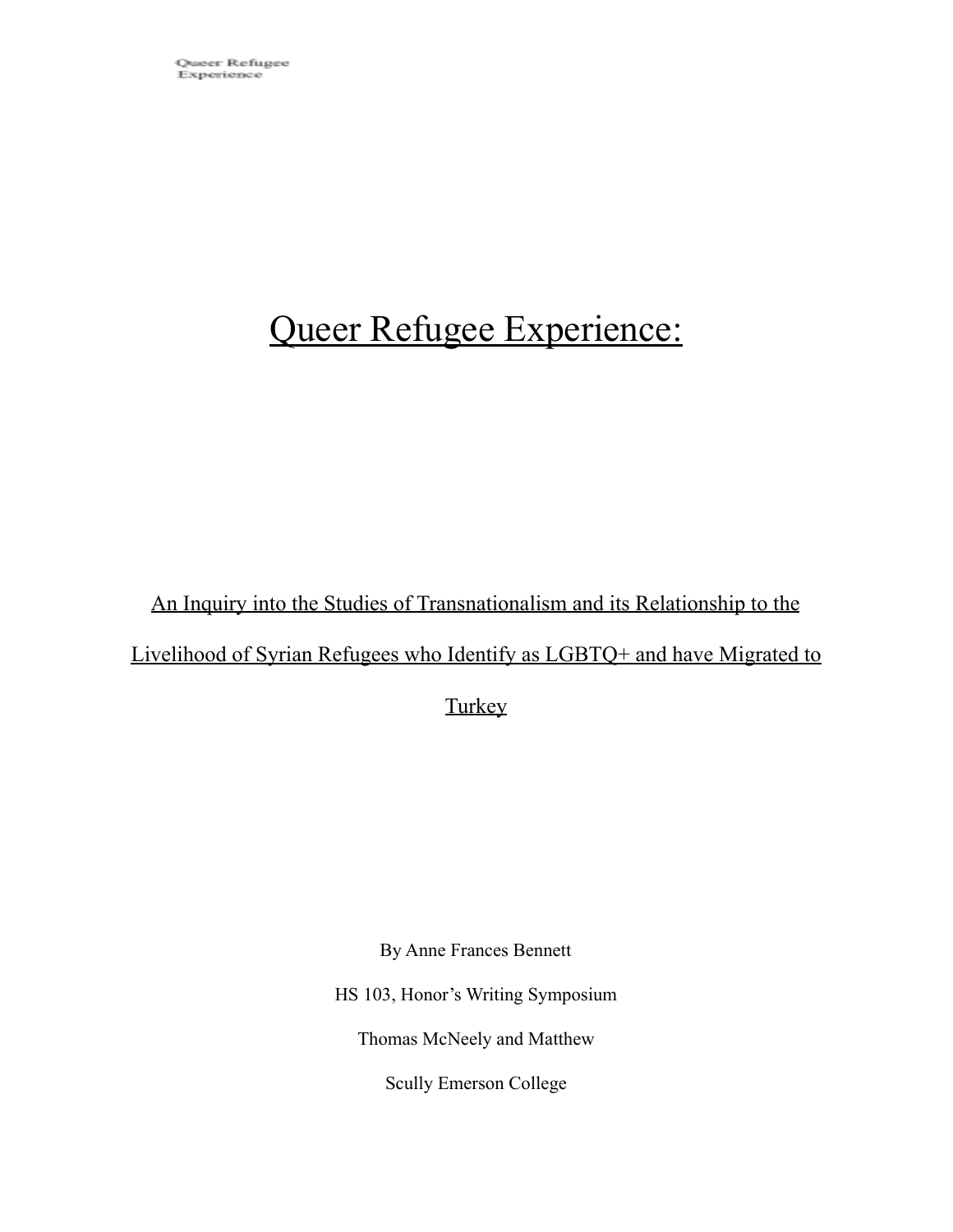Queer Refugee<br>Experience

April 27, 2020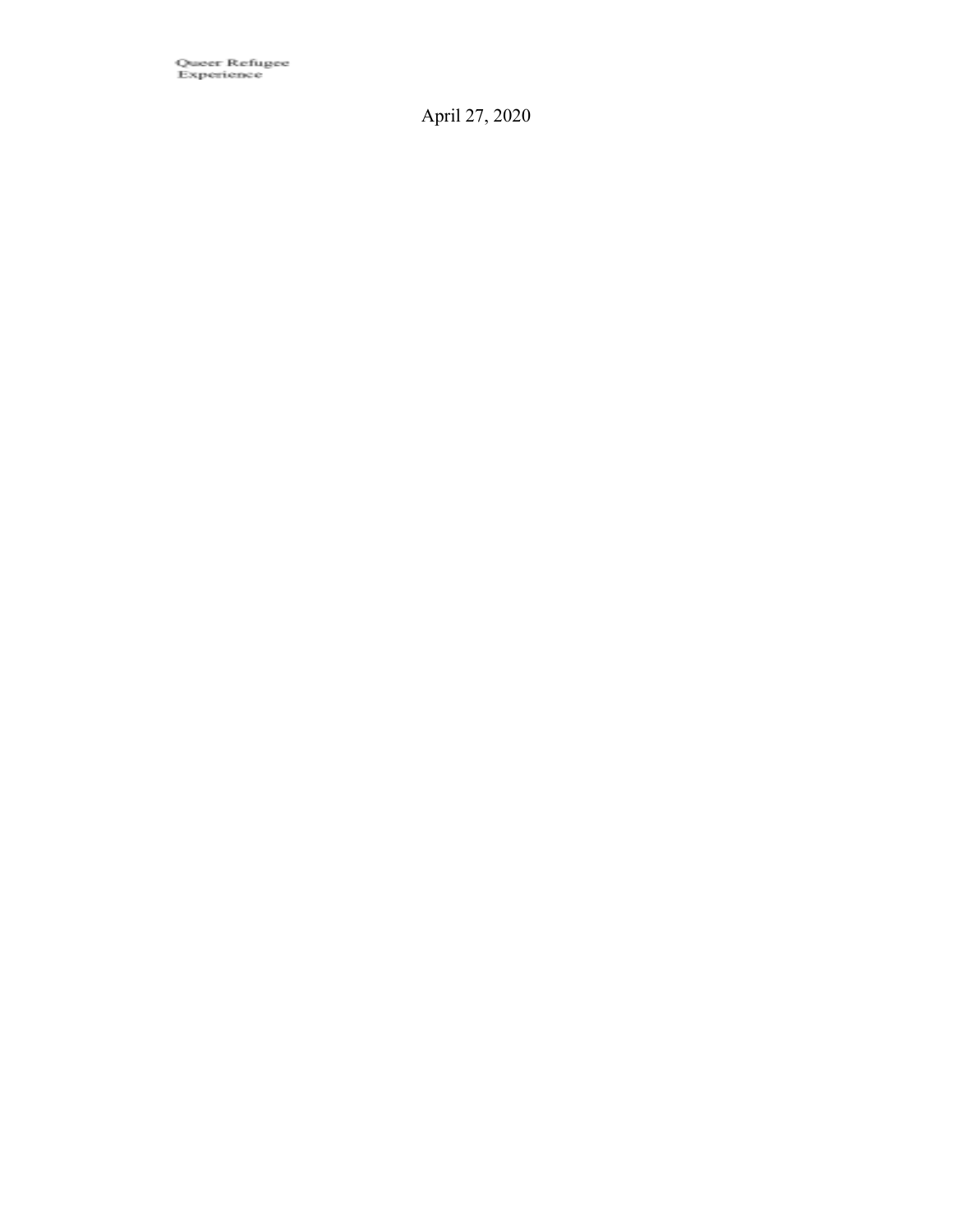## Author's Note

This piece is dedicated to refugees, the LGBTQ+ community, and everyone fighting to make the world a better place. A special thanks to my family, friends, classmates, professors, and the Kdissats. Every day try to put a little more light in the world than was there before. Thank you.

## **Disclaimer:**

*The author would like readers to know that she identifies as queer and Caucasian. She does not understand what it is like to be of color or a refugee and does not claim to. While her father was an immigrant, he was one of privilege and it had little to no impact on his life after infancy.*

## **Introduction:**

This paper will explore the missing elements of the studies of transnationalism by analyzing the vulnerable identities, inclusive exclusions, and states of exception of LGBTQ+, Syrian refugees migrating to Turkey. Since the Syrian Refugee Crisis began, masses of migrants have escaped to Turkey in search of freedom, especially those who are queer. Despite hopes of a better life, the rising conservatism across Turkey has allowed persistent intolerance to flourish.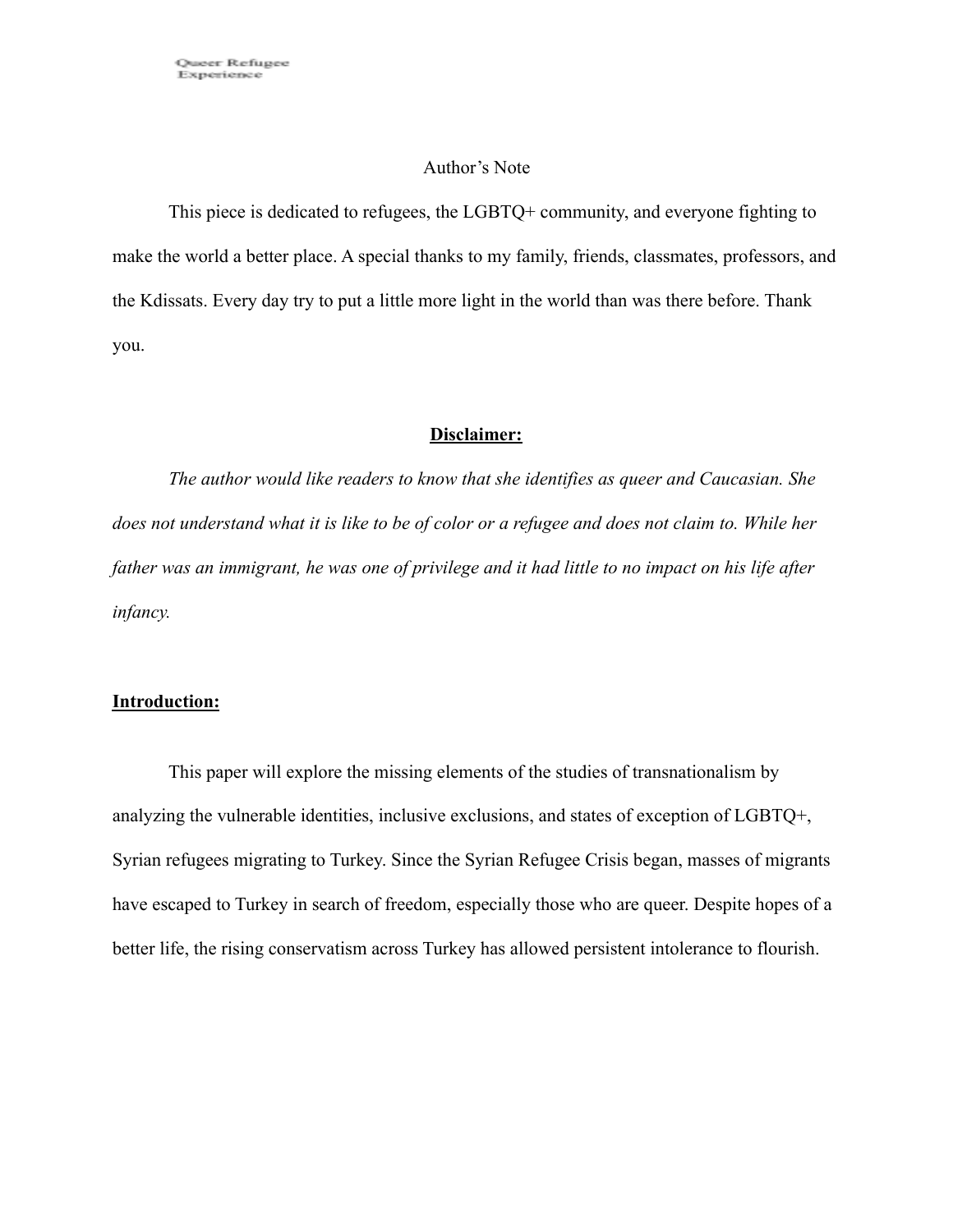Many aspects of transnationalism's academia are riddled with reductive binaries that overlook the multifaceted experiences of LGBTQ+ Syrians, before and after they arrive in Turkey.

The theoretical concept of a "state of exception" was introduced by Giorgio Agamben. The identities of the aforementioned demographic are especially vulnerable to this position. To explain why, I will be creating a narrative of a hypothetical, gay, Syrian refugee in Turkey. His story "enables us to see the limits of the separate spheres approach as well as the interconnections that transnational subjects engender" (Grewal/Kaplan, 972). Although, what is arguably more important is that by studying his role in society, one can learn how the studies of transnationalism, especially in relation to identity, have failed its students. Specifically, by learning about all of the factors that determine identities and attitudes towards them, we can understand how **"**in this field we can discern a massive shift from the separate spheres to which we have been referring to the new forms of global and transnational policy discussions that have been created" (Grewal/Kaplan, 971).

Audre Lorde once said, "The master's tools cannot dismantle the master's house." In order to fully understand the predicament of queer refugees, scholars must completely rewrite the way that the study of globalization is approached. The analysis of sexual orientation and gender in relation to transnationalism has been conducted in a way that is exclusionary and ignores many complexities and layers of refugees' identity. Inderpal Grewal and Caren Kaplan, professors of sexuality and globalization, explain the problematic approach to intercontinental studies. "Critical practices are at a bit of an impasse, relying heavily on conventional disciplinary approaches that are unable to address some key issues and problems." (Grewal/Kaplan, 965- 966). In order to understand globalization, specifically in terms of gender and sexuality, the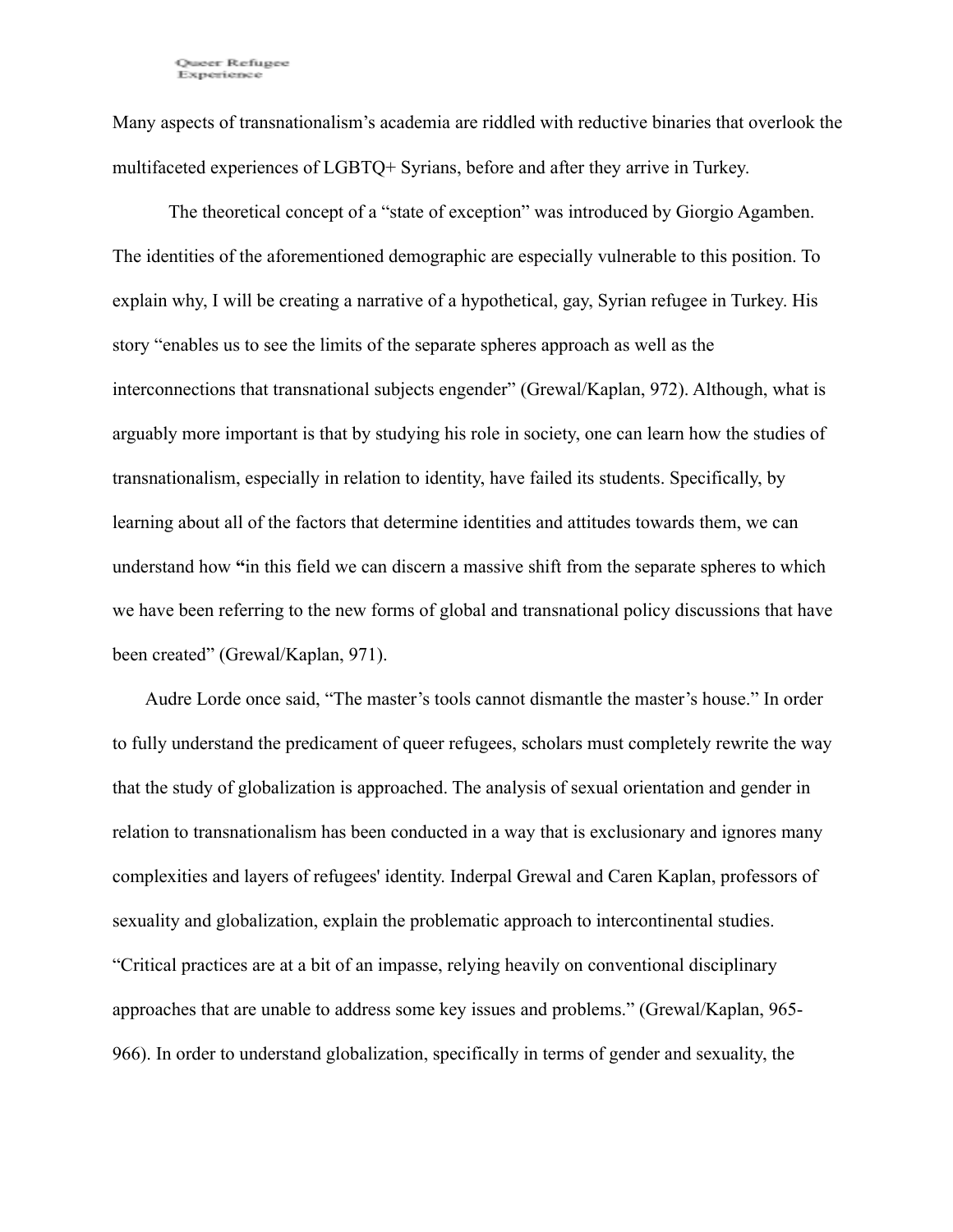approach to the broader subject matter must be reimagined in a way that takes into account the nuances of transnational subjects' identities.

This conundrum will be examined first by the legal status of LGBTQ+ Syrians. They are forced to live inside and outside of the political system, being put into the role of a Homo Sacer. This term refers to members of a society that are denied humanity by the state so that they can be easily controlled and eradicated without public pushback. It is important to note that laws are always an exception in their particular application; no specific case fits the law precisely, and consequentially, in the final analysis, the law is always exerted through force. In other words, "refugee subjectivity is constituted through violence" (Owens, 578). According to Giorgio Agamben, the founder of the "Homo Sacer" term, all subjectivity is both imposed and allowed according to this formula, given that we all exist in the law. A queer Syrian is an example of the "processes of subjectivization [that] bring the individual to bind himself to his own identity and consciousness and, at the same time, to an external power" (Agamben, 794). The common denominator in the state of exception they are put in is that there is a widely held belief by Syrians that gay people do not exist in the country.

In a sense, the assertion that there are no gay people in Syria is true- they have no legal personhood in the country and their existence is denied by many. Abo Abdulrahman al-Ansari, an imam<sup>1</sup> and a member of the Shariah council, explains that being gay is very illegal. He says, "I can assure you that there are no homosexual Muslims…Its punishment according to Islam is death" (Omar/Talmazan, 2019). I reached out to a fourteen-year-old Syrian refugee, Yazan Kdissat, whom I tutored in high school. When he first arrived in the United States, he did not approve of same-gender marriage. Now, four years later, he said that he supported gay rights but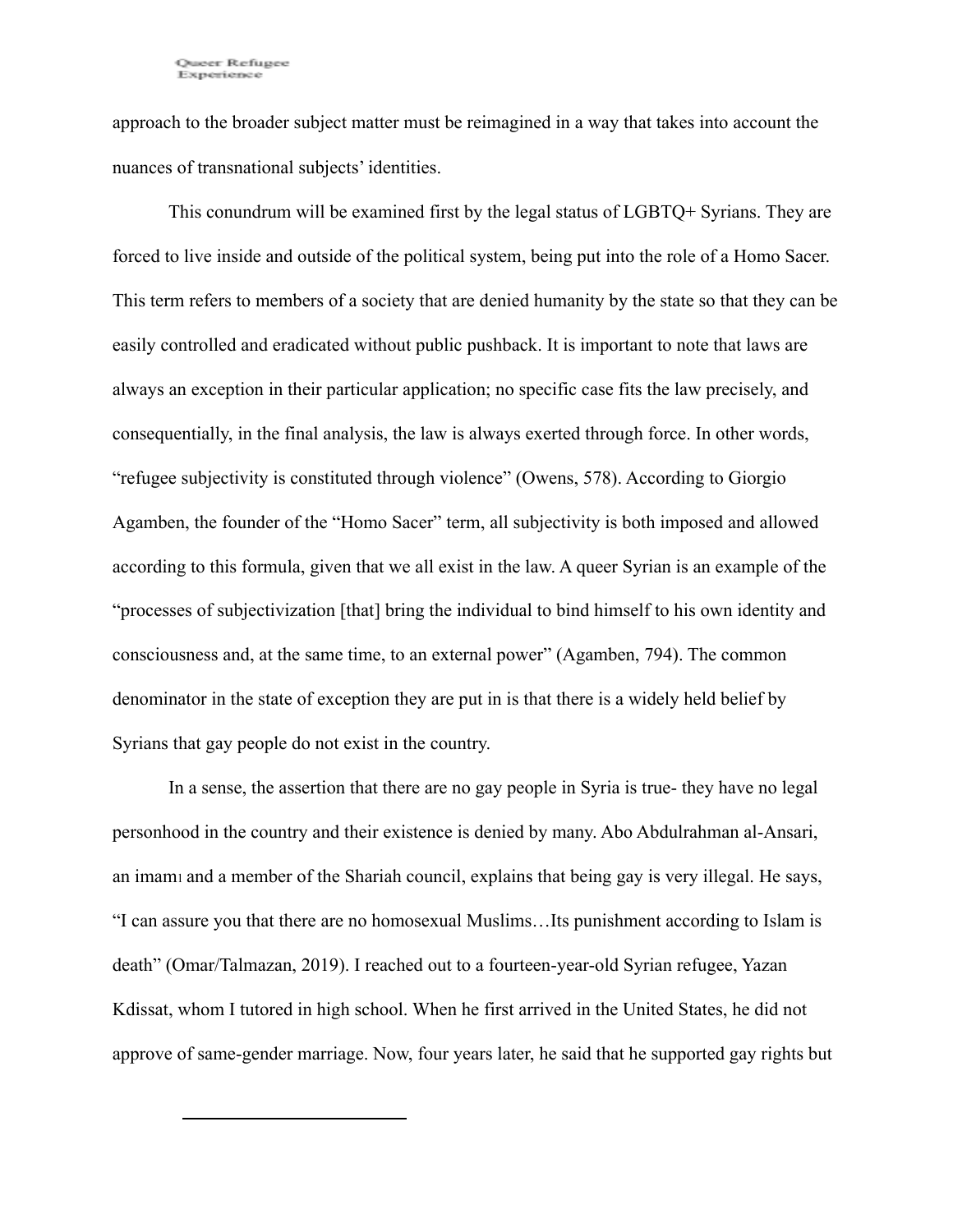Queer Refugee<br>Experience

1 a prayer leader in a mosque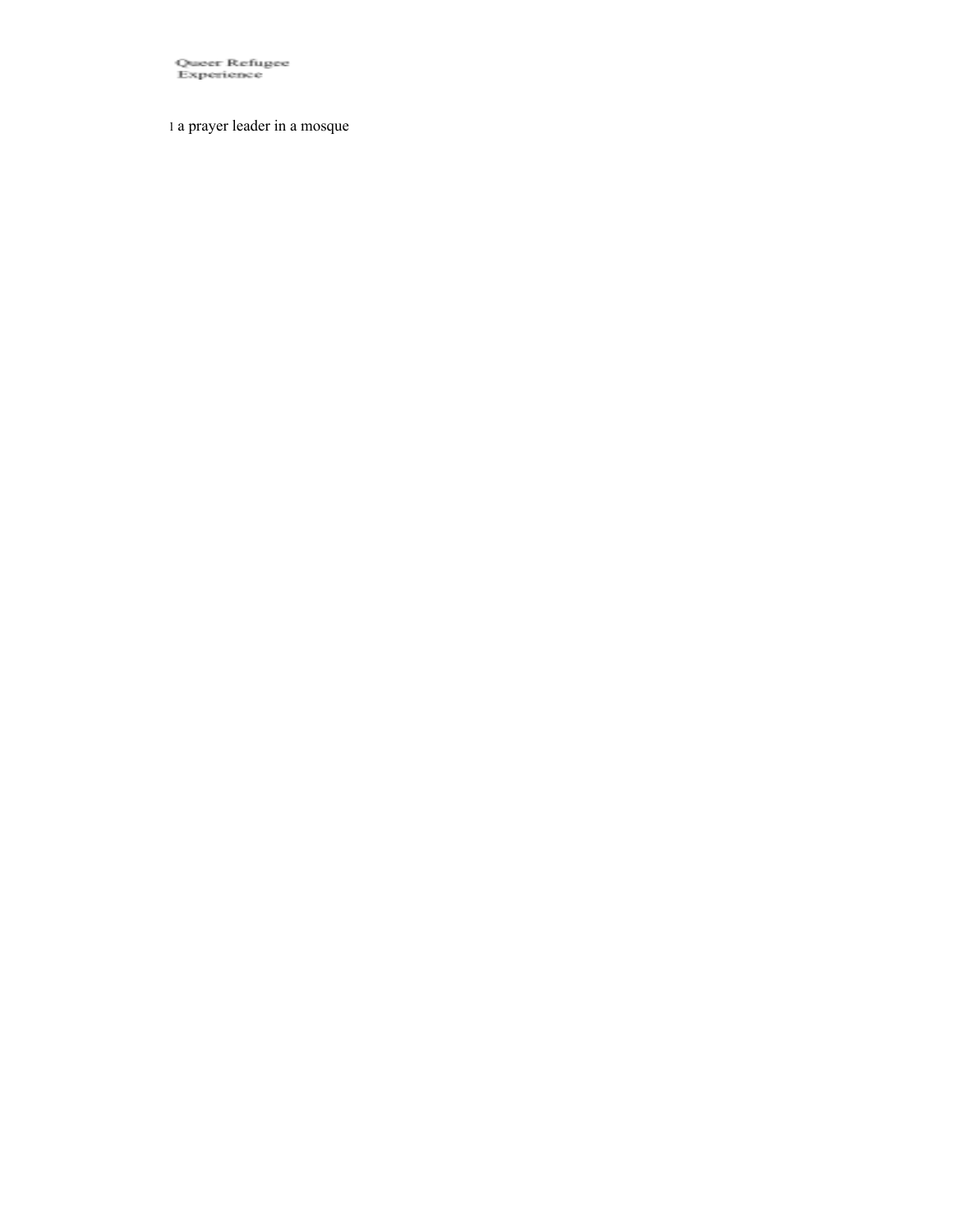still insisted that there were, "no gay people in my country" (Kdissat). In a way, these sources are both correct. The government does not recognize gay people, so they are subsequently not allowed to exist. Thus, a queer Syrian is assigned the role of Homo Sacer because his/her/their "human life is included in the judicial order solely in the form of its exclusion (that is, of its capacity to be killed)" (Agamben, 796).

People have no inherent or natural rights. According to Agamben, the law gives someone certain rights, but then by entering the arbitrary system needed to enforce them, one becomes entrapped into the role of a political and legal subject. In other words, there is no personhood outside of legal personhood; rights are always defined by legal construction. In Syria, the role of gay people as a Homo Sacer means that they are stuck in the state's system, but only as a being to be oppressed. They are given no recognition by their government and therefore no rights.

Furthermore, the experiences of queer Syrians facing homophobia in a "progressive" government shows the complexities of acceptance that have been overlooked. Since Turkey has been dubbed a neoliberal state, it has been assigned the progressive part of the human rights binary. After the Gezi protests ousted the Justice and Development Party in 2013, Turkey became acknowledged as a progressive nation (Kandiyoti, 103). "The European Union (EU) praises itself for being a promoter of lesbian, gay, bisexual, and transgender (LGBT) rights in the world" (Science, 653). However, there is abundant evidence that queer people living in the EU still experience cis-heterosexism and homophobia. In fact, while religious fundamentalism is credited as oppressive by theorists (like in Syria), the laissez-faire capitalist model (like in Turkey) is also found to be extremely exploitative. Despite a public conception that capitalism and freedom are intertwined, the way that the system is often implemented has the opposite effect, creating a need for money that only cis, straight, able-bodied white men can fully access.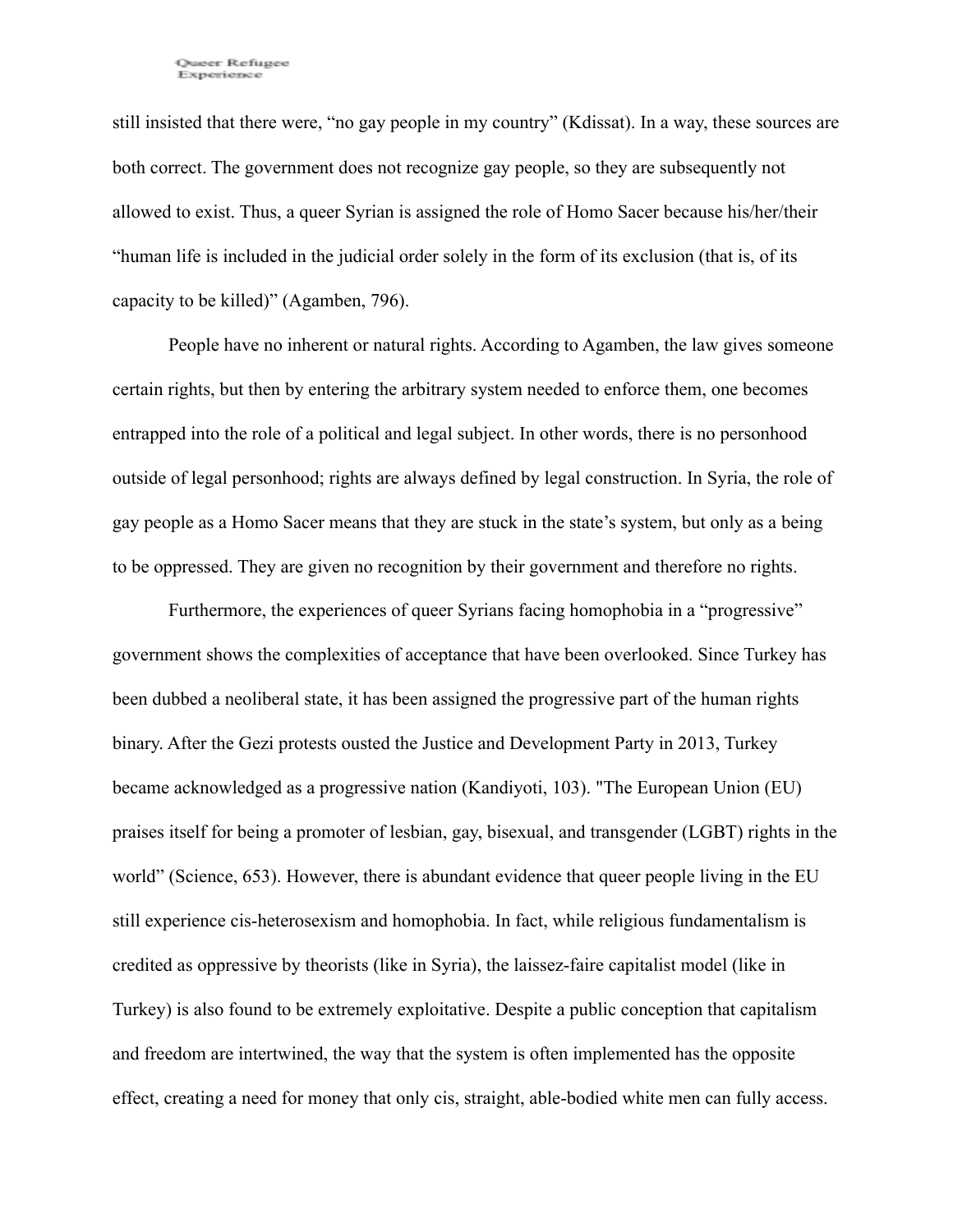In addition, the oversights of transnationalist studies, as well as the relevance of Agamben's theory of the state of exception, will be examined through the legal status of LGBTQ+ Syrians after they have fled to Turkey to become refugees. One of the most unique things about this chosen demographic is that policy-wise, Syrian refugees' position in Turkish society is complicated, to say the least. Due to a loophole in the 1951 Convention on the Status of Refugees, Turkey is only required to give official, refugee status to those fleeing from Europe. Therefore, "Syrians who have fled to Turkey are recognized as 'guests' and not as 'refugees,' and the camps where Syrians reside are officially 'guest-camps,' not 'refugee camps.' However, Syrians in Turkey are not treated like asylum seekers coming from other non-European countries, either. They cannot register with U.N.H.C.R.<sup>1</sup> in order to apply for asylum in a third country" (Özden, 5). This label difference is very hard for those who have been bequeathed it because it makes their status unpredictable. Despite all of this, "the Turkish state has implemented a "temporary protection regime" for Syrians. The principles of temporary protection include open borders, non-refoulement, and mandatory registration with Turkish officials in camps (Özden, 5). Agamben defines "zōe" as one's bare life and "polis" as one's political life. Turkish rulers are combining the zōe and polis of LGBTQ+ refugees from Syria, sending a message that Farid is "a 'living animal with the additional capacity for political existence,' it is therefore precisely the meaning of this 'additional capacity' that must be understood as problematic" (Agamben, 795). By creating a separate category of legal identity and subjectivity, they are, in a way, banning the demographic. "The relation of exception is a relation of ban. He who has been banned is not, in fact, simply set outside or inside the judicial order" (Agamben, 807). Although more subtle than the outright ban in Syria of its gay citizens (vis-à-vis ignorance), the Turkish "guest" label is

<sup>&</sup>lt;sup>1</sup> United Nations High Commission on Refugees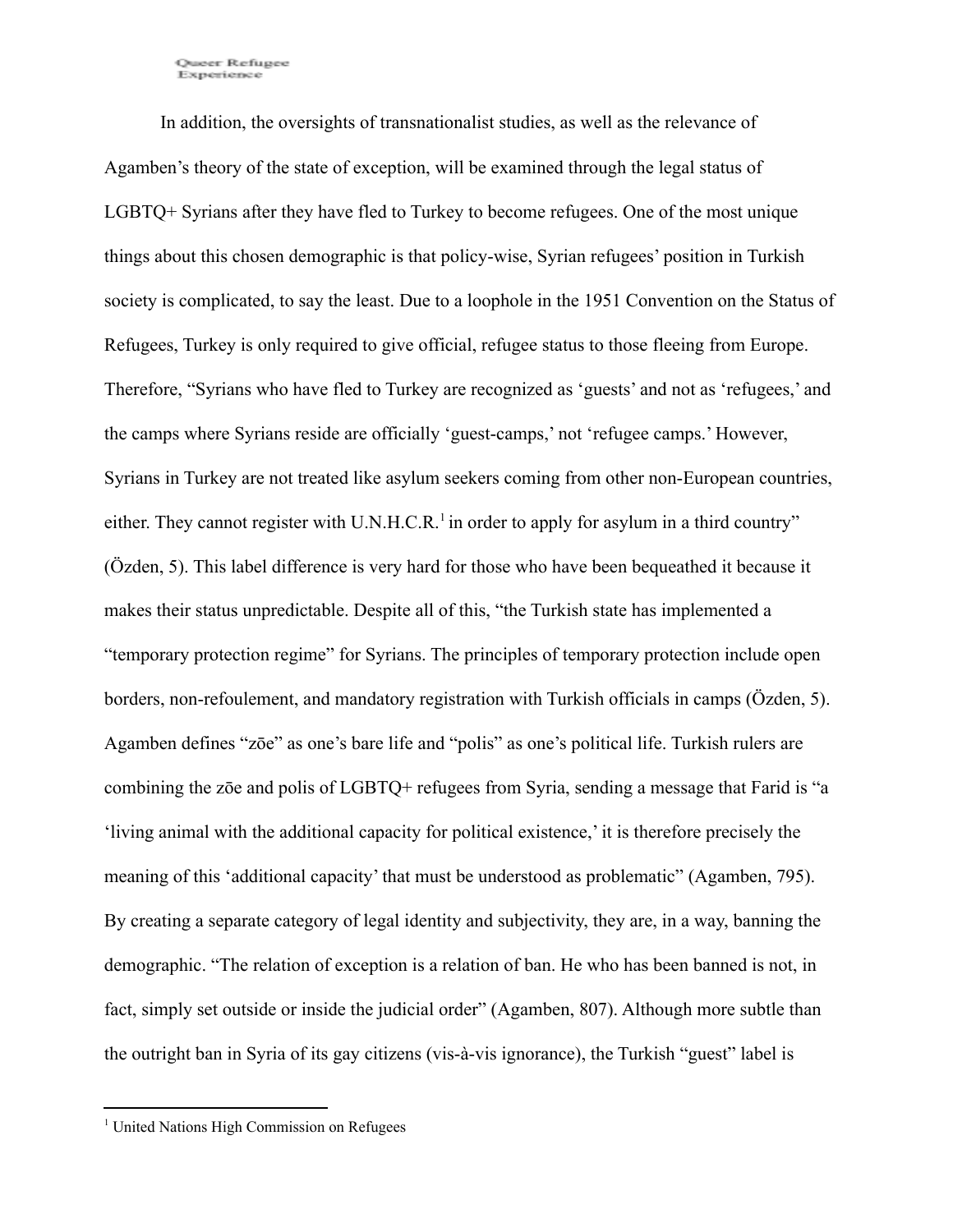nevertheless still a significant state of exception. Agamben's concept of banning is to be suspended or set aside, while still under the order of the law. Once arriving in Turkey, Farid is part of an inclusive exclusion. "If the exception is the structure of sovereignty, then sovereignty is not an exclusively political concept, an exclusively juridical category, a power external to law, or the supreme rule of the judicial order: it is the originary structure in which law refers to life and includes itself in it by suspending it" (Agamben, 807).

As previously mentioned, the examination of transnationalism in academic and scientific spheres has been incomplete. It will be shown that the overlap of identities makes refugees especially vulnerable to states of exception, a key oversight. The ignorance of intersectionality in regard to globalization will be addressed by analyzing these Middle Eastern, gay refugees. Of course, this begs the question as to why intersectionality and core cultural identifiers have not been included in transnationalism's narrative. Importantly, "gender and sexual difference have become understood as attributes of bodies unmarked in any other way, despite copious evidence that all of these modern identities are interconnected" (Grewal/Kaplan, 966). So, in order to understand the experiences of queer refugees, especially Syrian ones living in Turkey, scholars must look at transnationalism from a new angle, an intersectional one. A professor of English and Feminist Studies, Chandra Talpade Mohanty believes that "exploring and analyzing this potential commonality across geographical and cultural divides provides both a way of reading and understanding the world and an explanation of the consolidation of inequities of gender, race, class, and (hetero) sexuality, which are necessary to envision and enact transnational feminist solidarity" (980). The Turkish government uses social prejudice against Syrian refugees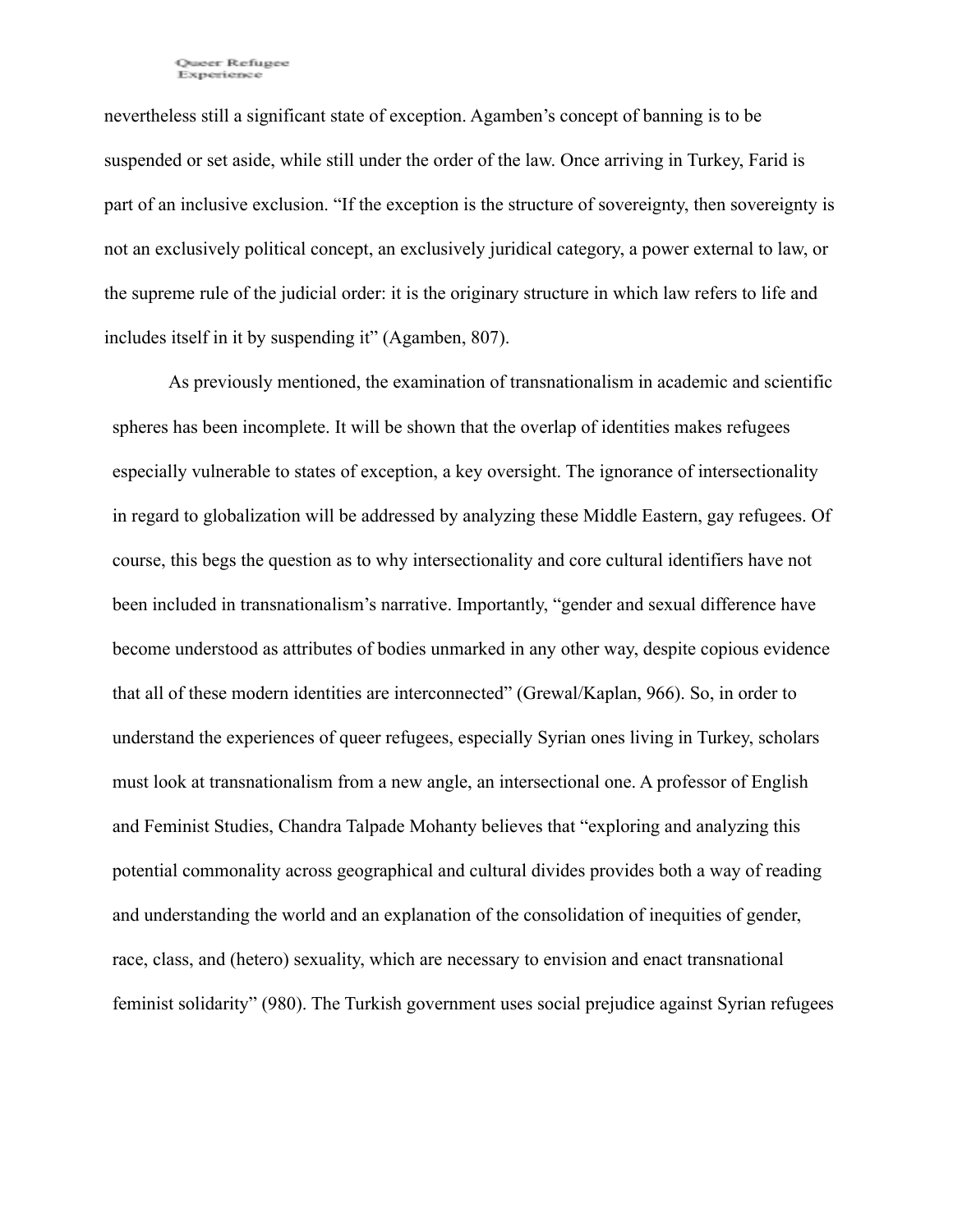as a connecting force to the economic imperative of cheap labor and public-supported exploitation.

## **Thesis:**

The monotonous approach to studying transnationalism has created a reductive narrative that is dismissive of the experiences of LGBTQ+ refugees who lived in Syria and then fled to Turkey. The unstable status of queer Syrians makes these people an example of Giorgio Agamben's "Homo Sacer" theory, simultaneously living outside and inside of the law. Once they arrive in Turkey, their legal status transitions from Homo Sacer to Agamben's similar concept of "inclusive exclusion." In both situations, repressive (Syria) and neoliberal (Turkey), the legal creation of their subject positions embodies Agamben's idea of a "state of exception." While gay subjects' state of exception in Syria is clearer from an academic analysis (due to their utter lack of legal recognition), their state of exception under Turkish law is less obvious because it is hidden under the guise of legal protections. I will use the oppressive experiences of a hypothetical gay refugee from Syria who is living in Turkey as a vehicle to show the need for a more nuanced and thorough approach to transnationalism. The theoretical character I am using for narration, Farid, is vulnerable because he has been put in a subject position that is persecuted by both Syrian and Turkish governments. When the states create the legal identities that define his rights, he becomes an exception to the "normal" functioning of his governments' systems.

### **"Homo Sacer" and its Relationship to LGBTQ+ Syrians:**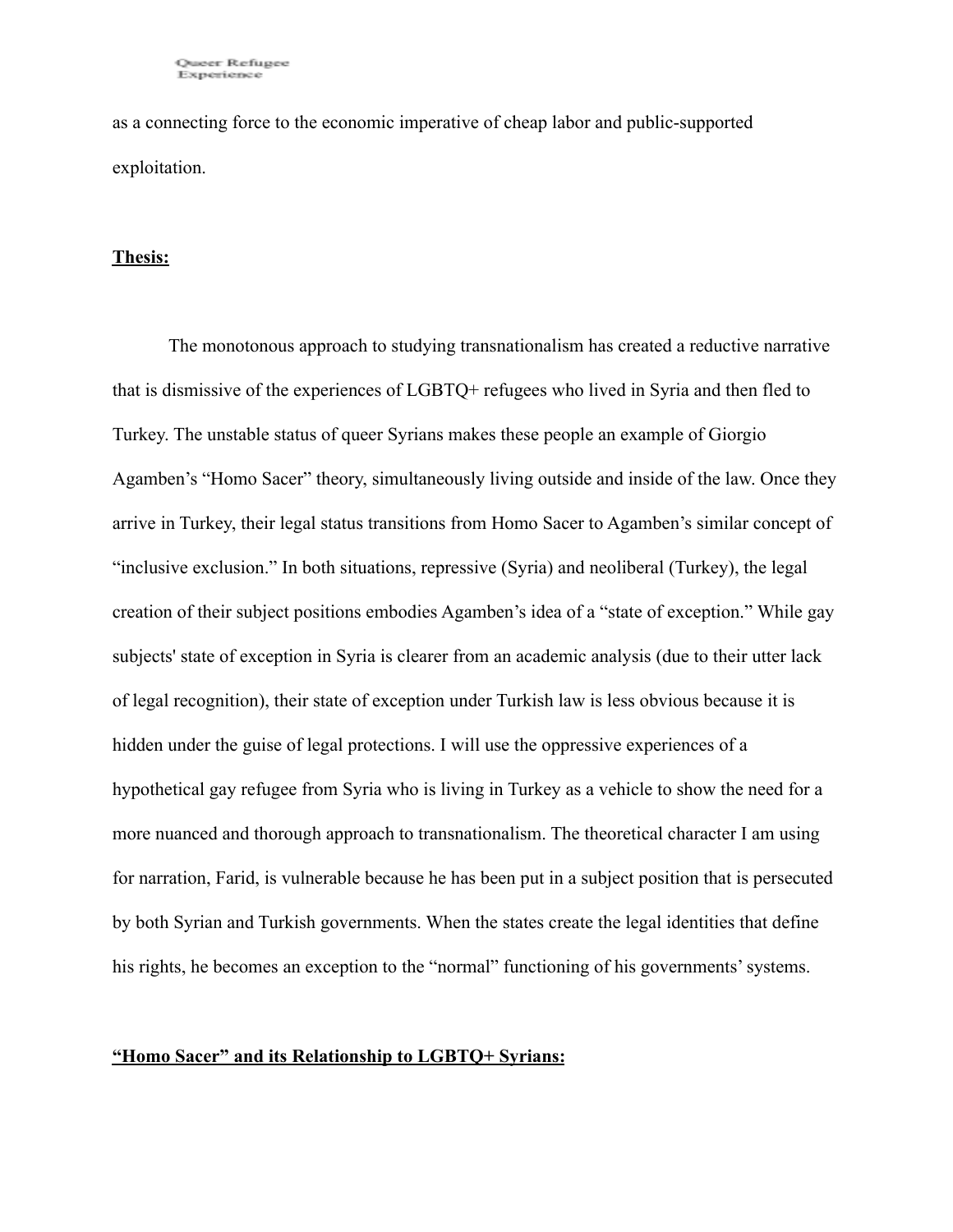Italian philosopher Giorgio Agamben's essay "Homo Sacer" explains that certain groups of people are reduced to bare, animalistic lives, and therefore able to be persecuted or killed (in a non-sacrificial way). There is no martyrdom because they are, for all intents and purposes, dying for a cause that supposedly does not exist. The tricky paradox comes with the fact that the Homo Sacer is a way for the state to determine what is recognizable within its parameters. Meaning, the law is what determines something to be outside of the law. This is contradictory because the government then says what goes on outside of its own jurisdiction. Basically, no one can exist outside of society's rules. And in becoming an individual, one becomes subject to entrapment (Agamben, 796-799). Ergo, laws are general rules with which there can never be an exact application; no event in the real world matches a legal definition perfectly. Despite laws being presented as orderly, the omnipresent ambiguity means that those laws must always be applied with force. This is true even in a liberal democracy because the application of legislation is still a sovereign decision.

The sovereignty's logic is built on aporia; "The paradox of sovereignty consists in the fact that the sovereign is, at the same time, outside and inside the judicial order…the sovereign is truly the one to whom the judicial order grants the power of proclaiming a state of exception" (Agamben, 799). It uses the laws it creates to put itself outside of the law. In other words, "the sovereign exception is the presupposition of the juridical reference in the form of its suspension…The sovereign decision traces and from time to time renews this threshold of indistinction between outside and inside, exclusion and inclusion…in which life is originarily excepted in law" (Agamben, 802). Here, we see yet another binary. By inserting itself into the lives of its constituents, the government is negating the supposed dichotomy by simultaneously being permitted to be inside and outside the law, giving it flexibility and power.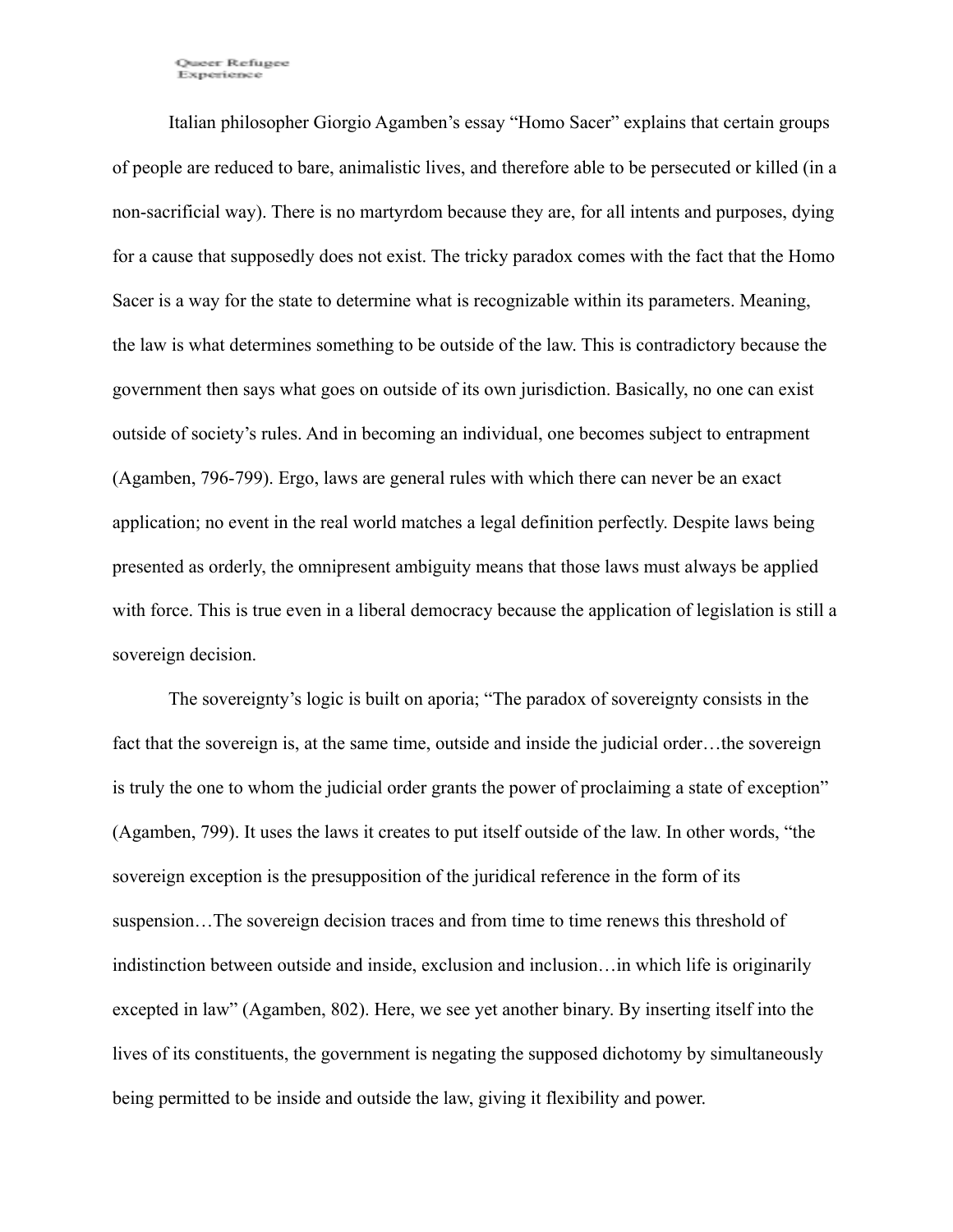Queer Refugee Experience

If "society's attempt to 'confine the outside'" is to succeed, it must create a scapegoatlike figure entitled the "Homo Sacer" (Agamben, 800). Agamben explains that "the protagonist of this book is bare life, that is, the life of Homo Sacer (sacred man), who may be killed and yet not sacrificed, and whose essential function in modern politics we intend to assert" (Agamben, 796). In other words, the Homo Sacer is able to be eradicated, but not in a sacrificial sense, because he/she/they is not allowed to properly exist. Patricia Owens explains in the Journal of International Relations that being a citizen is essential to having identity security. "Those most in need of 'inalienable' rights- stateless persons and refugees, those without a right to citizenshipare in no position to claim them" (Owens, 576-577). The Homo Sacer is forever suspended in a state of exception and this is why queer refugees are constantly flooded with fear about their position in societies.

Political theorist and previous, Jewish refugee Hannah Arendt argues that the most important guarantees for a person are societal belonging and human rights. "The calamity of the rightless is not that they are deprived of life, liberty, and the pursuit of happiness, or of equality before the law and freedom of opinion – formulas which were designed to solve problems within given communities – but they no longer belong to any community whatsoever. Their plight is not that they are not equal before the law, but that no law exists for them; not that they are oppressed but that nobody wants even to oppress them" (Arendt, 299). By stripping them of a community to connect with, the government is attempting to combine the political and natural identities of gay Syrians through a "deliberate attempt to make human beings qua human superfluous, to transform human beings in order to eliminate their humanity" (Arendt, 298).

The hypothetical character I will be using is an average, gay man from Syria. While fictional, his experience is all too similar to those of real people. He is twenty-eight years old,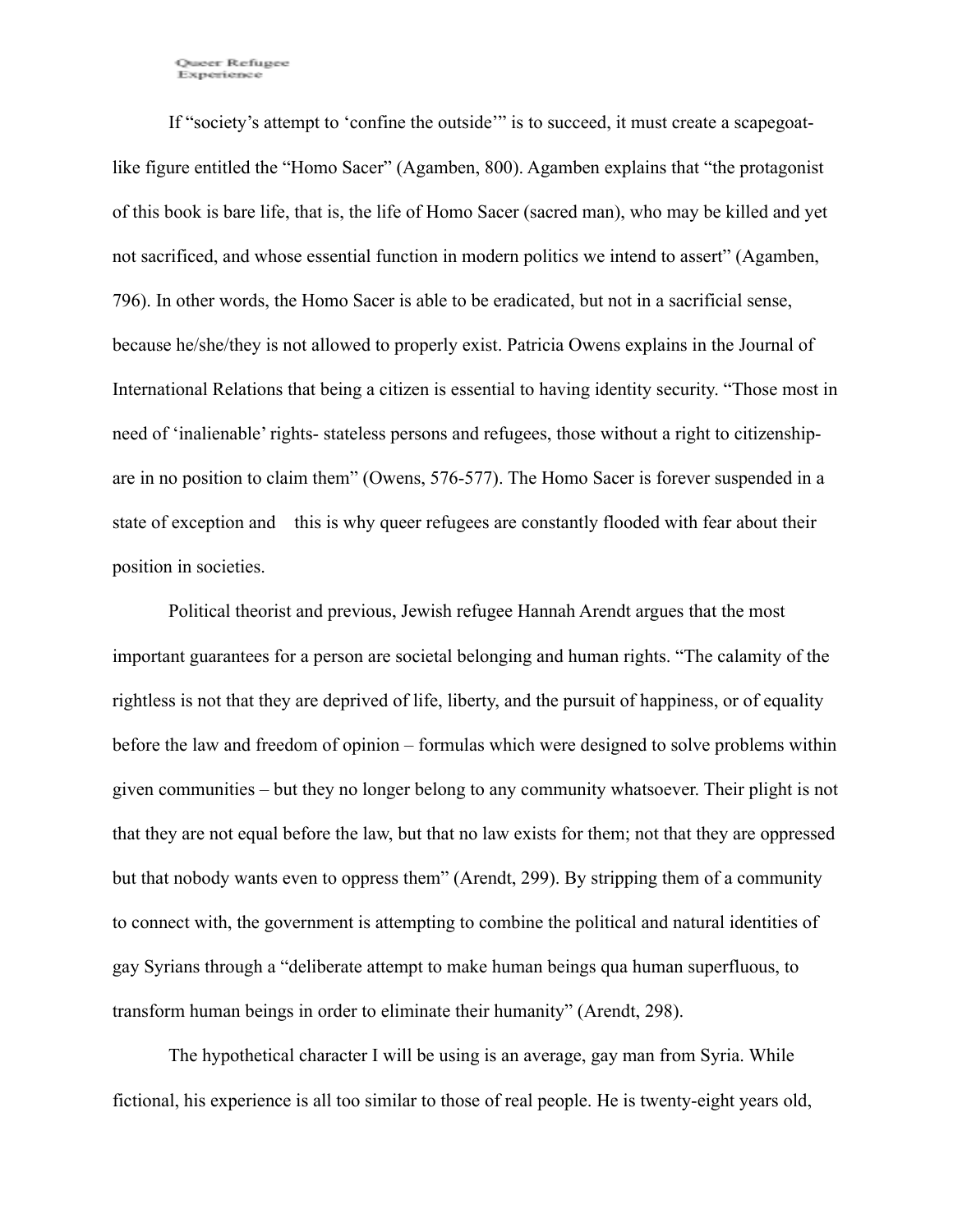born in 1992. His name is Farid- which means "unique" in Arabic. In 2011, Farid was nineteen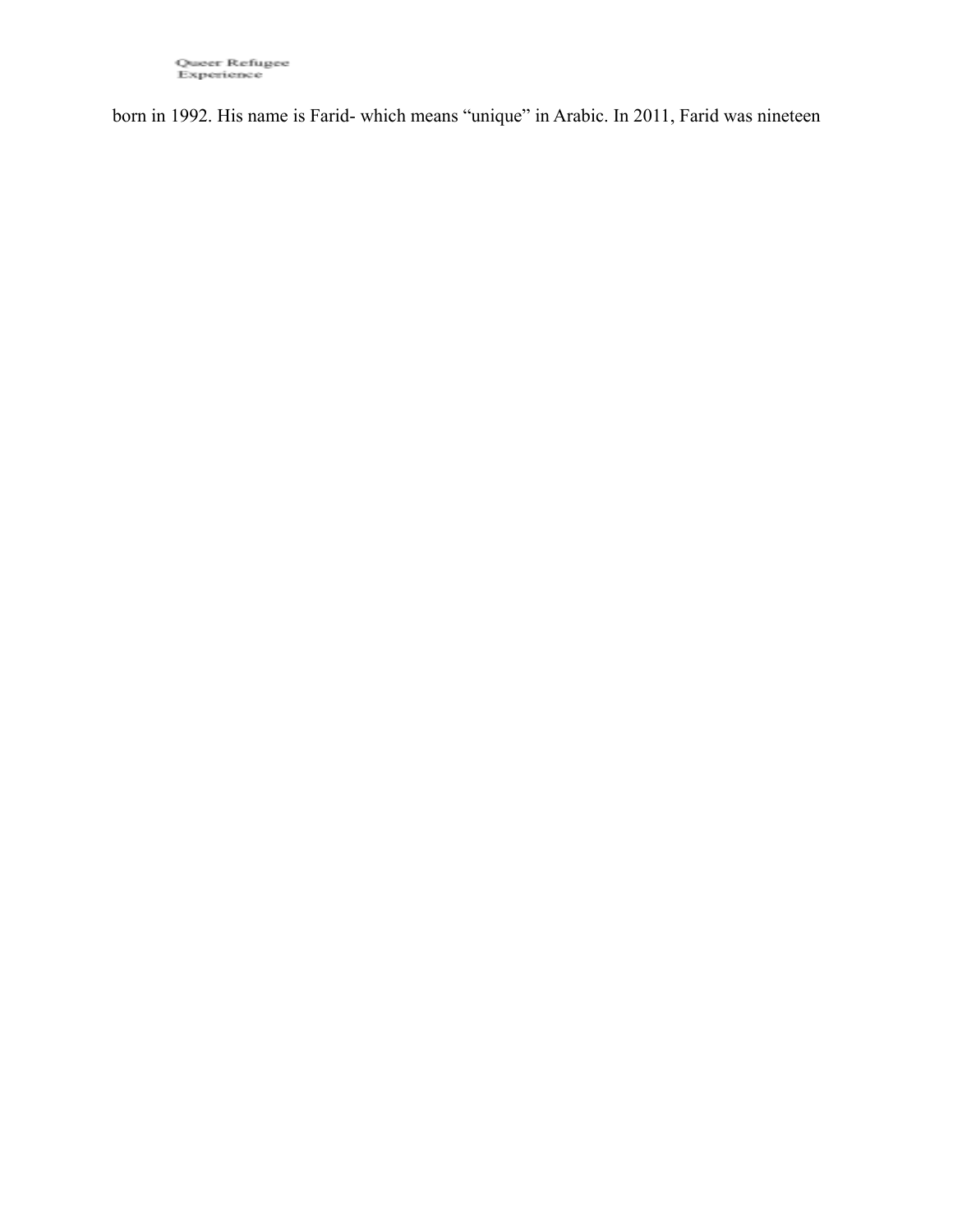years old. Also that year, the Free Syrian Army took over and subsequentially the protests became violent, officially starting the Syrian Civil War. The sanctions that followed resulted in fiscal turmoil throughout Syria that had a negative impact on human rights. In the following years, the infant mortality, poverty, and unemployment rates all rose, resulting in record-highs in 2017. Farid's community was falling apart around him. The worsening living conditions in Syria resulted in millions of people attempting to flee, putting a heavy burden on bordering countries especially, such as Turkey (Purdy, 2018). Farid saw his neighbors start to leave and worried about his own situation and safety at home.

Farid has known he was gay since he was fourteen. After his neighbor was killed by her family to "restore honor" from her suspected lesbianism, Farid decided he would keep his sexuality a secret (Mendos, 476). However, he was not very good at hiding it. When suspicions rose to the police, the corrupt officers used Article 520 of Syria's Penal Code, which allows up to three years in prison for, "unnatural sexual intercourse," to blackmail and fearmonger him (Mendos, 475). Farid has heard horror stories of torture, murder, and prosecution by the police against gay people.

One example of the oppression queer Syrians face is physical violence. Hussein, the winner of the beauty pageant "Mr. Gay Syria," said in reference to a Syrian street, "I get beaten here. I was almost killed. I feel scared walking here" (Toprak). Farid needed to get out of Syria but was afraid to explain why to his family. Halim, a real-life Syrian activist, explains that while ISIS's control has been ruthless towards gay people, those in charge are not the only threat. He says, "If you are gay, you have many enemies intent on your persecution: the government, ISIS, al-Nusra (the Syrian branch of al-Qaeda). That's not including your own extended family: they are often enemy number one" (Hammond, 1). An NBC News interview of LGBTQ+ refugees from Syria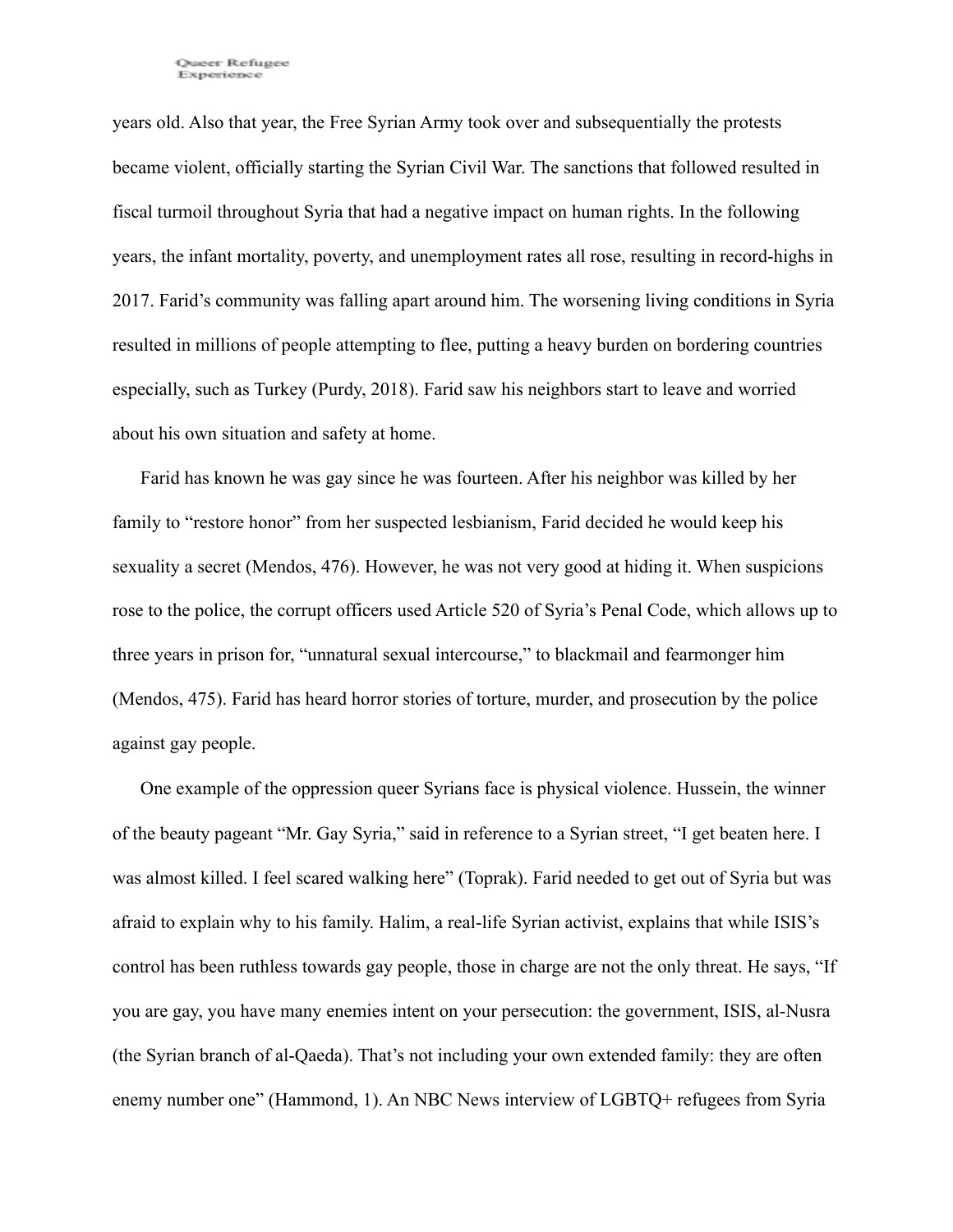supports that claim. They recounted fathers telling a son to "burn in hell" and a daughter that he wants her dead. A young man, Fuad el-Essa, never spoke to his family again after coming out as gay. He recalled, "I was living a nightmare. It broke my heart that I was scared to death to talk to my parents about my identity. It broke my heart that my parents were the ones I was most afraid of" (Omar/Talmazan, 2019). Hussein's family said, "If you don't go back to the way you were [closeted], your dad will kill you. He'll poison you. Swear on the Quran that you are not gay" (Toprak). Other stories include parents wishing their children would die during the refuge journey so the world would not know they were gay, parents isolating themselves from their offspring because of their identity, and sending daughters to therapy in order to "cure" them, supposedly so that the household can regain honor.

Moreover, Farid hears word that a local boy only slightly older than him was tortured with the "shabeh," which roughly translates as 'the ghost' and involves handcuffing the victims' arms behind their backs and using them to hoist their bodies into the air, putting extreme pressure on the shoulder sockets, often until they pop out" (Hammond, 1-2). President Assad also sends men to kidnap those suspected of homosexuality and torture them with iron bars, hammers, and electrocution (Hammond, 2). There is video footage from Syria of those charged with sodomy being executed in front of crowds. The Hisbash act as a tool for ISIS to eradicate the LGBTQ community, supposedly in the name of Sharia law. Mahmoud Hassino, the organizer for the pageant, "Mr. Gay Syria," said "ISIS is everywhere. I do not want innocent people dying because of this competition" (Toprak). A transgender woman, Sally, recounts being sexually abused in exchange for being allowed to cross the border to leave Syria (Hammond, 4). The reporter summarizes, "ISIS is not the first organisation (sic) to use barbarism against lesbian,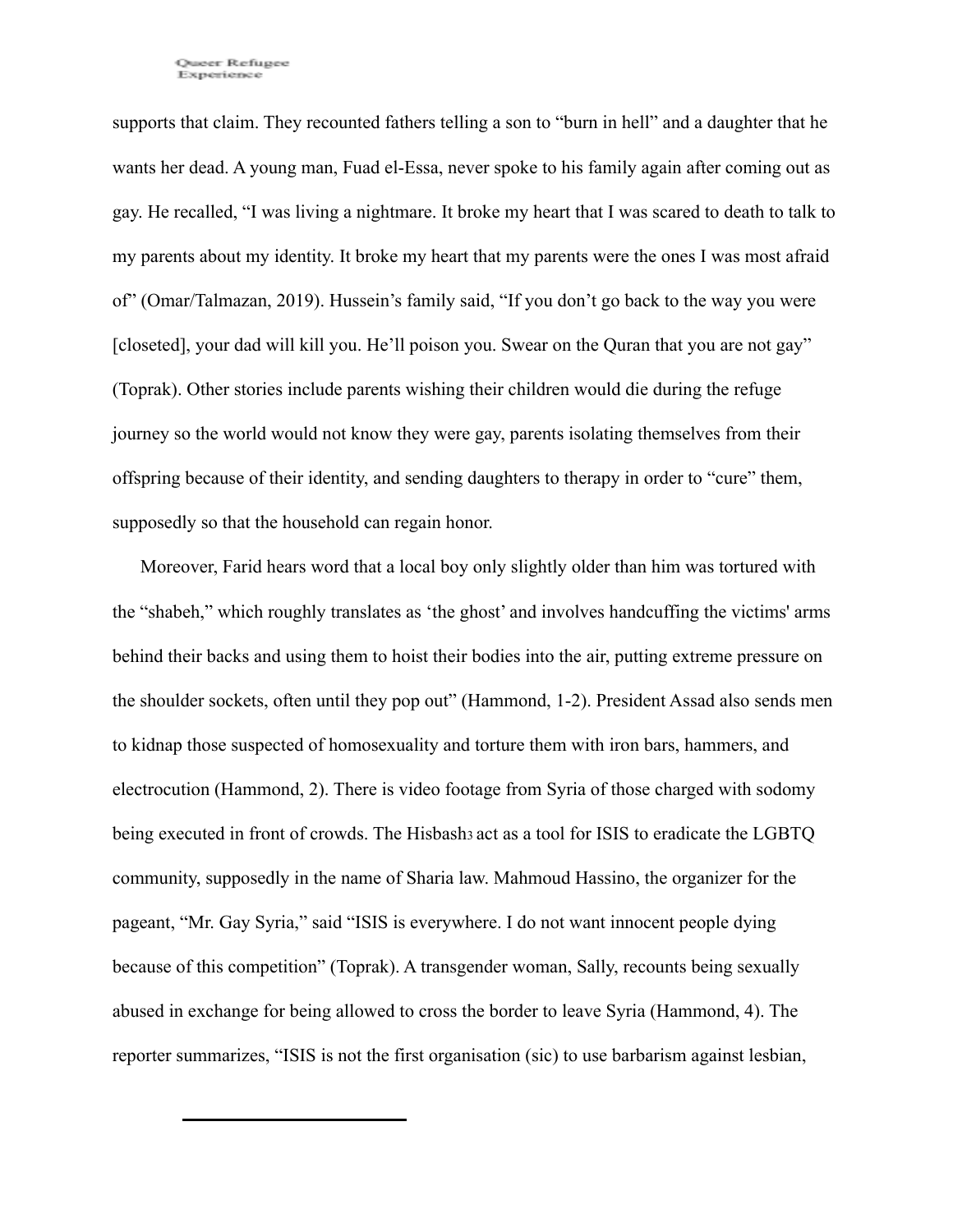Queer Refugee<br>Experience

2 Religious police in Syria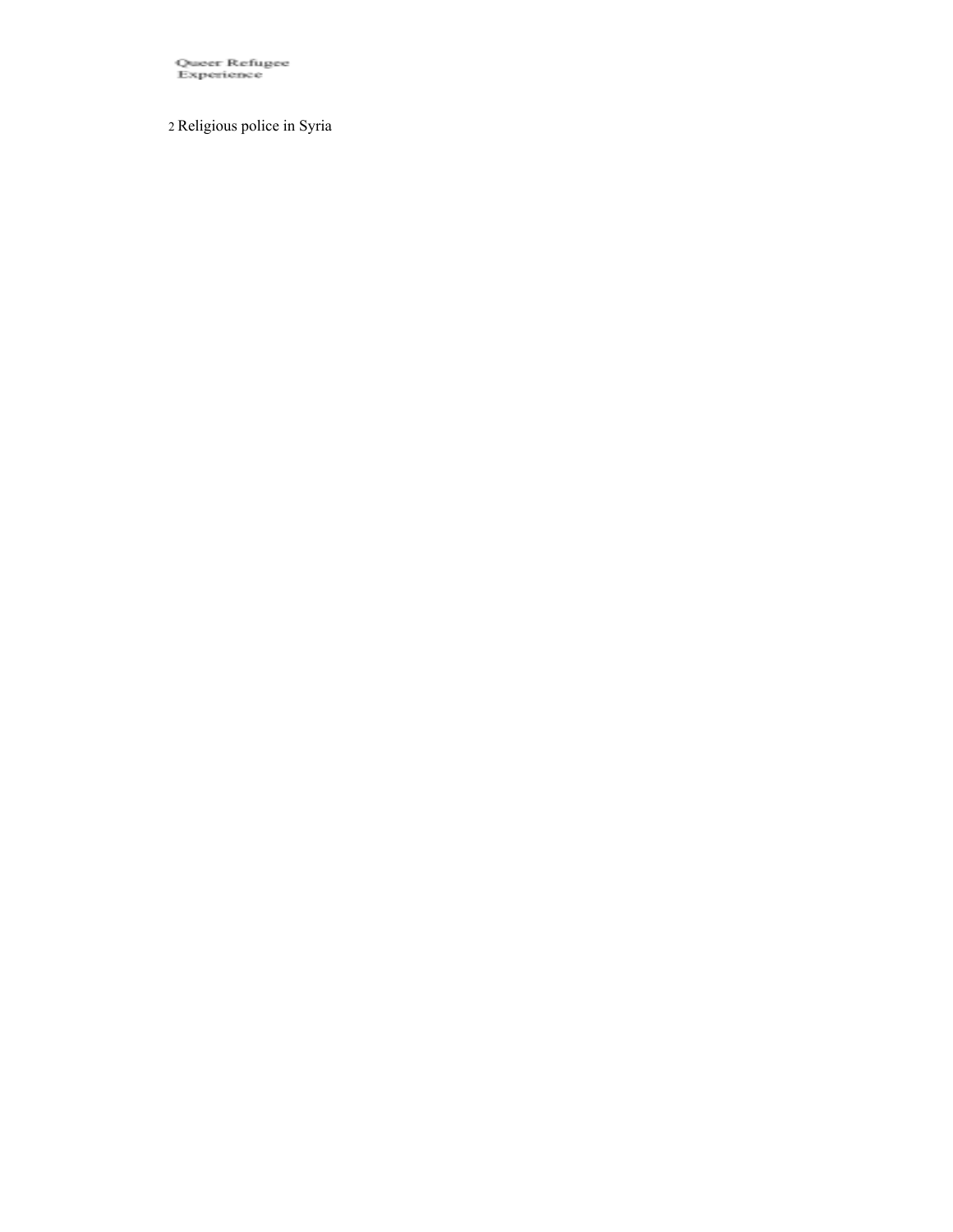gay, bisexual and transgender people as a weapon of war, and they won't be the last. But their levels of violence and depravity are unprecedented" (Hammond, 5).

Syria is one of thirty nations that does not have a known LGBTQ+ organization. Nonprofits such as Amnesty International and the Human Rights Campaign have struggled to spread tolerance in Syria due to the persistent violence. It is partially because of this lack that there is an unknown number of Syrians who identify as LGBTQ+ (Omar/Talmazan, 2019). Despite these harsh realities, Farid decided to tell his parents he is gay in 2017, so he can justify his decision to leave the country. They are outraged, insisting that he is an embarrassment and disavowing him as a family member. His father slaps him and his mother cries. Farid is heartbroken that his family cannot accept him for who he is. As Mahmoud, the founder of Mr. Gay Syria said, "No one is working for LGBT Syrians and no one ever will" (Toprak).

However, in Turkey, he is given some privileges. Although, as he will soon discover, their dispensation is a tool for persecution. Queer, transnational subjects are more vulnerable because of the intersections of their identities. However, the ignorance of this reality by transnationalism's academia causes a brutal oversight.

## **The Paradox of Neoliberalism for LGBTQ+ Refugees:**

Farid's inherent need for self-discovery and the ability to come out finally overpower his fears about leaving Syria. So, Farid officially decides to go to Turkey. There, he will discover that intolerance is not divided simply between acceptance and hatred. Places like Turkey are gray areas in this regard. There are two gay organizations there and 2,734,000 Syrian refugees. (Kivilcim, 26-27). It is his best chance of being accepted, or so he thinks. Farid's friends have recommended fleeing to Turkey because it has loose visa requirements and hosts the largest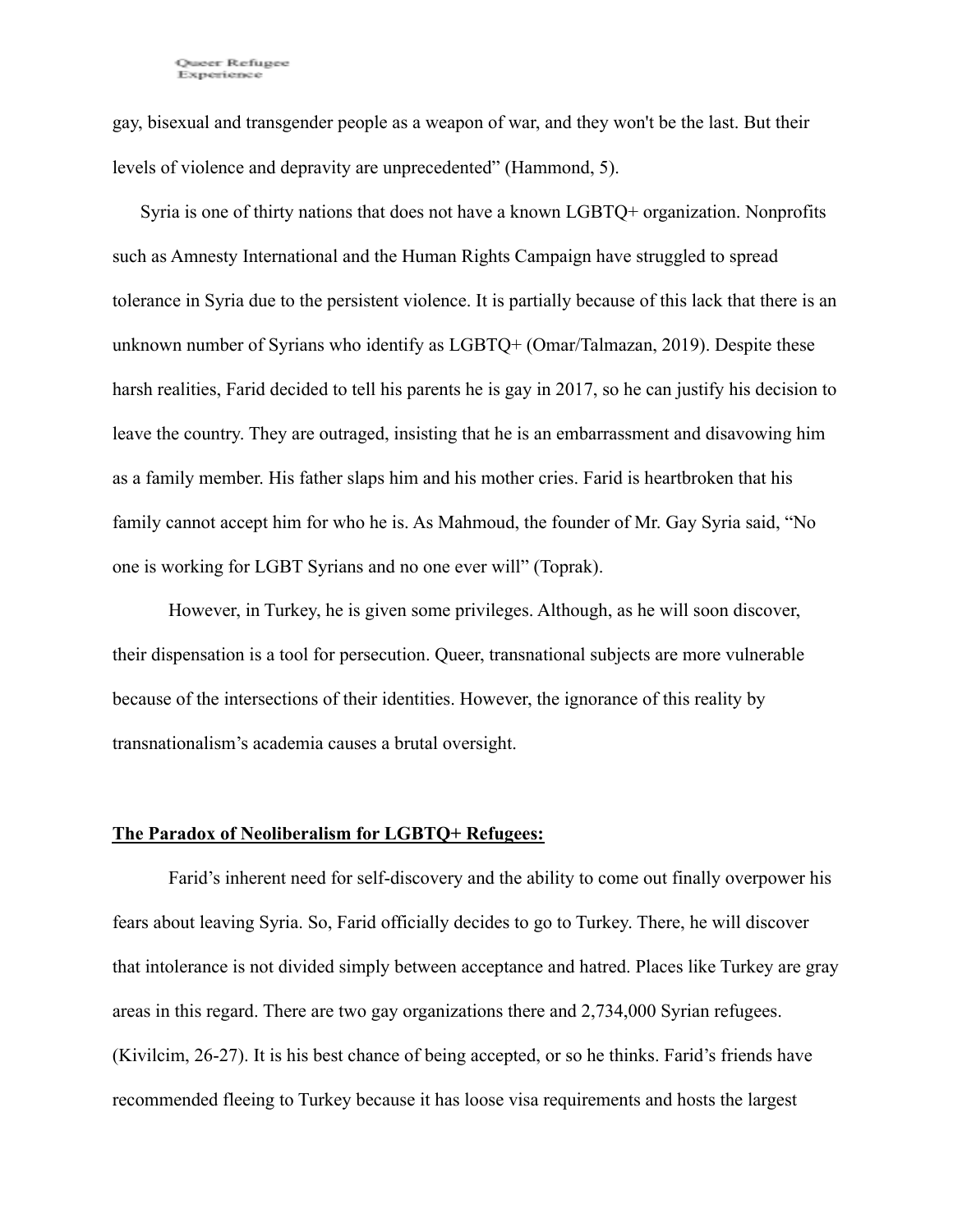number of refugees in the world. Furthermore, the majority of Syrian refugees settle in Turkey and the majority of Turkey's refugees are Syrian. Countries such as Lebanon, Jordan, and Turkey often act as transitional residencies for refugees before they find permanent habitation in the European Union (Boluk, 118). However, Turkish refugee camps have been overcrowded since 2014. "The camps' capacity was insufficient to deal with the massive influx of refugees. Many of the refugees were spread out across Turkey's provinces according to their own preferences… While the camps are well managed and resourced, the non-camp refugee population continues to experience significant problems that need to be addressed. For the refugees living outside the camps, the most urgent issues are housing, food, education, health services and employment" (Boluk, 119).

Once in Turkey, despite the fact that being a refugee presents challenges for him, Farid believes that he will be more accepted as a gay man in Turkey. Many queer Syrians migrate to Turkey in hopes of a better life. Same-sex relationships have always been legal in Turkey and transgender people are permitted to change their legal gender. However, socially, there is still persistent discrimination, heterosexism, and homophobia. Despite Turkey being a secular country, the predominantly Islamic values are often used as an excuse for persecution (Engin, 839). In the late twentieth century, more visibility for sexual and gender minorities began to surface, but it did not lead to much of an increase in tolerance. There are no anti-discrimination laws to protect gay people, but this is a vast improvement from Syria, where there are laws specifically designed to harm gay people (Engin, 840).

Farid struggles to find his place in Turkey. The landlord finds out that he and his roommates are queer, so he spikes the rent until they can no longer afford it. Sadly, Farid says goodbye to his friends and moves into a new apartment after weeks of living on the streets.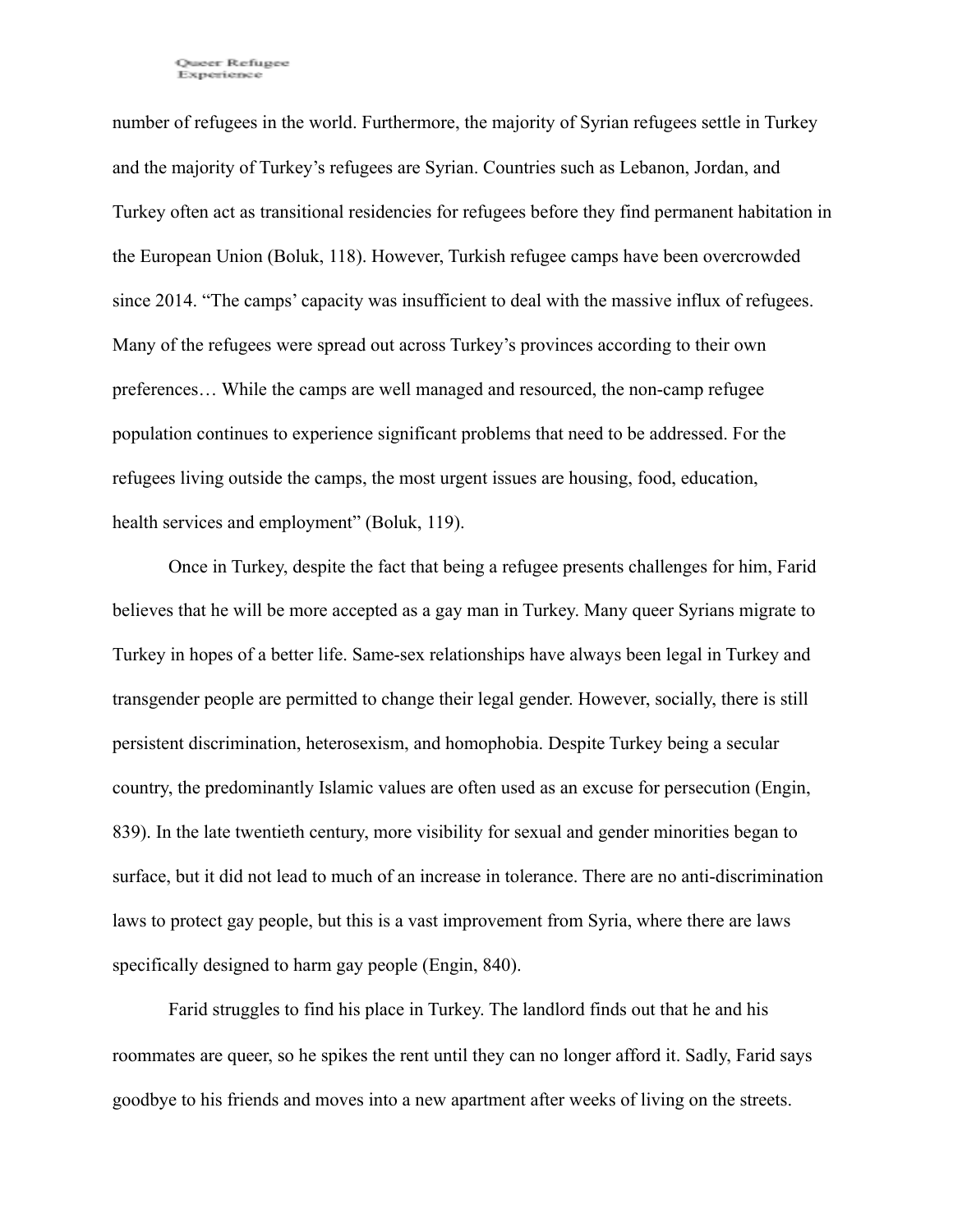Queer Refugee<br>Experience

He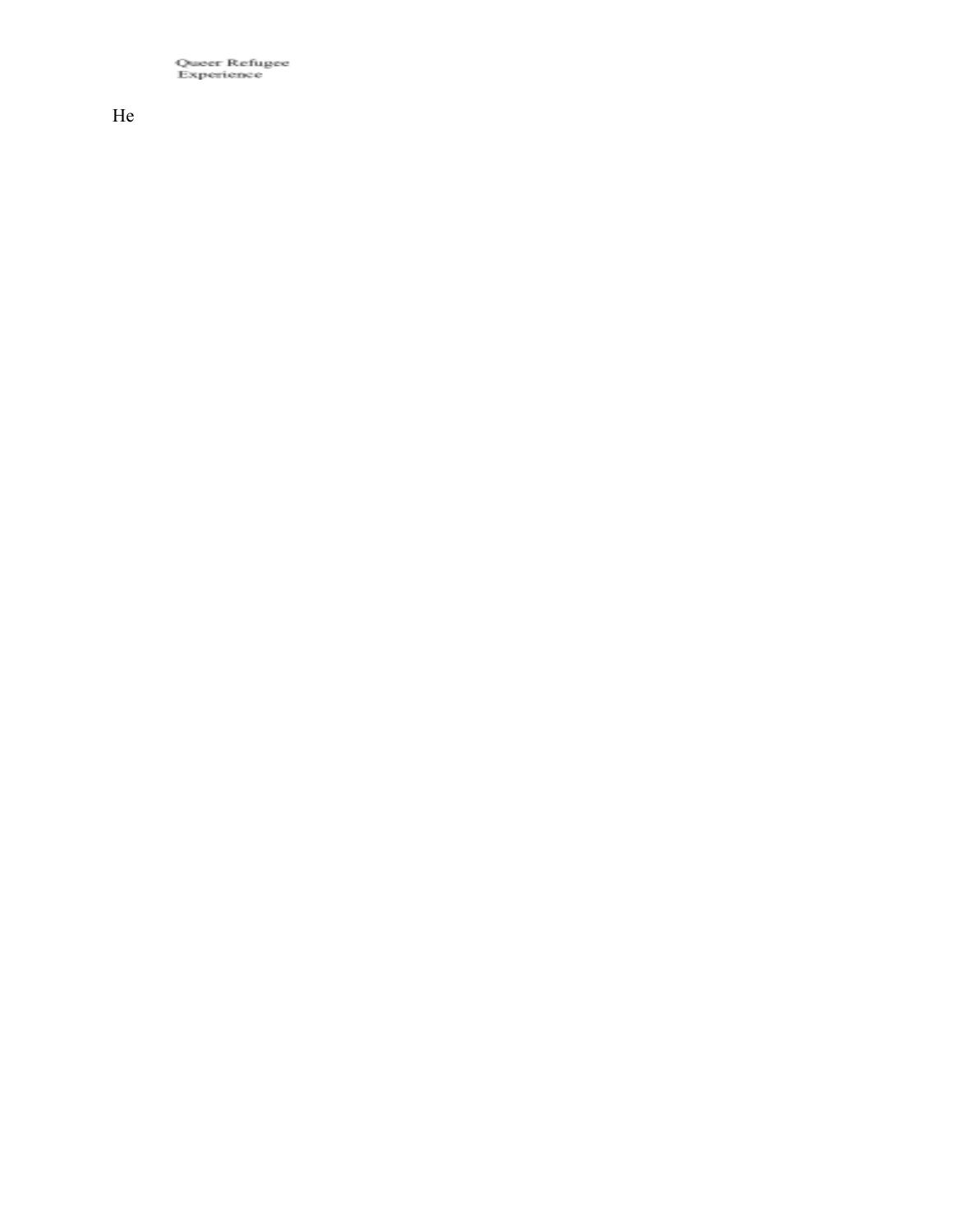keeps his gayness a secret. One day, one of his new roommates comes up to him and asks him if he is gay. Farid hesitates. So, the man gives him a choice. He says that he will tell the landlord, who will subsequently kick him out. Or, Farid can give him something in return. Of course, he is talking about sex. Farid simply cannot be kicked out of another residency. For months, he is raped in his own home but cannot afford to find another place to live (Kivilcim, 34). Every day, he goes out and looks for work. His savings are drying up quickly. But, the only careers available to Syrians are either sex work or jobs no one wants with inhumane pay (Kivilcim, 35). Then, Farid gets sick. He is afraid to go to the health clinics for Syrian refugees in the city's center because he could be harassed or outed by other Syrians (Kivilcim, 36). After all, only 250 Syrian refugees are openly gay (Kivilcim, 26). The Sosyal Politikalar Cinsiyet Kimliği ve Cinsel Yönelim Çalis mari Dernegi and the Hêvî Association are the only two organizations helping with his demographic, so they are constantly overwhelmed with needs and requests (Kivilcim, 27).

Farid came to Turkey to escape homophobia. However, this is clearly not the case. In addition to what has previously been said, Farid discovers that there is evidence to suggest that, in Turkey, those who are convicted of hate crimes often serve short jail sentences or are merely required to pay a fine. (Engin, 843). Furthermore, transgenderism and same-sex tendencies are still seen as psychosocial disorder by the Health Competence Regulation of Turkish Armed Forces (Yilmaz, 133-134). Surveys conducted show that only eleven percent of Turkish people do not support the criminalization of sexuality and 81% of responders would express disappointment if their children were gay (Yilmaz, 134). In 2013, the gay dating and hook-up app "Grindr" was blocked by the government under the guise of a "protection measure." The media coordinator for a gay rights' organization in Turkey said, "Censoring Grindr is the last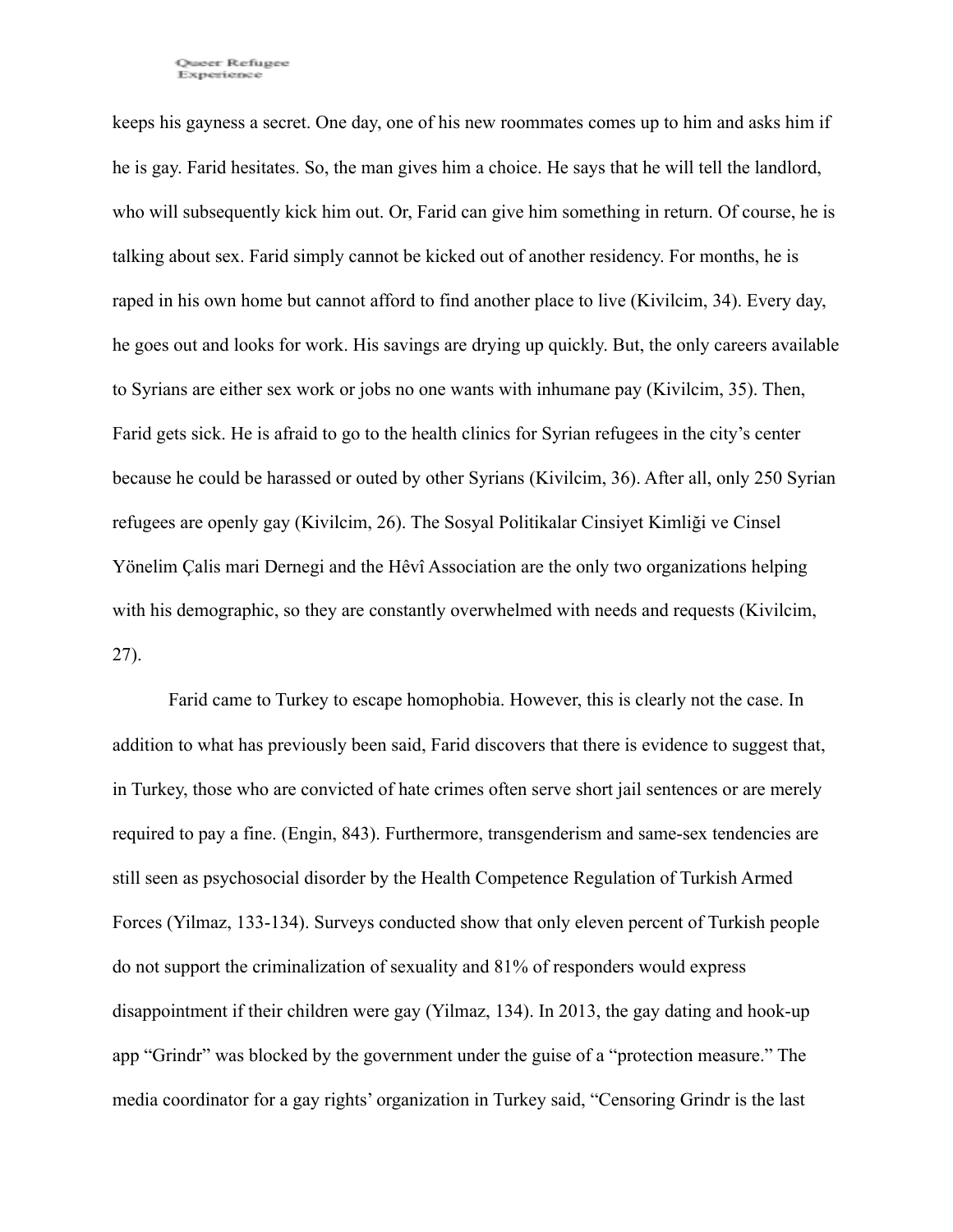step in arbitrary limitations of freedom in Turkey. Any lifestyle or identity, which does not fit to the state's ideology, is being deprived of their rights and freedoms… LGBT people has never been considered as equal citizens all through the history of Turkish Republic" (Littauer, 2013). As a participant of Mr. Gay Syria said to his boyfriend, "there are no laws criminalizing homosexuality [in Turkey]. But, there are no laws to protect gays. We can't get married here. It's the same with many other countries in Europe. We should seek asylum on another planet" (Toprak). He is correct that no matter where one goes on Earth, one will encounter some shade of intolerance.

It is important to note that the double state of exception is a position particular to transnational subjects. Refugees are by definition stateless and vulnerable, creating a dependence on both their home country and country of residence. "Thus, for migration hubs that, like Turkey, are situated between the Global North and the Global South, we need to employ a more nuanced notion of precarity conducive to understanding the overall dynamics of irregular migration, and, in particular, the position of stateless peoples, urban refugees, and sans-papiers peoples" (Canefe, 12).

Farid could not sue to help himself in Turkey when he was discriminated against because while there were no homophobic laws, there were also no anti-homophobic laws to protect people like him who were being denied a living wage, housing, health care, and more. Part of Europe's oversight in its progressiveness has been that "it has a narrow understanding of politicization failing to include insights from feminist and queer literature" (Canefe, 12). As the European Union becomes more open about its oversights in terms of gay rights, LGBTQ+ victims of persecution are taken more seriously when they complain. "This (increased transparency) helped make LGBT rights' claims more legitimate within Turkey's political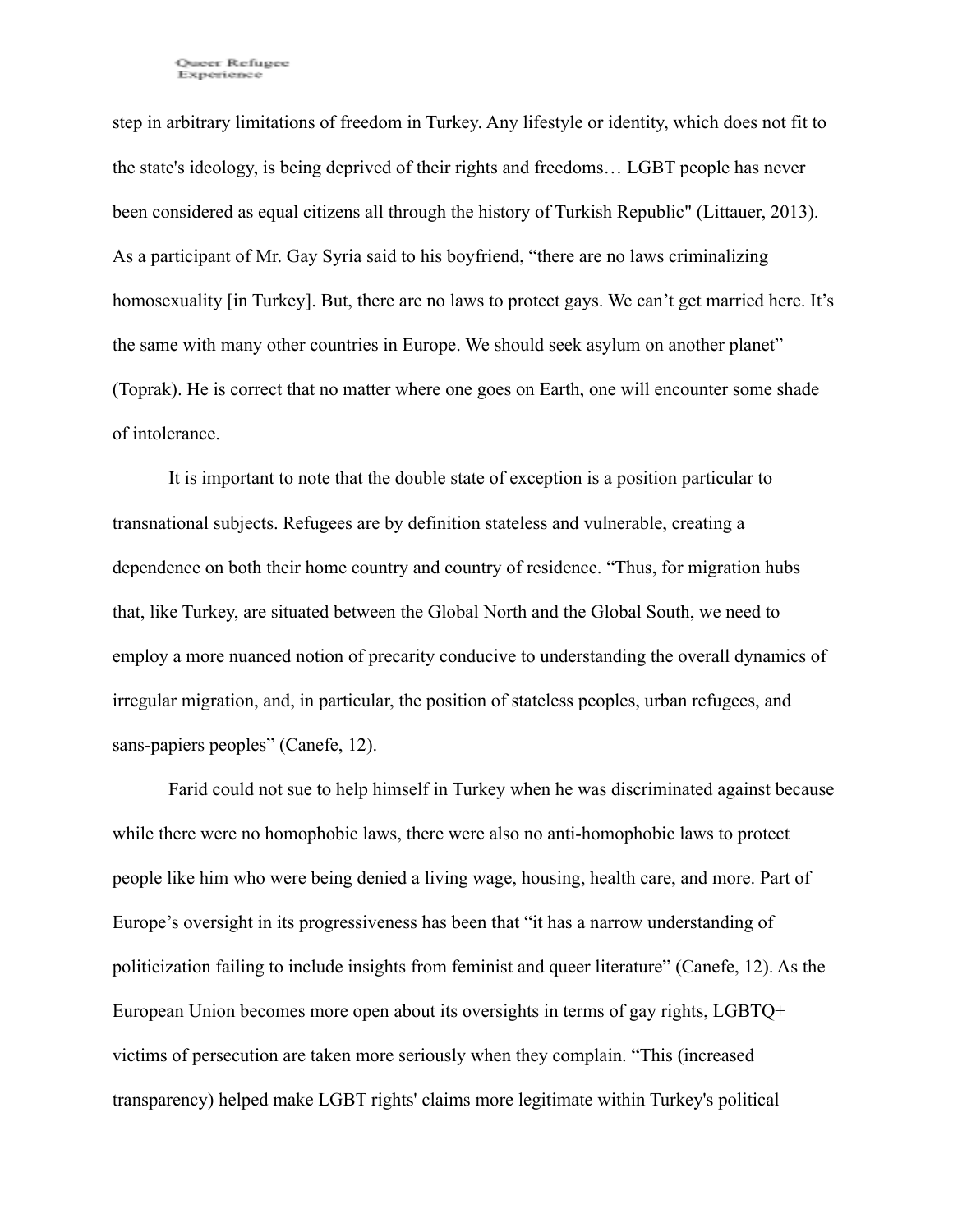Queer Refugee<br>Experience

struggles" (Canefe, 12).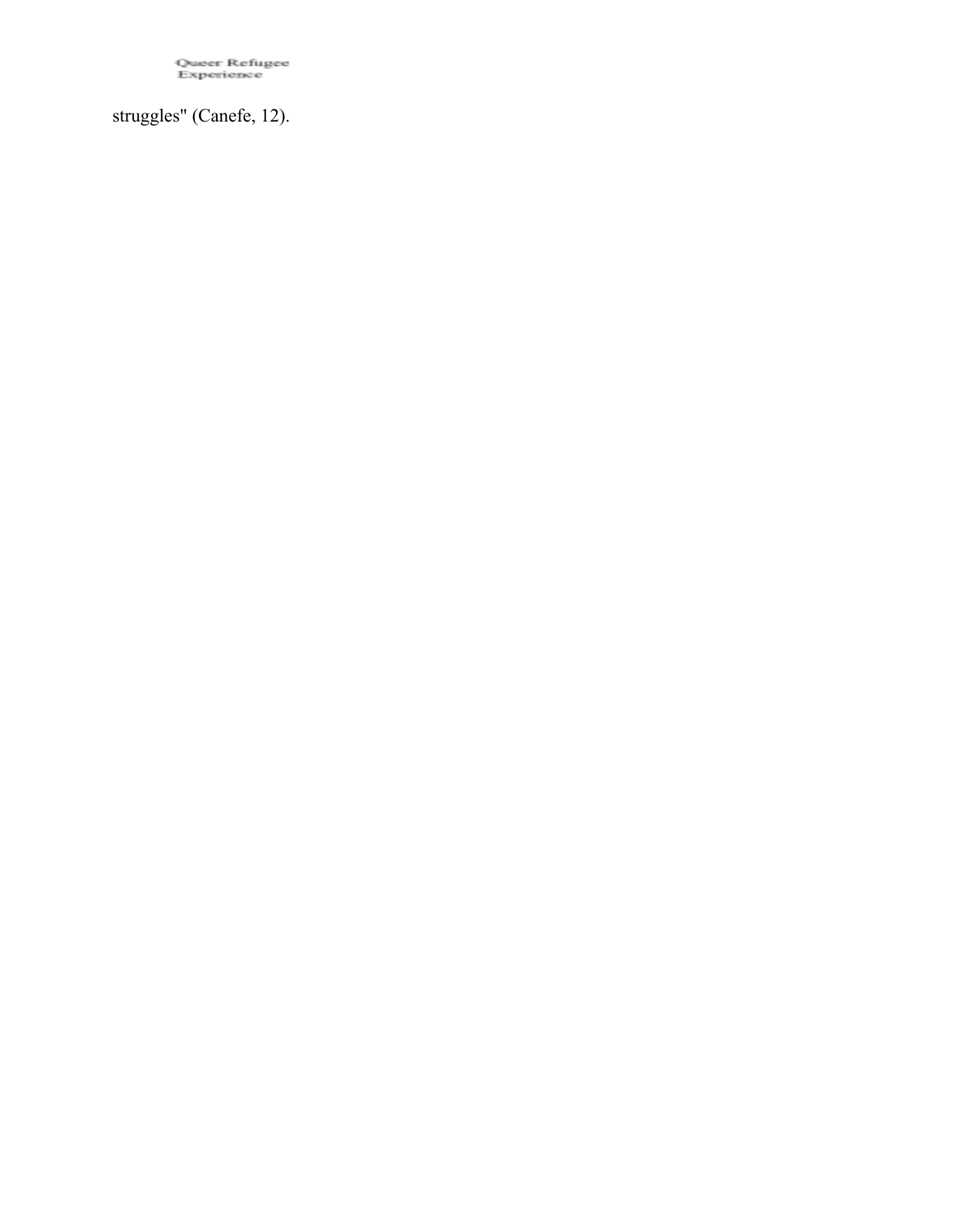Furthermore, this ideological labeling allows refugees to exist without disrupting the cultural narrative or underlying structure of their lost structure. The post-Enlightenment era has put a focus on ideals of freedom and democracy. "But their [refugees'] diaspora across the world...has loosened the internal coherence...in a Euro-American master-narrative and provided instead a loosely structured synopticon of politics" (Appadurai, 1183).

Turkey, in particular, relies on isolation and divisions to oppress certain minorities. The hyper-Islamic values that lead society cause "gender norms and specifically women's conduct and propriety [to] play a key role in delineating the boundaries between 'us' (God- fearing, Sunni, AKP supporters), and a 'them' consisting of all political detractors and minorities, cast as potentially treasonous and immoral" (Kandiyoti, 105). Females and LGBTQ+ people are particularly at risk because of these trends. "These modes of 'othering' inevitably expose many sections of the citizenry – not to mention women and sexual minorities – who fail to meet government-decreed norms of propriety to potential intimidation, harassment and violence" (Kandiyoti, 106). In fact, some scholars argue that the increased neoliberalism in Turkey has led to a stronger focus on strengthening traditional family values, a goal that typically harms gay people (Kandiyoti, 106). The pinnacle of Farid's identity confusion in Turkey, however, stems from the label that he is forced to take upon his arrival. The economic "freedom in Turkey" allows this label to be used for exploitation in multiple spheres.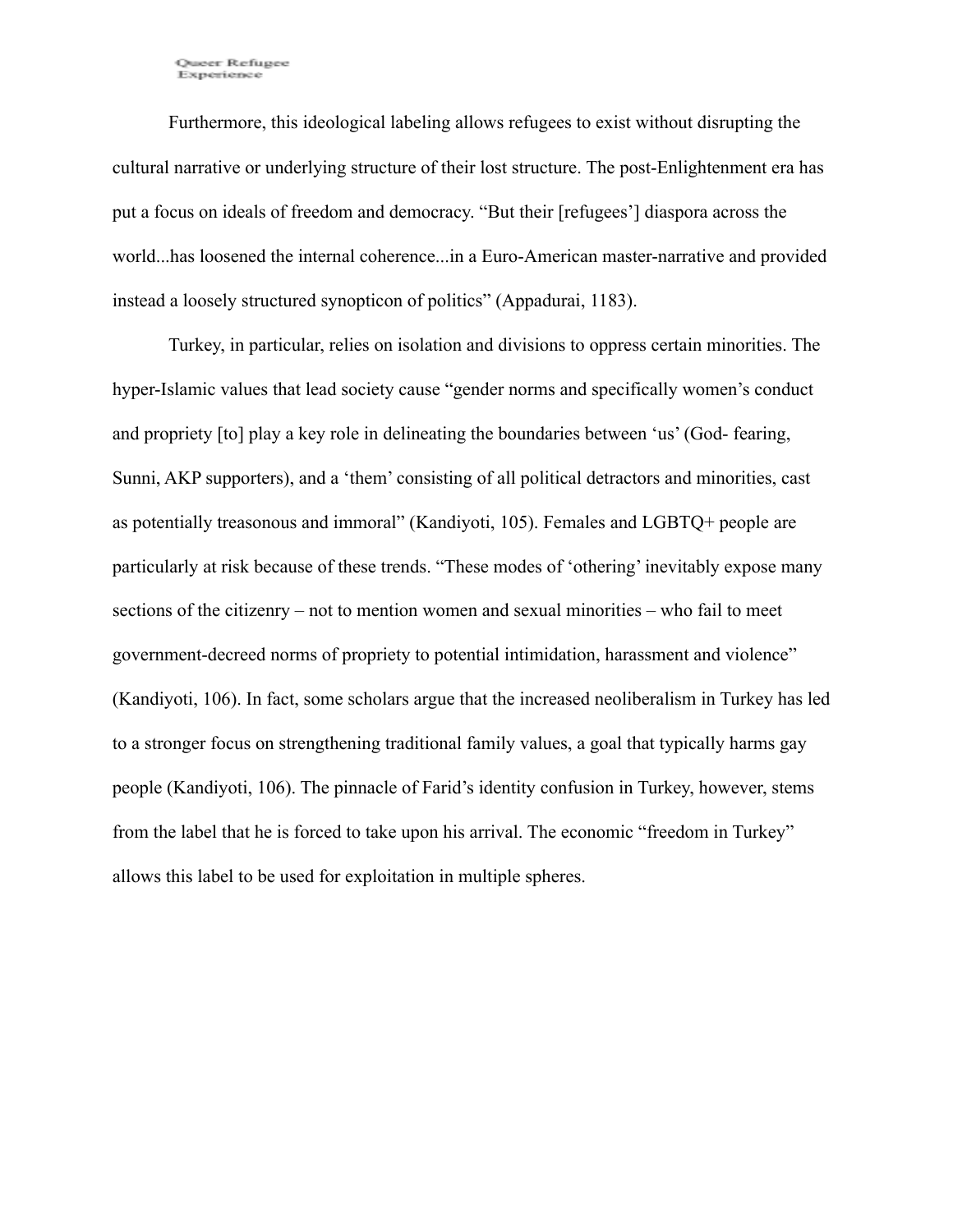### **The Inclusive Exclusion of Queer, Syrian Refugees in Turkey:**

As explained beforehand, people fleeing to Turkey from non-European countries are given the delegation "guest" rather than "refugee." Those from Syria, specifically, are also not allowed to file claims with the U.N.H.C.R. Legally, the repercussions of this labeling is harmful and unclear. "The status of Syrians in Turkey is unique in that the Turkish government has granted Syrians some of the social rights available to Turkish citizens, thereby, incorporating Syrians within its existing social welfare system while, at the same time, refusing to grant them status that would lead to longer term residency or full citizenship. This ambiguous status between being granted limited social citizenship rights with no prospect of full citizenship in the near future contributes to the precarious nature of Syrians' existence in Turkey and to their differential inclusion" (Baban, 6). The ambiguity here is an example of "society's attempt to 'confine the outside'" (Agamben, 800). This situation allows for a "legal production of illegality" (Baban, 6). The government is using societal structures to keep demographics out of society itself. The phrase "legal production of illegality" is synonymous with the inclusive exclusion that Agamben discusses. "Western politics first constitutes itself through an exclusion (which is simultaneously an inclusion) of bare life" (Agamben, 795). Meaning, the aporia of biopolitics is a staple of life as a subject. "Bare life remains included in politics in the form of an exception, that is, as something that is included solely through an exclusion" (Agamben, 798).

Of course, as established earlier, all societal spheres are even more unpredictable for LGBTQ+ people. Even though there is a policy preventing deportations, some Syrians have returned to their home countries voluntarily to avoid the horrible living conditions in guest- camps. There are reports that the free food and health care for camp residents is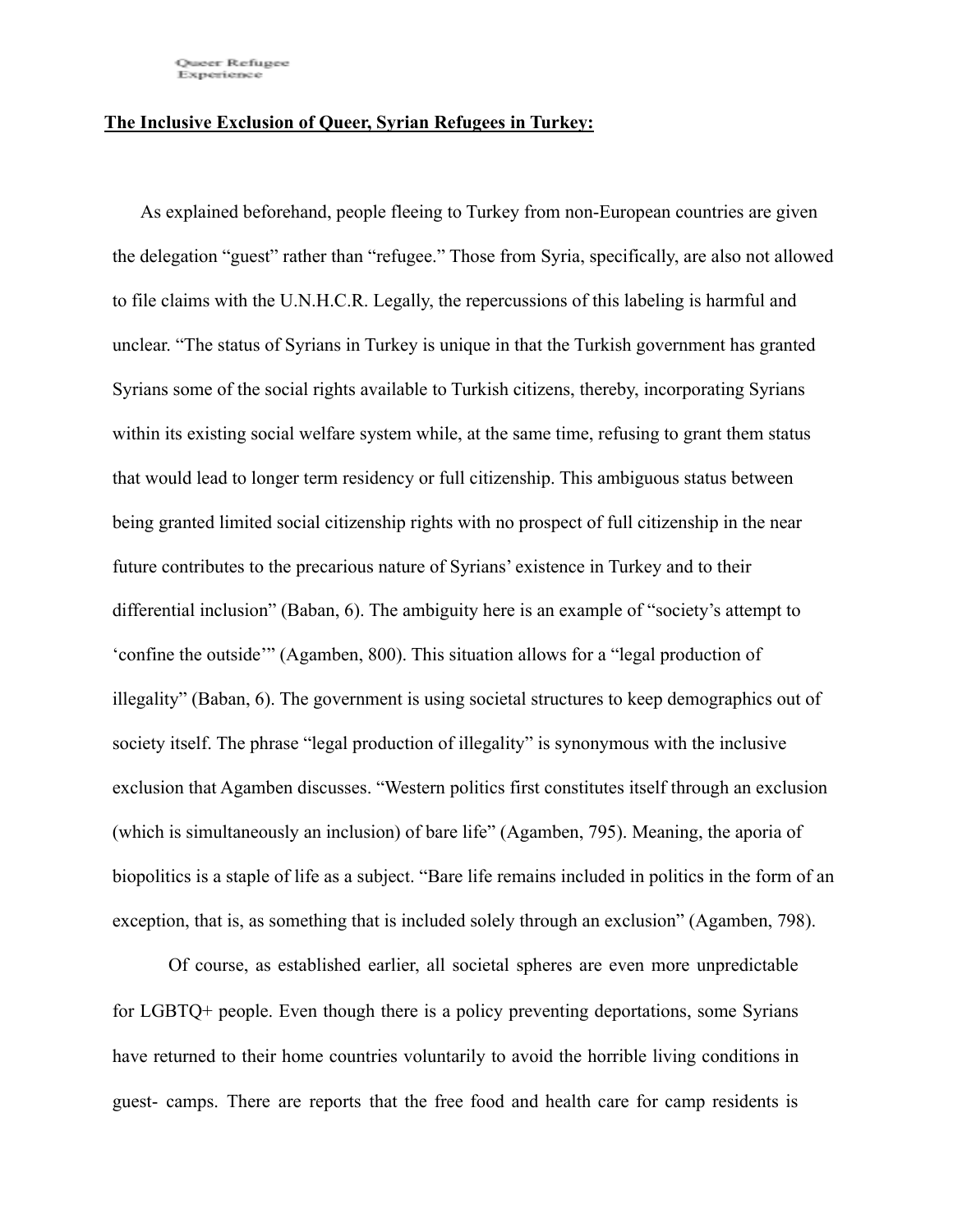Queer Refugee<br>Experience

misleading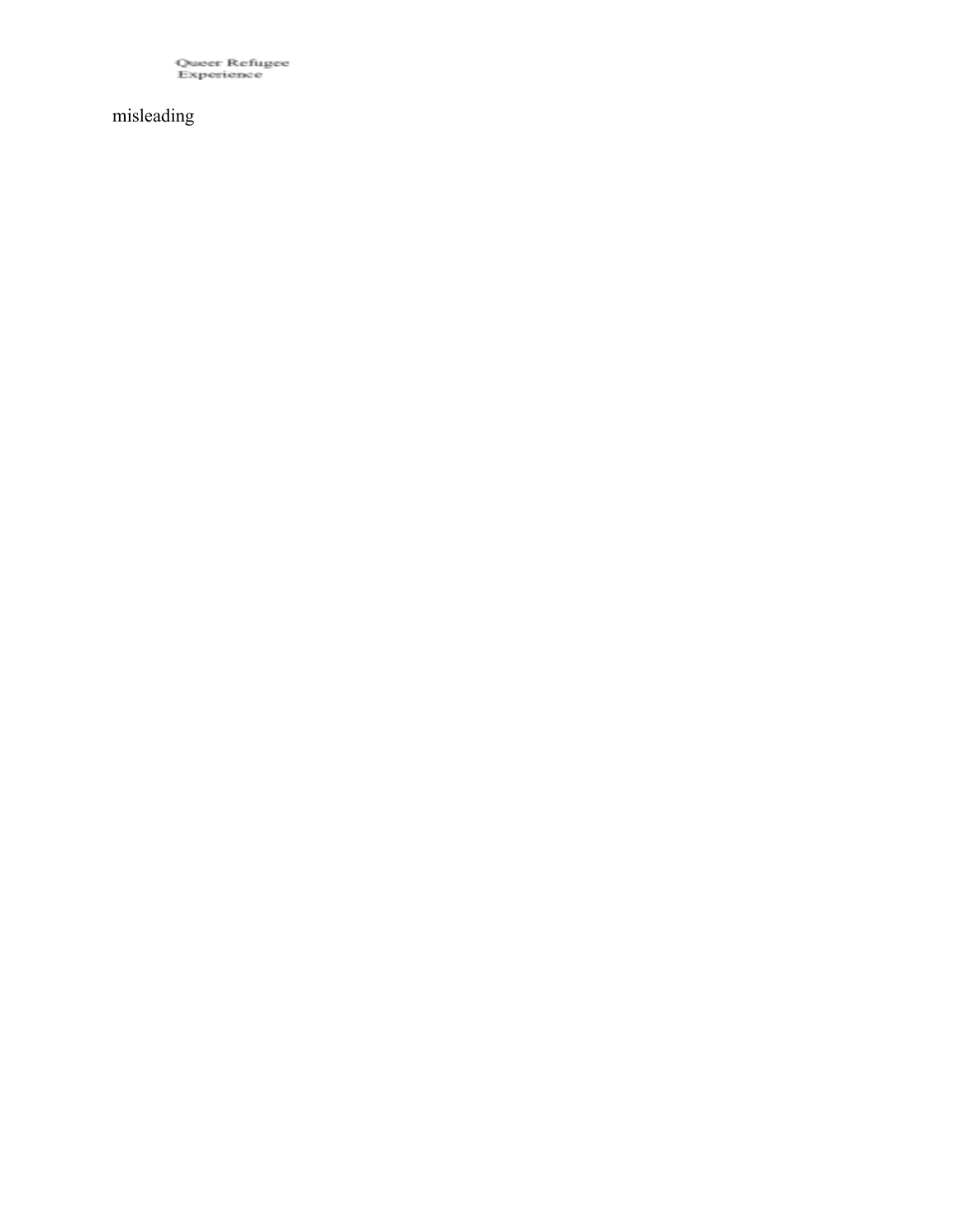because the food is often inedible, there are only general practitioners available, translators are inefficient at communicating requests, and the dissemination of items (such as toothbrushes, soap, etc.) is not efficient and primarily based on favoritism (Özden, 6). Farid has been warned of the situation awaiting him in Turkey, but he, like many queer refugees, knows that he has no other option, for he will be killed if he stays in Syria.

Again, Syrians in Turkey are not given the title "refugee." Rather, due to a legal loophole, they are labeled "guests." Because of this policy, once Farid gets to Turkey, he is still in a state of an exception. However, this is done in a subtle, neoliberal way. His place in Turkey is made extremely unclear and unstable because the term "guest" is, at its core, meaningless. It has no concrete place in a community or legal system. Then, due to the aforementioned intersectionality of oppression, the insecure housing and work opportunities are multiplied by Farid's gayness and further contribute to his precarious position in Turkish society. Queer, Syrian refugees are given vague rights and minimal recognition or assistance from government workers, doctors, or police. However, despite this exclusion, they are still at the hands of the government, who determines where to place them legally; thus, they cannot truly leave the system. Agamben would consider the liberal tradition of law, in which people are granted rights (inclusive exception), rather than being merely excluded (reduced to bare life), to be more pernicious than the explicit exclusion (bare life) practiced in Syria because subliminal oppression is less easily recognizable. The "protections" that refugees are bequeathed with in Turkey function as tools for subjection, rather than assistance.

Mulhime, a lawyer, complains about his branding as a guest because of its lack of reference to any legal codes in relation to refugees. 'Neither our name nor our status and rights are clear. They call us guests. What is its equivalence in the law? There is no legal status titled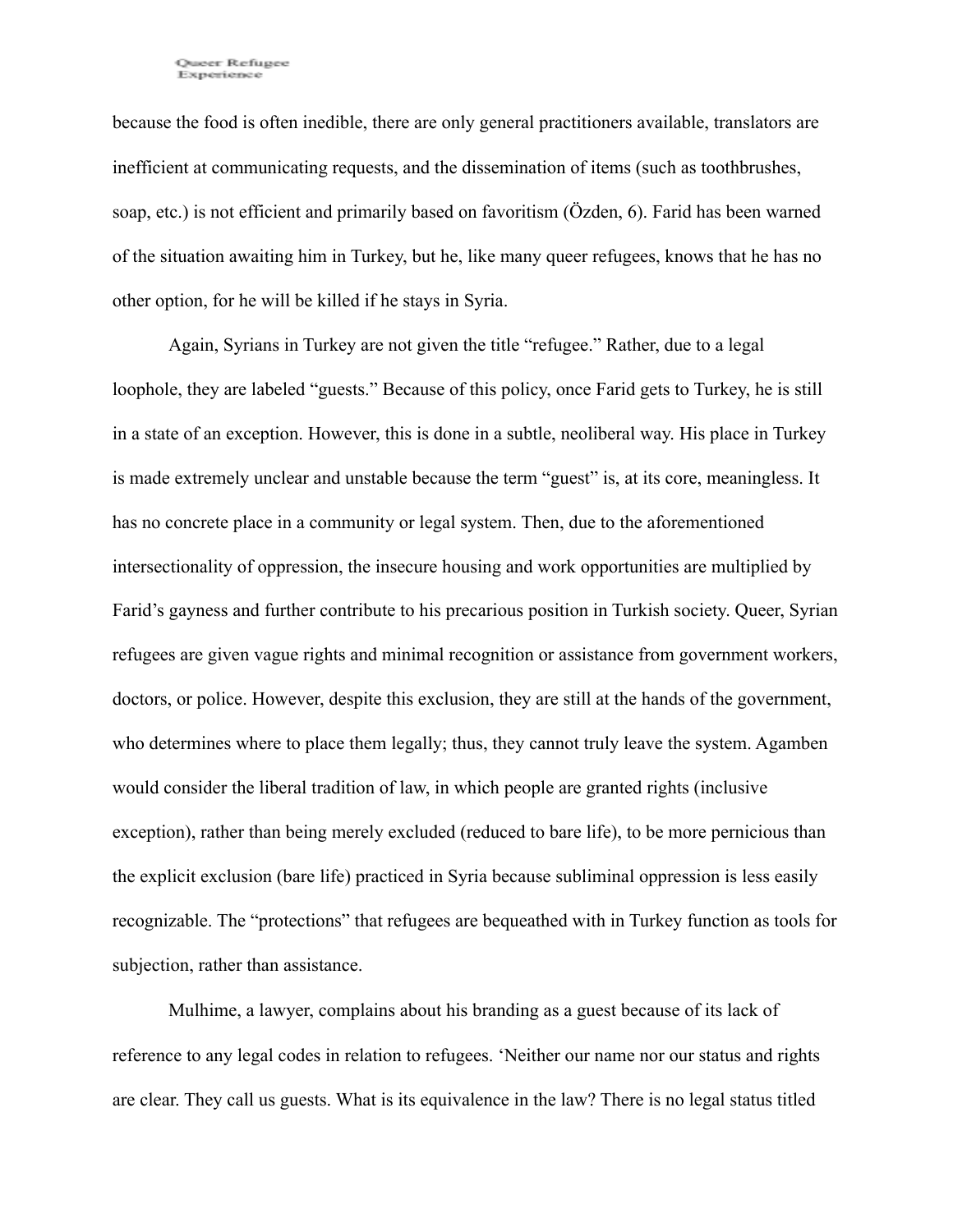guests. There should be a law concerning the status and the rights of Syrians in Turkey. Do not tell me that there is already a legal regulation called temporary protection. This is not acceptable as long as it is defined within the context of the guest discourse'" (Goksel, 159-160). "This sentiment of precarious status was echoed by a Syrian lawyer: 'According to Turkish law, I am not even a refugee in Turkey, I am a guest. I do not even have the rights of a refugee here' (Interview, 22 June 2015, Gaziantep)" (Baban, 5).

The Temporary Protection Regulation "explicitly prevents Syrian refugees' (sic) from applying for international protection" (Kivilcim, 27). Consequentially, insecurity is Farid's biggest problem while living in Turkey. He never fully knows what his status is and recognizes that, despite the refoulement rule, he could really be deported at any time. (Kivilcim, 38). It does not help that refugees are by definition stateless and the ones who are living in refugee camps, especially the children born there, only have their identity confusion emphasized by these circumstances (Nguyen). But, what exactly constitutes statelessness? "One is a *displaced* person if, having been rendered a refugee, a minority, or a stateless person, one cannot find another polity to recognize one as its member and remains in a state of limbo, caught between territories, none of which desires one to be its resident" (Arendt, 230). Now, since gay people are not recognized by the Syrian government and queer refugees are dismissed by the Turkish government, they are not recognized properly in any official capacity, and thus put into an inclusive exclusion. According to one theorist, these subjects are more likely to be victimized by societal disjunctures. "Tourists, immigrants, *refugees*, exiles, guest-workers and other moving groups and persons constitute an essential feature of the world… The warp of these stabilities is everywhere shot through with the woof of human motion, as more persons and groups deal with the realities of having to move, or the fantasies of wanting to move" (Appadurai, 1181-1182).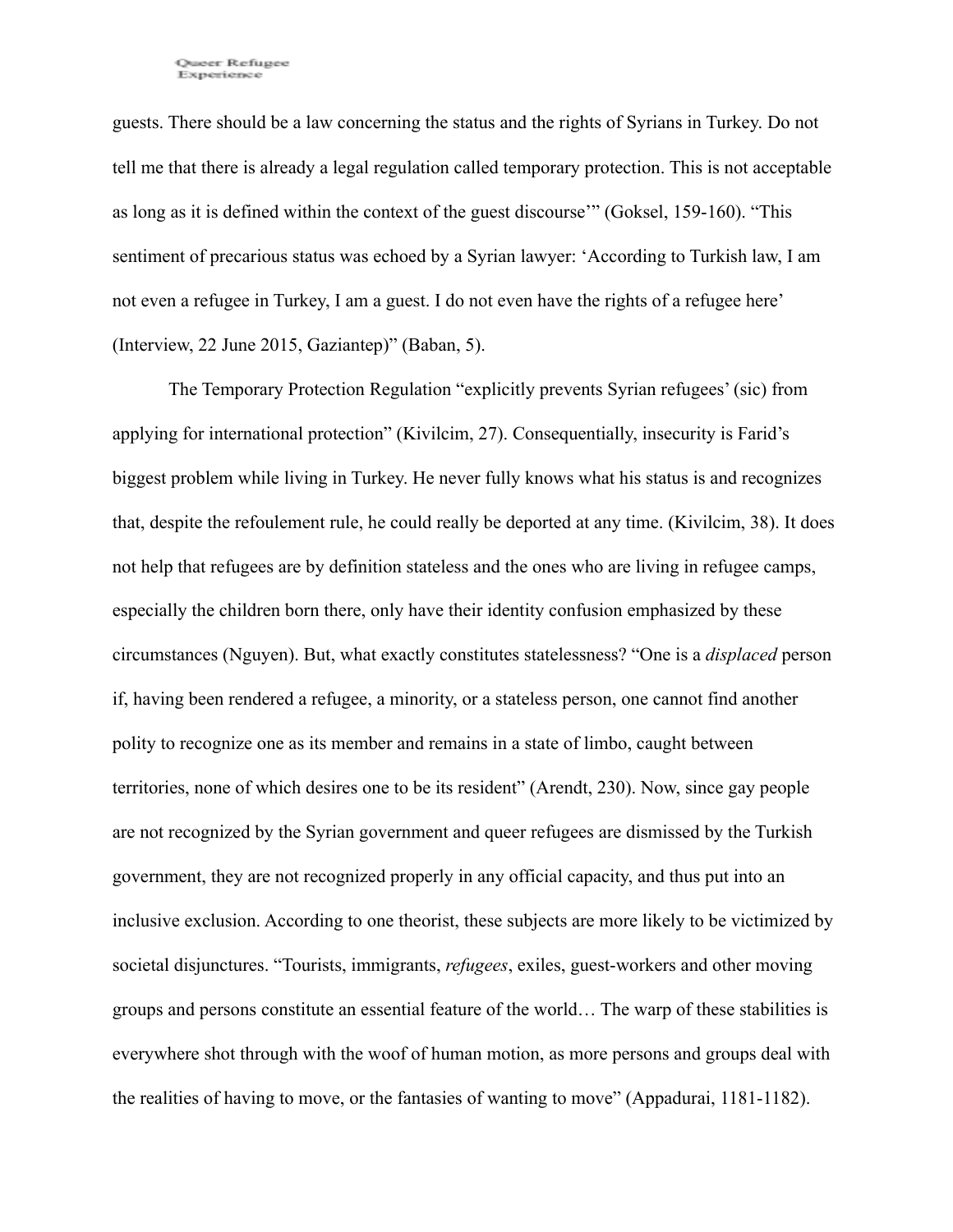However, beyond a legal standpoint, the emotional insecurity Syrians refugees face is also tremendously concerning. An article in the Journal of Ethnic and Migration Studies elaborates on the complexities of the legal and emotional precarity of Syrians in Turkey.

"Whenever asked about their problems in Turkey, Syrians put their representation as 'guests' at top of their long list... 'The Turkish state named us as 'guests' and they introduced us as guests to the public. But if we look at the ordinary usage of the term, there is a time limit in being a guest (p. 9).' They also bring to the forefront the insecurities and unpredictability facing refugees as they access paid work, health care, education, housing, and limited citizenship rights in host states such as Turkey" (Baban, 4).

This legal capriciousness provides Syrians living in Turkey with much uncertainty, resonating in a constant fear and instability for Farid and his peers. "Even though this status [of Temporary Protection and guest status] gives Syrian refugees social and economic rights similar to Turkish nationals, its temporariness makes it nearly impossible to anticipate their integration in the long run. Whether this status can lead to permanent residence or citizenship has not been legally determined, yet" (Goksel, 150).

However, there is still the question as to *why* Turkey does not give Syrians refugee status. While they have not released one official answer, one theory is that it is too difficult to manage asylum applications for such a large group of people. Another theory is that, by registering them as "guests" and not "refugees," Turkey prevents any interference from NGOs or other organizations. However, the most compelling and philosophically supported theory is that preached by Taner Kiliç, a leader for the Association for Solidarity with Refugees (Mültecilerle Dayanışma Derneği). The chairman of the board commented "If not used as a result of a lack of knowledge, it means [the term 'guest'] was used deliberately and insistently for manipulation purposes. Perhaps the aim was to cover all the costs of Syrians taking refuge in Turkey and treat them in any manner that was deemed appropriate" (Burcu, 63). While some may dismiss this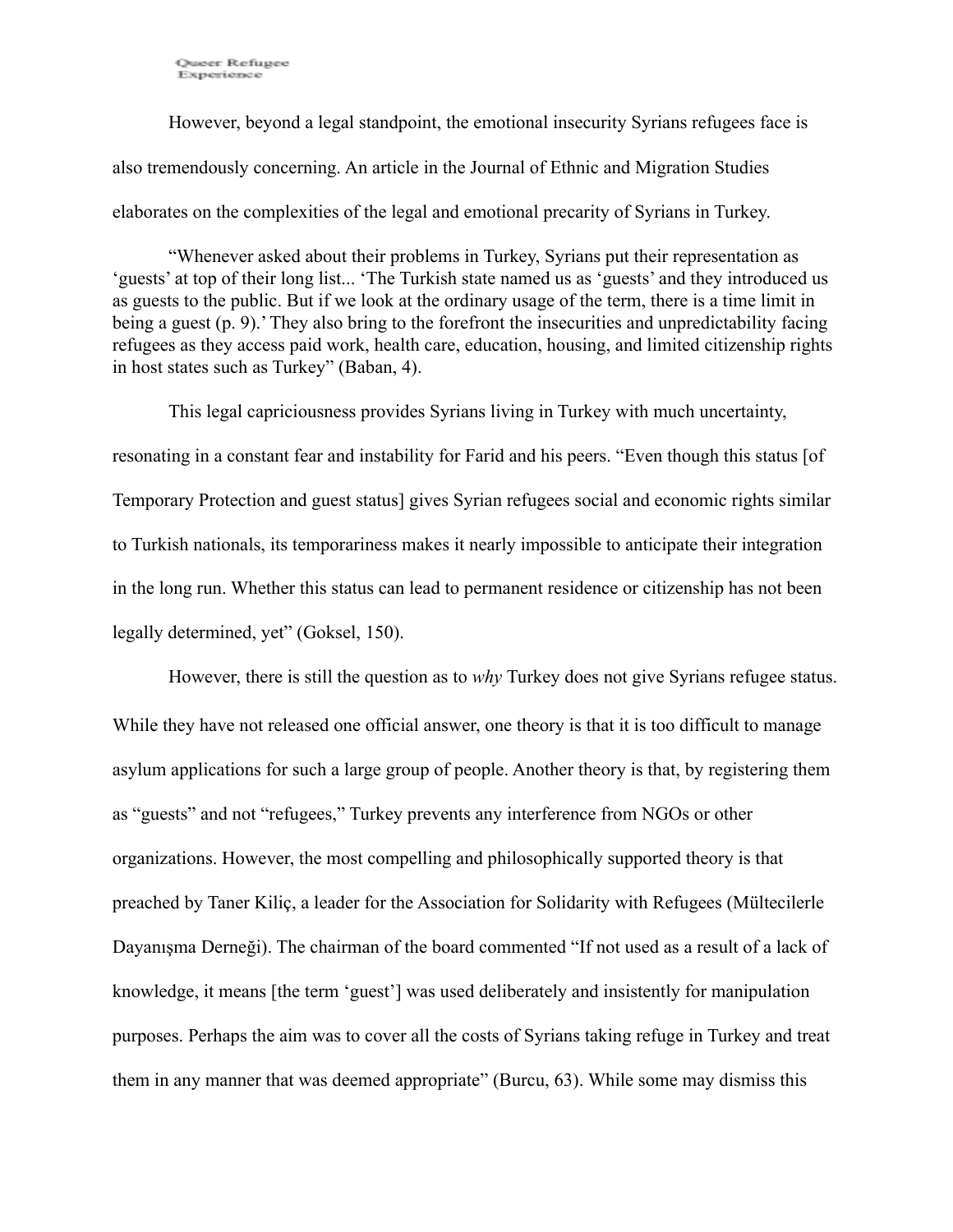idea as a conspiracy theory, it actually has much supporting evidence. "Turkish government's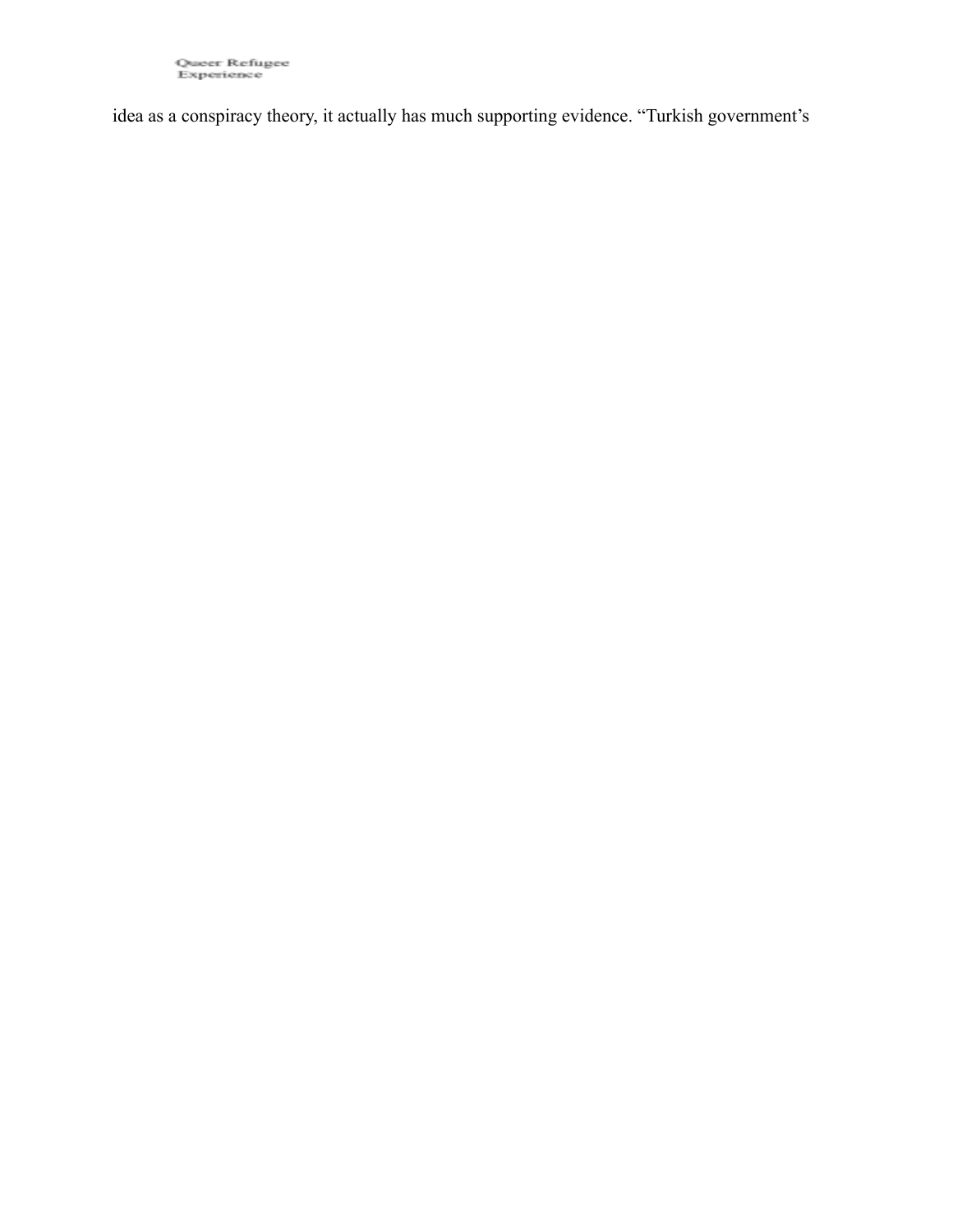central legal and policy frameworks provide Syrians with some citizenship rights while simultaneously regulating their status and situating them in a position of limbo. Syrians are not only making claims to citizenship rights, but they are also negotiating their access to social services, humanitarian assistance, and employment in different ways. The analysis stresses that Syrian refugees in Turkey continue to be part of the multiple pathways to precarity, differential inclusion, and negotiated citizenship rights" (Baban, 1).

The government, by portraying Syrians as threats, makes their population easier to control without resistance from Turkish citizens. "They are transfigured as a threat to societal and internal and/or public security. What is more, a security continuum between migration, terrorism, and criminality is evident in these representations. Among these securitarian (sic) frameworks, the most visible and emphasized is the construction of Syrians as a 'threat' in the field of the labor market" (Burku, 68). This is why, despite Syrian refugees lacking access to basic healthcare and safe working conditions, there is still an abundance of bitterness towards them on behalf of Turkish citizens. They express dissatisfaction with the job market and the presence of refugees. To be fair, there is evidence to suggest that, "The mass influx of refugees into Turkey created major economic and social problems, such as increases in food and house prices and property rents. The arrival of low-paid refugees onto the labour market increased the unemployment rate across the country, notably in southern Turkey. Municipalities have faced major problems due to limited budgets and inadequate infrastructure." On the other hand, Syrian refugees are also helping Turkey's economy by opening new businesses and providing labor (Boluk, 119). Regardless, a survey found that around 60-70% of Turkish citizens support the deportation of refugees, while only 10% believe in offering a path to citizenship (Boluk, 120).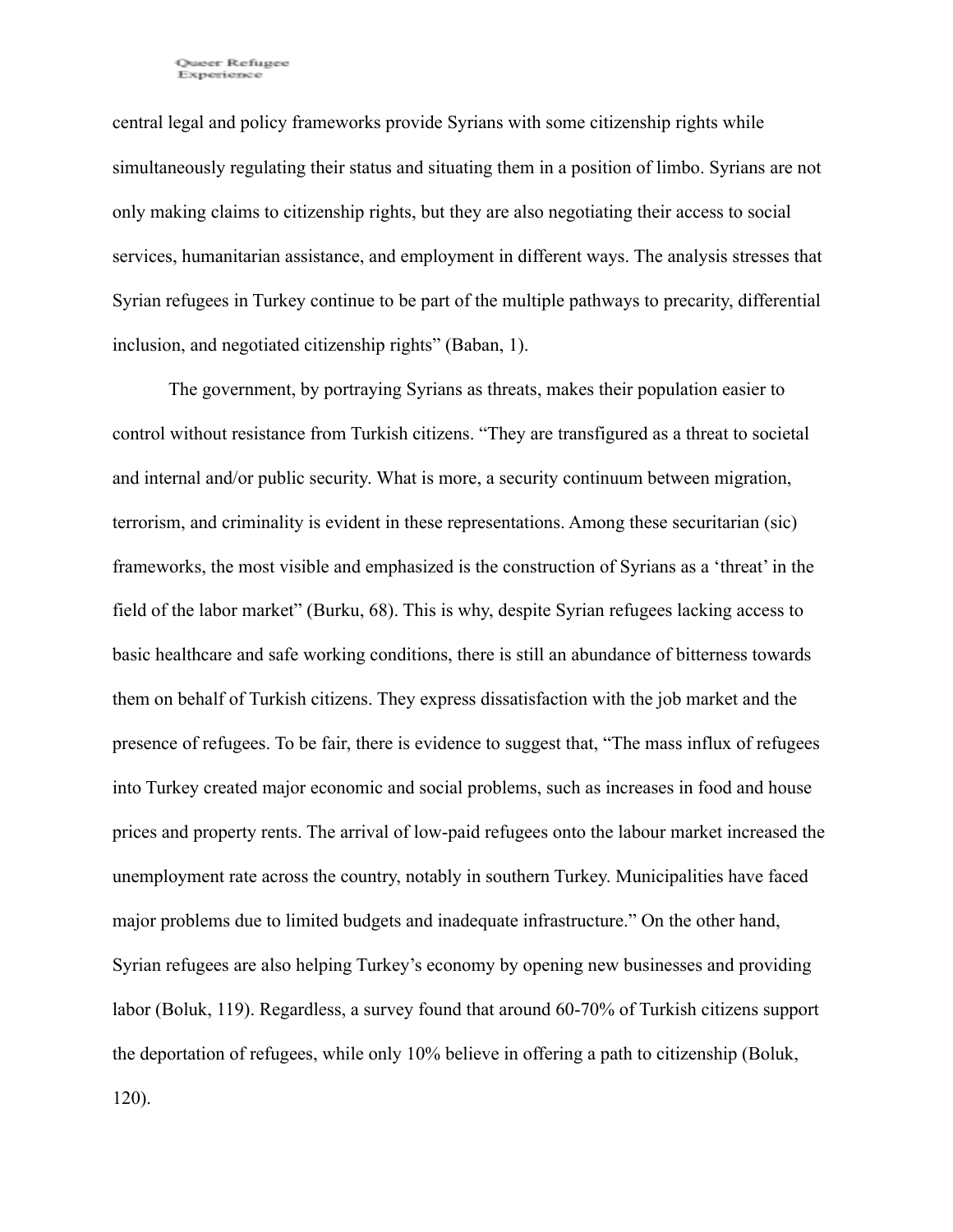Queer Refugee Experience

The unity that Turks feel against Syrians provides a source of unity that Recep Tayyip Erdoğan<sup>4</sup> can be used for political benefit. As James Fahy said, "Nothing unites humans like a common enemy." Turkey originally opted for the term "guest" because refugees are entitled to specific rights under the Geneva Convention. Erdoğan's circular labeling creates opportunities to deny Syrians accessibility, while still adhering to his promises. For example, the government promised them "access to Turkish territory and protection for access to basic services" (Mourenza/Ortega, 52). However, "basic services" is an arbitrary term and the president can manipulate it any way that he sees fit. A study on Syrians in Turkey cites the main reason for the broad approach is because benevolent aid is a lot more negotiable than administrative guarantees. By using words with no official meaning, the rights of a people become too flexible to be enforced when needed most. "Humanitarian action cannot take the place of political action to resolve the broader crisis and maintain sufficient, appropriately located, secure, and regular border crossing points open for Syrian refugees fleeing the conflict" (Mourenza/Ortega, 54).

"The legal and policy framework shows that Syrian refugees are governed under a security architecture that emphasizes containing and controlling 'risky' groups." The vague security they feel is a result of an assumption of temporary residency. "However, it has become clear that the war is not likely to end, and Turkey has already become a 'home' for Syrians" (Burcu, 66). A professor at New York University, Arjun Appadurai, explains Erdoğan's potential motives for fearmongering in his essay "Disjuncture and Difference in the Global Cultural Economy." He writes, "homogenization can also be exploited by nation-states in relation to their own minorities, by posing global commoditization (or capitalism, or some other external enemy) as more 'real' than the threat of its own hegemonic strategies" (Appadurai, 1181). Obviously, in this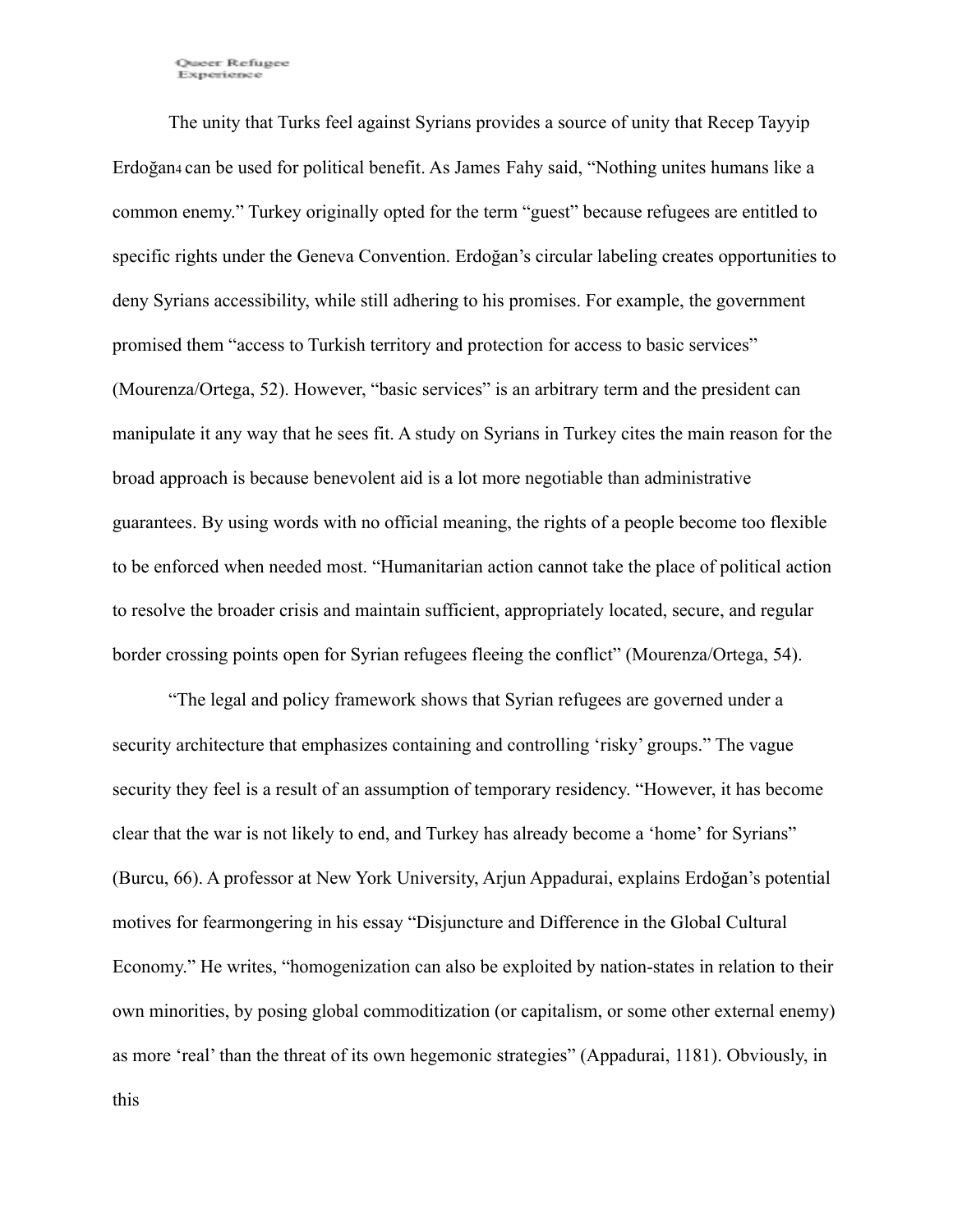Queer Refugee<br>Experience

4 Current President of Turkey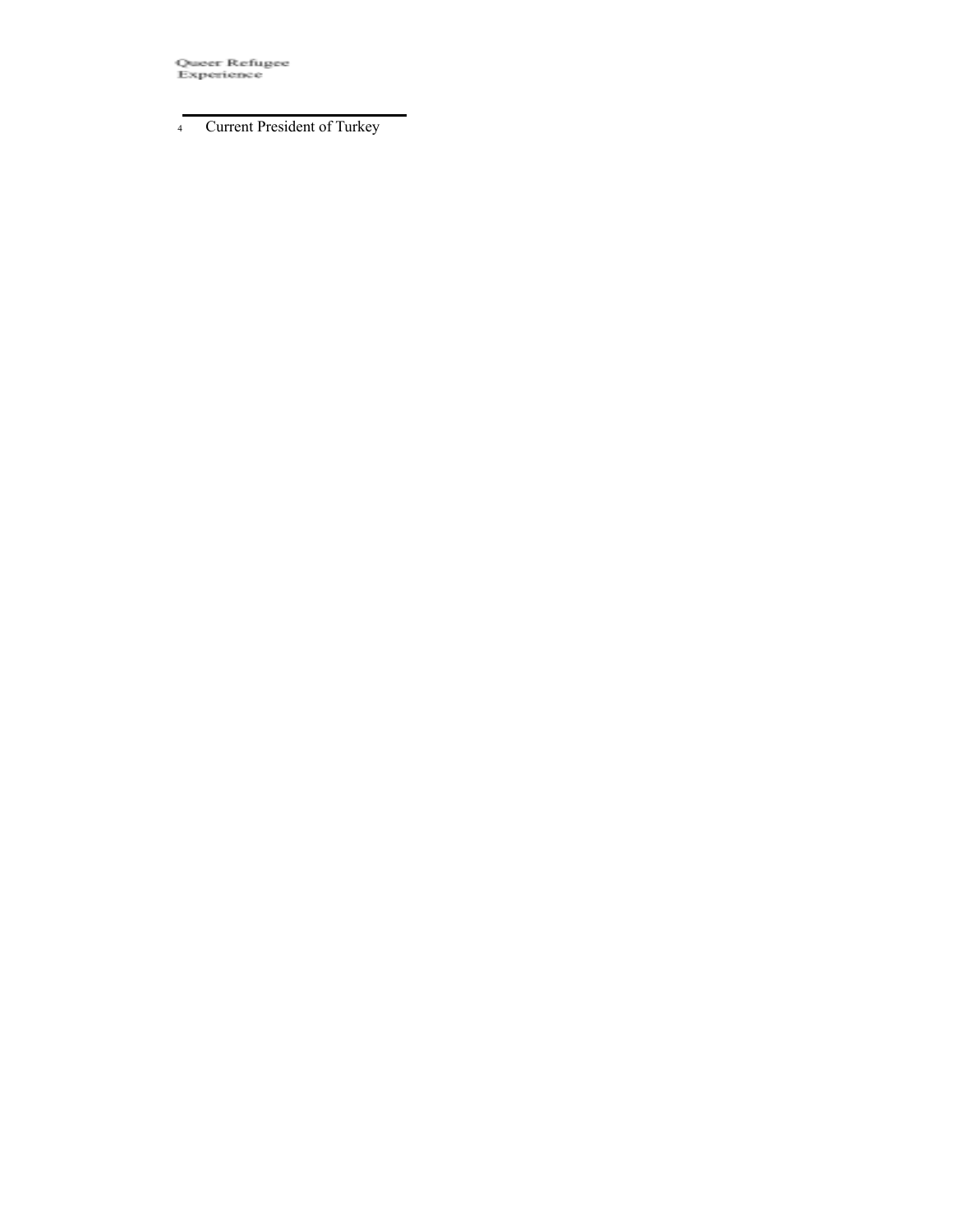situation, the Syrian refugees are the minority. Erdoğan capitalizes on the differences between Syrians and Turks. "The critical point is that both sides of the coin of global cultural process today are products of the infinitely varied mutual contest of sameness and difference on a stage characterized by radical disjunctures between different sorts of global flows" (Appadurai, 1189).

Farid's unstable status and insecurity in Turkey puts him in a state of exception, simultaneously living outside and inside of the law. "The modern Western state has integrated techniques of subjective individualization with procedures of objective totalization to an unprecedented degree, and he speaks of a real 'political 'double bind,' constituted by individualization and the simultaneous totalization of structures of modern power" (Agamben, 794). In other words, the sovereignty of a nation gets to subjectively grant rights and recognition to individuals or collective groups. "Carl Schmitt's definition of sovereignty ('Sovereign is he who decides on the state of exception')" is what is being asserted in situations such as these (Agamben, 798). Government interference is what creates the merge between zōe (bare life) and polis (political life) in the first place.

Furthermore, Agamben defines the idea of a state of exception. He writes, "Only within a biopolitical horizon will it be possible to decide whether the categories whose opposition founded modern politics…and which have been steadily dissolving, to the point of entering today into a real zone of indistinction" (Agamben, 794). Rulers often make unprecedented decisions in the name of unusual circumstances. They are "bestowed with exceptional powers hitherto unknown." But then, the foundation of the separation of power was steadily undermined and this, as a consequence, promoted the 'transformation of legal relations and standards'" (Arendt, 190). Although, eventually, the exception will always become the norm. The "attempt to declare the refugee problem a 'passing anomaly'… [was] more than simple ignorance.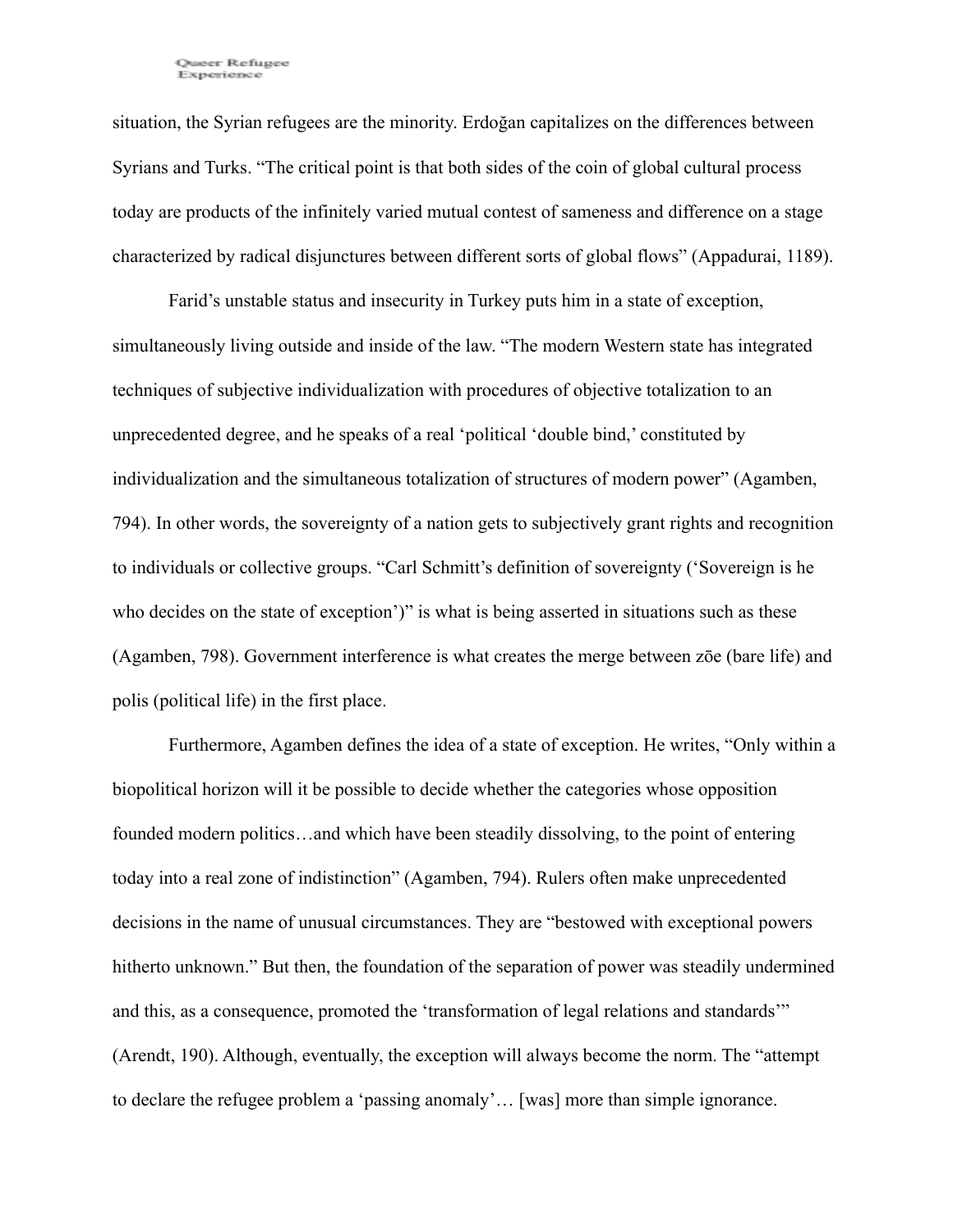Queer Refugee<br>Experience

## Hitherto people who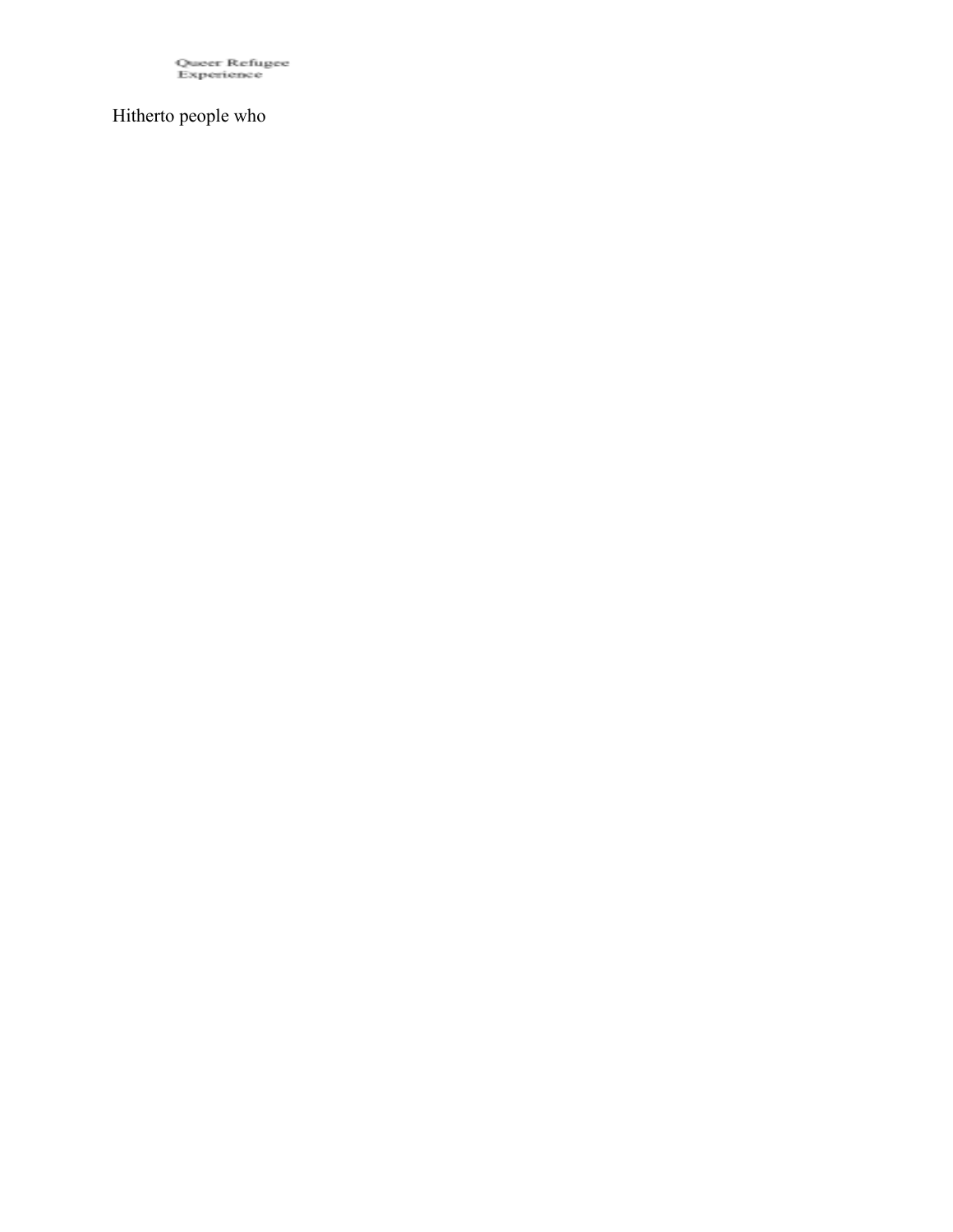had lost all legal rights due to statelessness had been unknown. In this new identification of statelessness and rightlessness lay the silent acceptance of the collapse of one of the oldest and nearly sacred laws of political communities: the right to asylum" (Arendt, 183). Agamben's understanding of political states of exception is based mainly on this thought process. "The *exceptio (sic)* is an instrument…that…functions to neutralize the conclusiveness of the grounds… and thus to render the normal application of the *ius civile (sic)*" (Agamben, 803).



The Syrian refugee crisis was chaotic and as Agamben explains, "there is no rule that is applicable to chaos" (801). So, the sovereignty used this as an opportunity for persecution. All people fleeing to Turkey are labeled refugees, except non-Europeans, specifically Syrians. They are now "guests" in a state of exception. However, that state is never lifted and slowly becomes the new norm, now being legally acceptable. In the diagram above, normal refugee status is circle one, while the Syrians' "guest" status is circle two. Eventually, the exception will become the norm, opening new avenues for oppression with a pacified citizenry.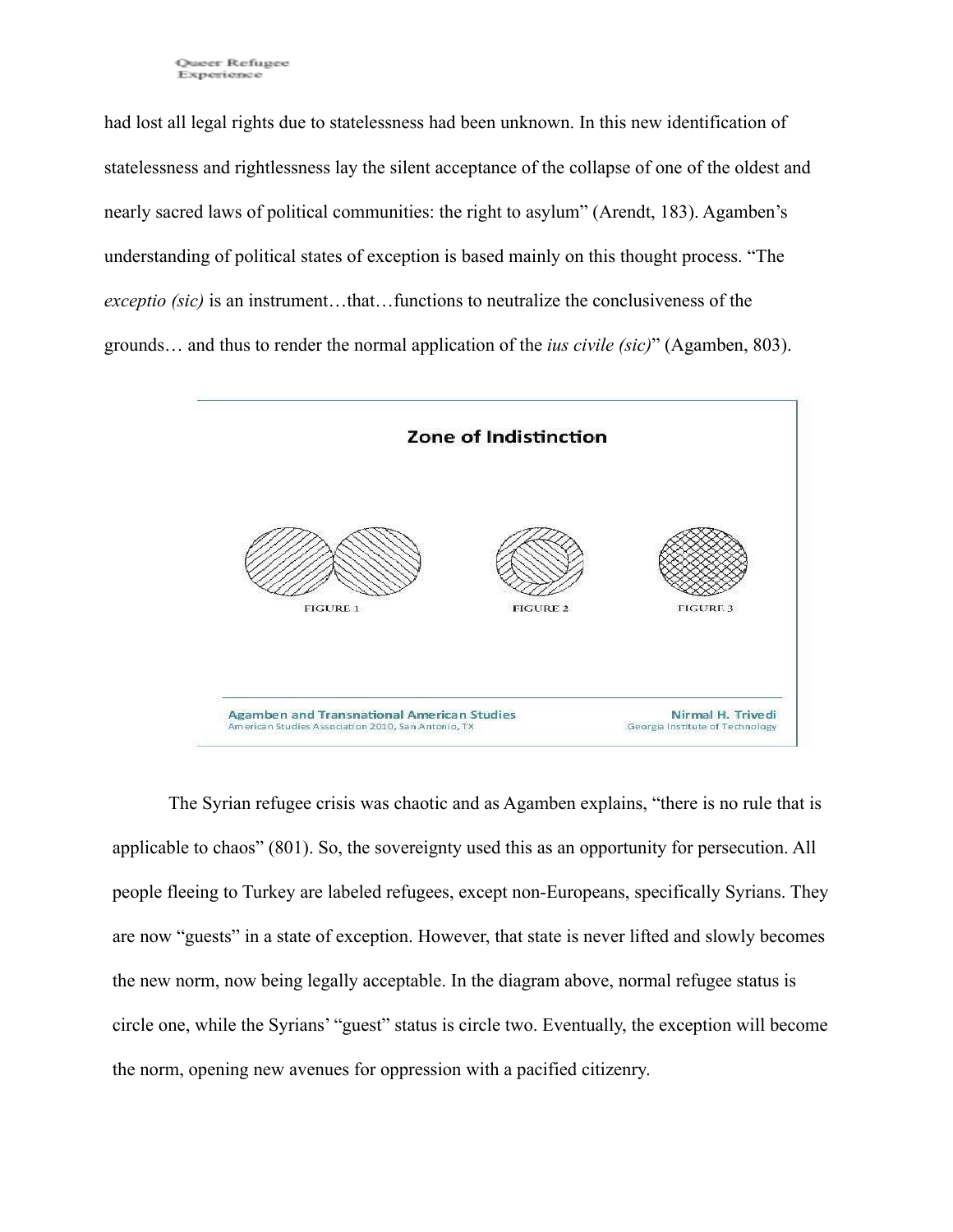## **Intersectional Economy in Global Studies:**

Clearly, queer, transnational subjects are more likely to be forced into a state of exception through double binds. However, globalization's discourse has ignored the multiplicities of persecution depending on core cultural identifiers. Therefore, Farid is especially prone to oppression because he is gay, Syrian, brown, and a refugee. If any of these identifiers were to shift, so would his experience. One essay reads, "in viewing sexuality as distinct from race, class, nation, and other factors in modernity...gender and sexual difference have become understood as attributes of bodies unmarked in any other way, despite copious evidence that all of these modern identities are interconnected" (Grewal/Kaplan, 966). Various exposures to oppression are created across different legal and cultural regimes. The rights-based framework that law imposes often requires LGBT people to compartmentalize identities in order to allow for claims to be considered viable under existing civil rights discourses" (Katyal, 1428).

Farid is able to keep in touch with his transgender friend from his first apartment. We will call her Jameel- which means beautiful in Arabic. In fact, transgender people are exposed to the most prejudice. Texas A&M University's Department of Sociology published an article on the experiences of LGBTQ+ people in Turkey.

"Transgender individuals are often subjected to physical violence as well as discrimination by the police and other members of Turkish society as a result of their gender identity. They are denied a safe working environment and are discriminated against on a daily basis… The experiences of these individuals highlight the inequalities they face as a result of living in a homophobic culture that marginalizes and discriminates against them. The alienation that transgender individuals experience from their families and communities begins at an early age, and most often continues into an adult life in which there are often no other viable economic opportunities available aside from various types of sex work" (Engin, 842).

Jameel tells Farid how she is persecuted at hospitals and doctors refuse to treat her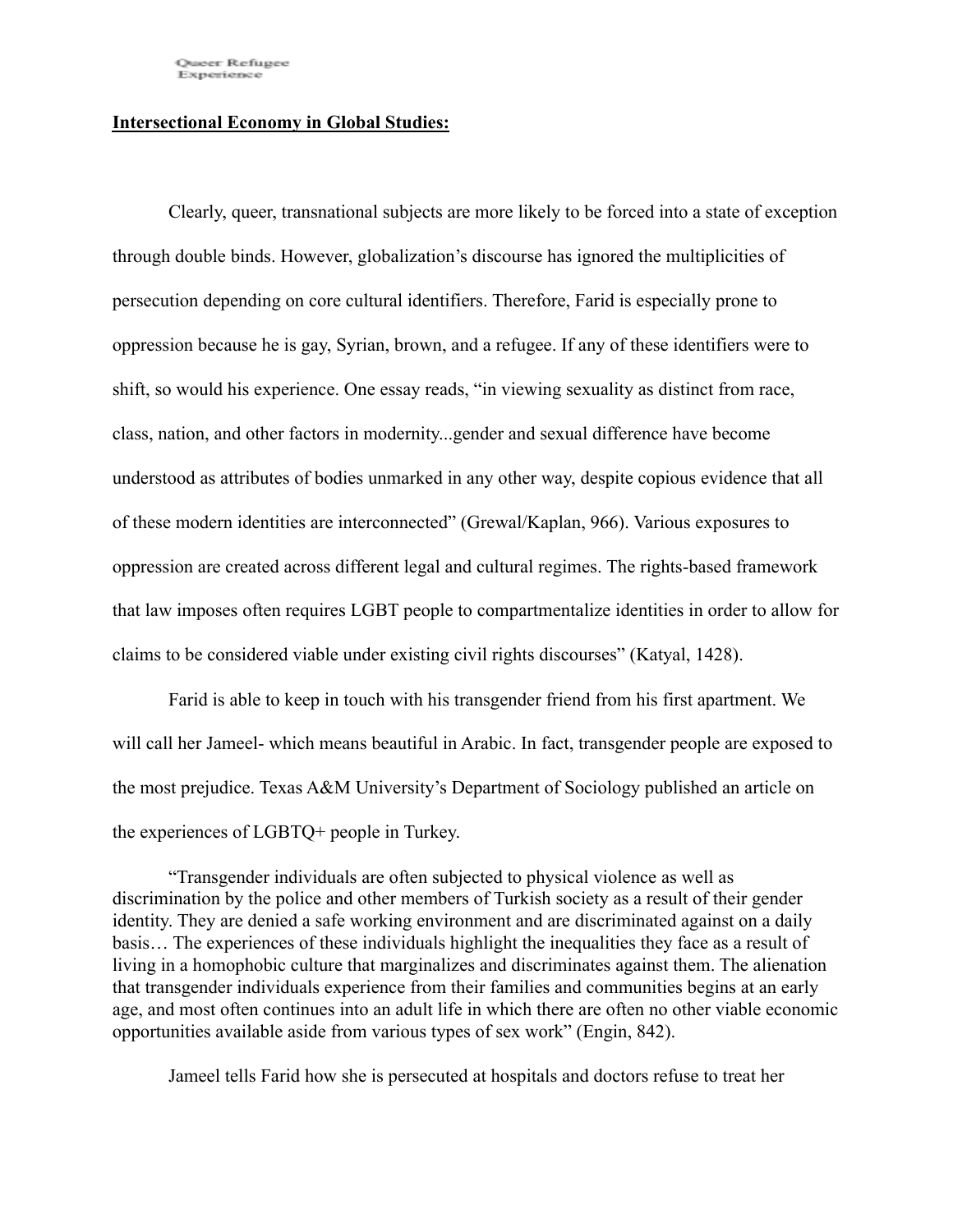(Kivilcim, 37). Farid is reminded that his situation could be significantly worse. Despite his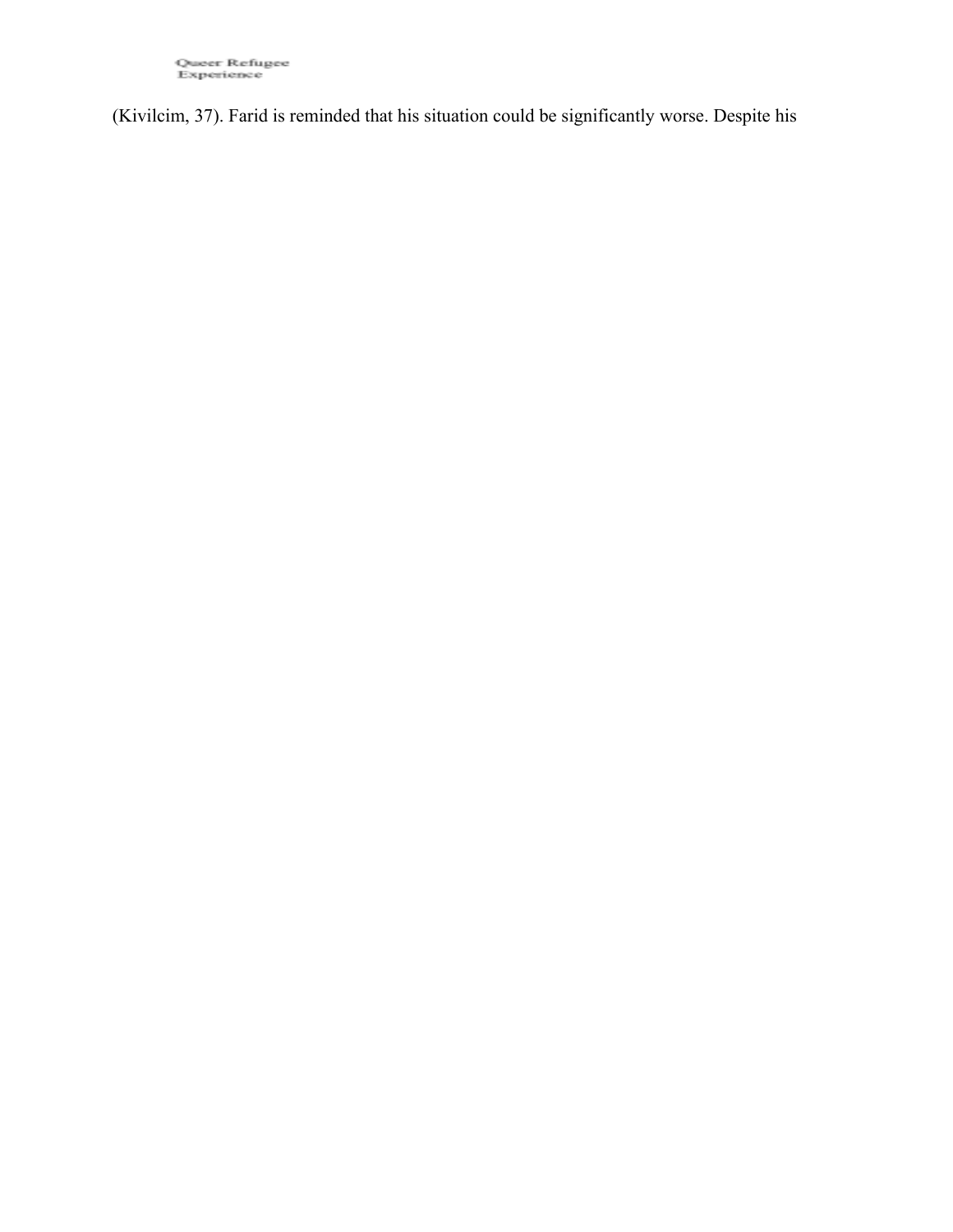many vulnerable traits, due to intersectionality, his cisgender maleness is a constant source of privilege.

Minorities are exceptionally vulnerable to the "zone of indistinction between nature and right" (Agamben, 802). The aforementioned theorist and scholar Chandra Talpade Mohanty supports this with her theory on how cultural identities create economic identities. The politics of sexuality play a key role in creating ideological workers. In capitalism, women's work is dismissed as valueless, therefore it puts them in boxes where they must work without pay. For example, house and family care is designated as "women's work." The patriarchy creates a construct that separates that work from "legitimate" labor, thus putting women workers in separate boxes where they can be deemed less valuable than their male counterparts (i.e. Rosie the Riveters and housewives). Both Agamben and Mohanty recognize that intersectionality is key to comprehending how ideology is formed and life is experienced. "The argument then is about a *process* of gender and race domination…Making Third-World women workers visible in this gender, race, class formation involves engaging a capitalist script of subordination and exploitation" (Mohanty, 979).

Similarly, the labor constrictions that [Erdoğan](https://www.google.com/search?sxsrf=ALeKk03_M3ZaoLeUH-dZYmxa6C39yP5O_A%3A1587950494356&q=Recep%2BTayyip%2BErdo%C4%9Fan&stick=H4sIAAAAAAAAAONgVuLUz9U3MDI0Mjd9xOjMLfDyxz1hKatJa05eYzTh4grOyC93zSvJLKkUUuNig7JkuHilELo0GKS4uRBcnkWsokGpyakFCiGJlZWZBQquRSn5R-Yn5gEAnss19WsAAAA&sxsrf=ALeKk03_M3ZaoLeUH-dZYmxa6C39yP5O_A%3A1587950494356) puts on Syrian refugees benefits the Turkish majority from an ideological and economic standpoint. Appadurai discusses deterritorialization and how it allows states to attempt to control the fluid nature of humans. "The idea of deterritorialization may also be applied to money and finance, as money managers seek the best markets for their investments, independent of national boundaries" (Appadurai, 1185). Economically, refugees provide a new market of consumers. However, letting them work for fair wages and in safe living conditions would recognize their humanity in a way that the Turkish government is not prepared to do. As biopolitics adjusts to diaspora, "the role of the nation-state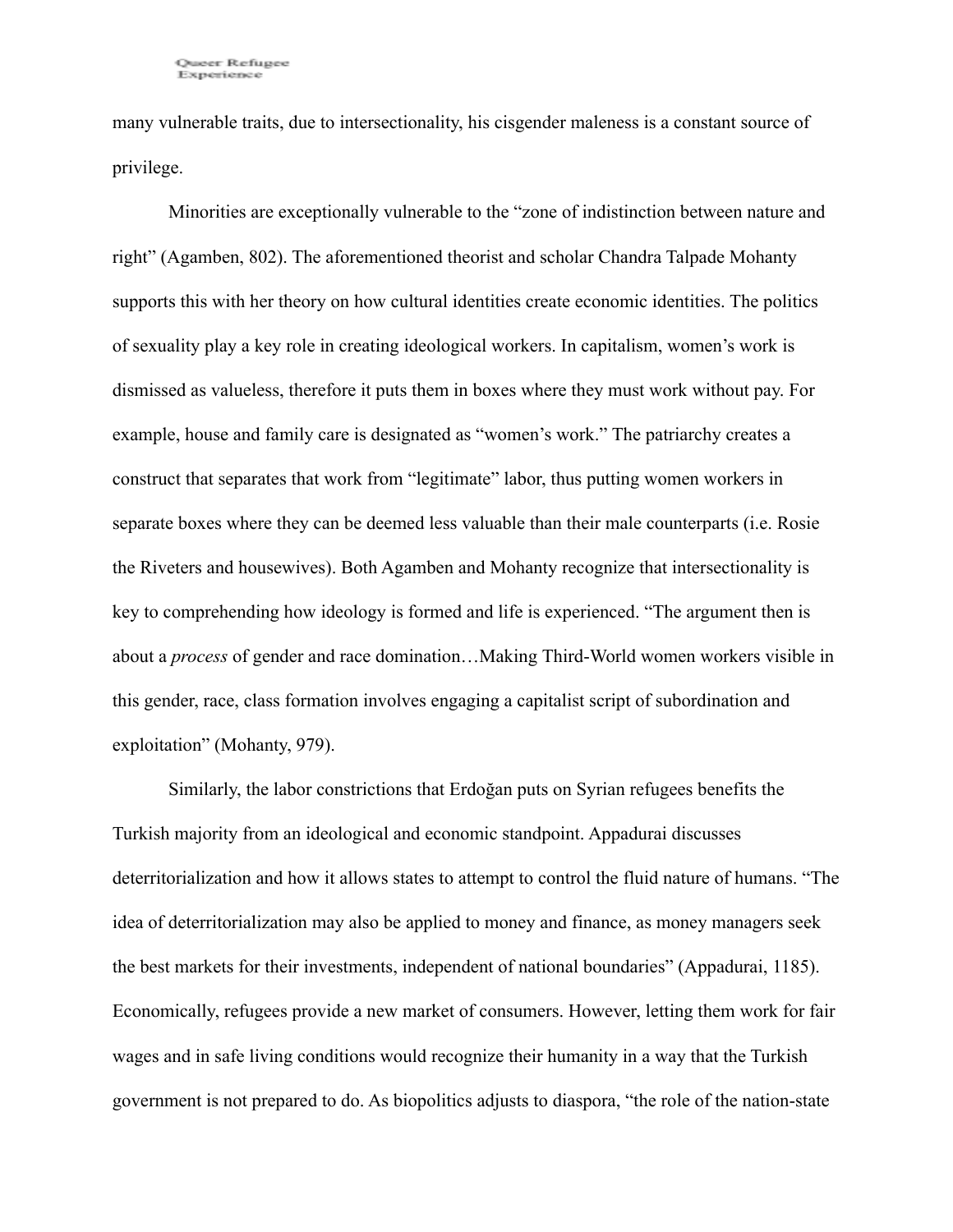in the disjunctive global economy of culture" also develops as the rights of transnational subjects begin to impact the market (Appadurai, 1186). Minorities are capitalized for cheap labor by neoliberal and repressive regimes.

Since Syrians come from a violence-ridden area, they are more susceptible to exploitation because they are so desperate for a way out. "In general, separatist, transnational movements, including those which have included terror in their methods, exemplify nations in search of states" (Appadurai, 1186). Therefore, it is the micro-politics of Turkey that are triggered by globalization. Appadurai's analysis of disunity as an economic force is demonstrative of this claim. "National and international mediascapes are exploited by nation-states to pacify separatists or even the potential fissiparousness of all ideas of difference; and by seducing small groups with the fantasy of self-display on some sort of global or cosmopolitan stage" (Appadurai, 1186).

In regard to intersectionality, not only is the violence of Syria relevant, but their brown skin also plays a factor in their exploitation. "Ethnicity, once a genie contained in the bottle of some sort of locality (however large) has now become a global force, forever slipping in and through the cracks between states and borders" (Appadurai, 1187). Turkey's government inclusively excludes Syrian refugees because their ethnicity makes them easily exploitable to the global community. However, due to intersectionality, queer refugees are even more oppressed. By doing so, Turkey is able to increase national productivity, capital, earning flows, and workers. This is all done without having to ensure the safety of hose providing these increases.

## **Conclusion:**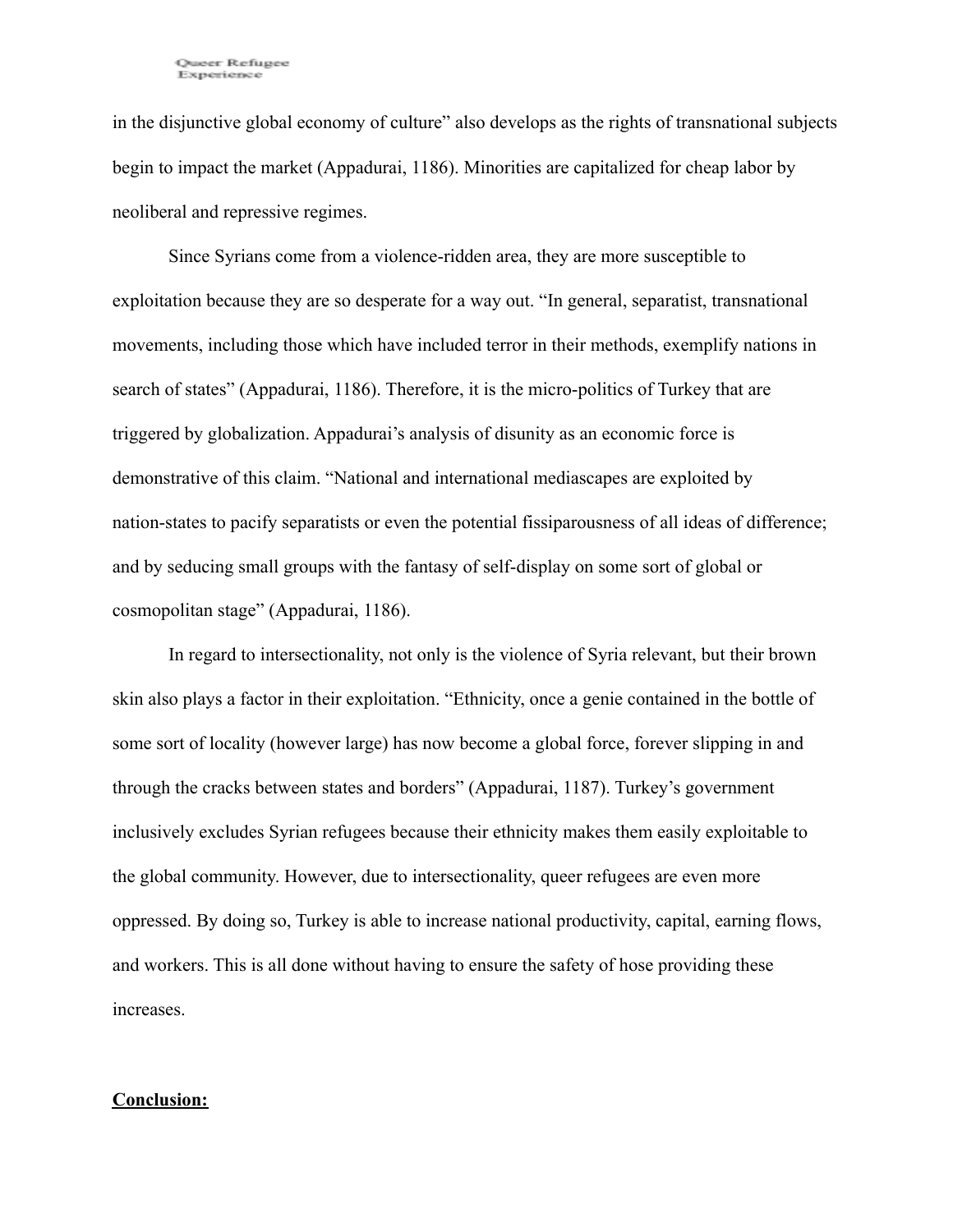The current approach to studying globalization ignores the various double binds that are created across different legal and cultural regimes by creating reductive binaries and disregarding intersectionality. A hypothetical, gay refugee from Syria who is living in Turkey has been used as a vehicle to show the need for a more nuanced and thorough approach to transnationalism, as well as the states of exception for which his demographic is an inescapable subject. Farid is an exception by means of the subject positioning with which he has involuntarily been placed. His exceptionality is a key to the assumptions that underlie the "normal" functioning of both Syrian and Turkish systems.

By broadening globalization discourse to be "a more interdisciplinary and transnational approach that addresses inequalities as well as new formations [, we] can begin more adequately to explore the nature of sexual identities in the current phase of globalization." (Grewal/Kaplan, 964). I hope by reading this paper, you have engaged in a "contribution to a discussion that can build a bridge between the fields of global and transnational studies and those of sexuality, gender, women's, ethnic, and cultural studies in the U.S. academy" (Grewal/Kaplan, 971). Because, by doing so, we can improve our understanding of the world, its people, and the rhetoric that we use to discuss these topics. "Such interdisciplinary work will enable us to understand global identities at the present time and to examine complicities as well as resistances in order to create the possibility of critique and change" (Grewal/Kaplan, 972).

Through the evolution of the study of transnationalism to being able to recognize intersectionality and the complexities of its subjects and boundaries, we as people can better understand the experiences of minorities, migrants, and anyone being placed in an unstable, legal status. Farid has gained mental intelligence through communicating with others like him, thereby furthering his understanding of his own identity. He even joins the only well-known gay support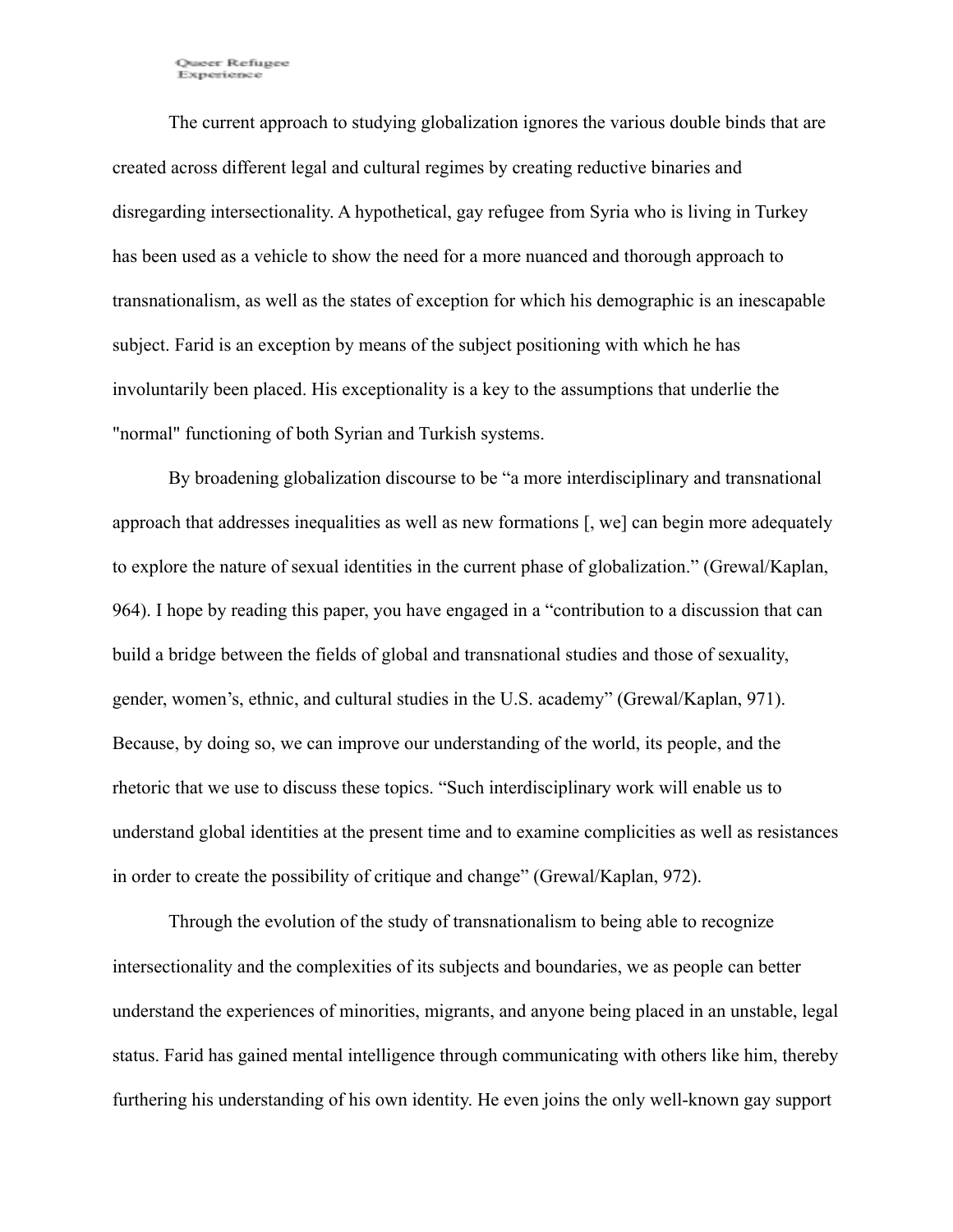group in Turkey, "Tea and Talk" (Toprak). The group members helped him find a place to live where he is relatively safe. Despite the challenges he has faced and will face, the hypothetical Farid is better off in Turkey and has started to settle into a life for himself.

Whether they are home in Syria or refugees in Turkey, this group of LGBTQ+ people will always be stuck in a state of exception. Contrary to popular belief, persecution is not clearly divided by national borders. Culture, government, family, and community all play a role. "When speaking of the Middle East and the Muslim community, not only we are talking about a rich diversity. We also reference the historical, religious, social, ethnic, and economic alliances and antagonisms intermingled with politics. There is nothing simple, homogenous, or static about it, despite the prevailing efforts of old and new orientalist discourse" (Karimi, 20). Refugees are especially vulnerable to being exposed to a multi-layered experience in regard to these factors. "In sum, not only does the concept of a 'queer diaspora' enable us to challenge the fixedness of concepts like the nation, home, and homeland, but it also challenges the common identities we attach to notions like gay or lesbian, by introducing different identities-and economies-that both destabilize the normative concept...of the singular identity that attaches to the image of being LGBT-identified." (Katyal, 1440-1441).

The hypocrisy of government is a cornerstone of ideological subjects' experiences. As Agamben stated, "If the exception is the structure of sovereignty, then sovereignty is not an exclusively political concept, an exclusively juridical category, a power external to law, (Schmitt), or the supreme rule of the juridical order (Hans Kelsen): it is the originary structure in which law refers to life and includes it in itself by suspending it" (807).

Gay subjects' state of exception in Syria is apparent through their role of the Homo Sacer, where their existence is banned by the state and they are dehumanized to the point of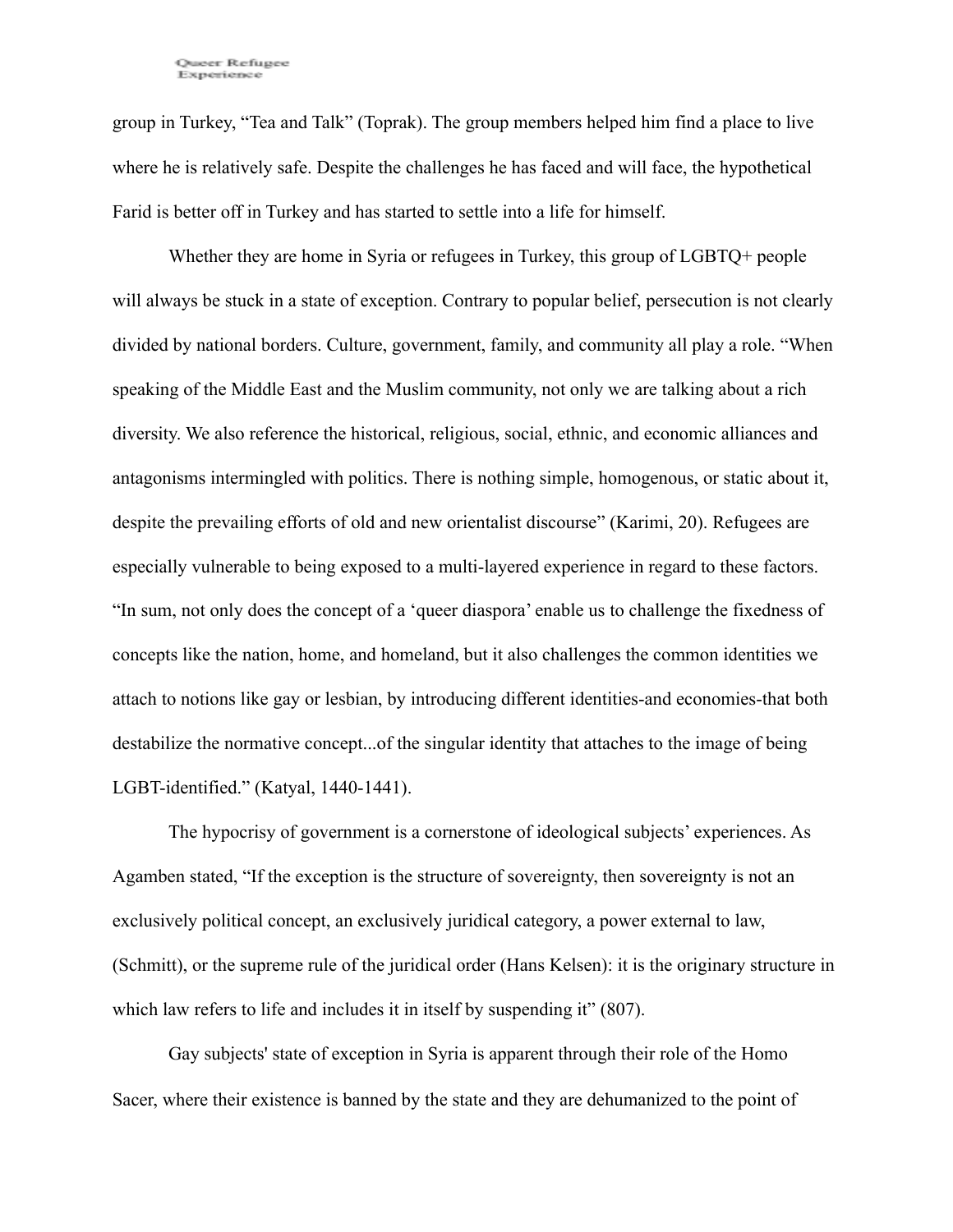Queer Refugee<br>Experience

justifying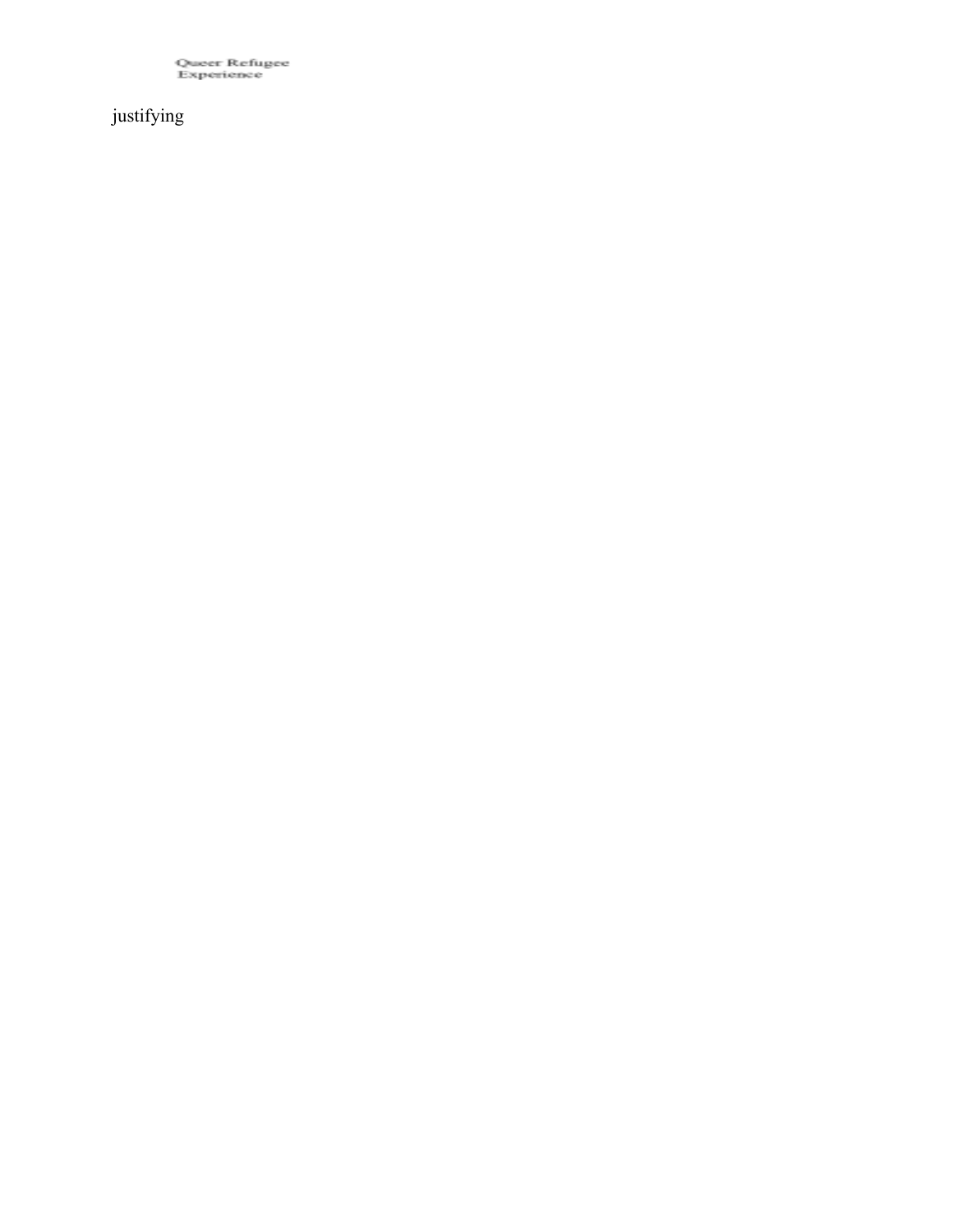# their murder. In Turkey, their state of exception is less obvious. The unstable status of queer, Syrian refugees residing in Turkey puts this group in a wonky zone of inclusive exclusion, simultaneously living outside and inside of the law. This demographic, especially, has the unique position of being trapped in states of exception in both repressive and neoliberal regimes. Although, the distinction between the two may not be as clear as initially believed to be.

## THE END

## شكران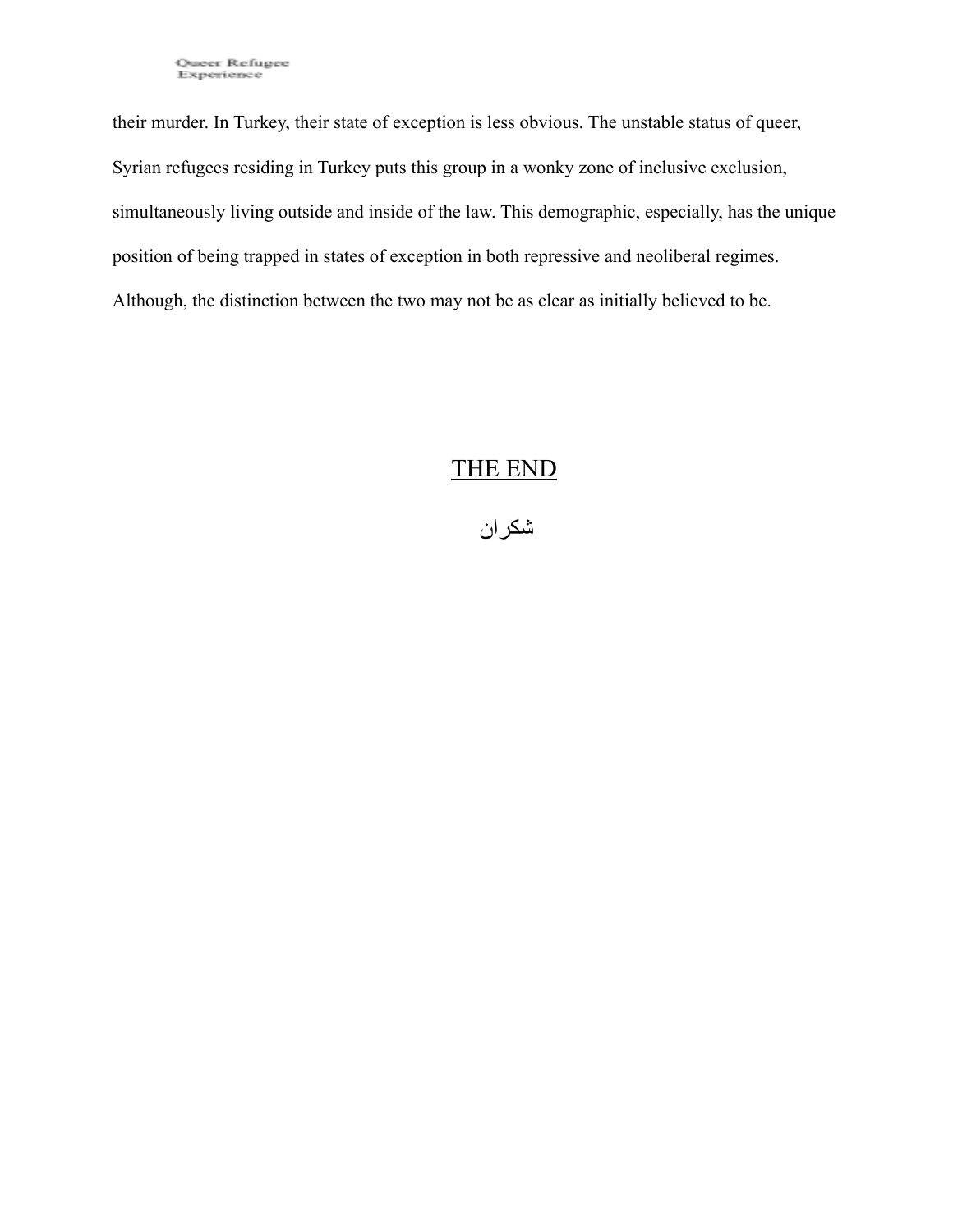## **Works Cited:**

1. Agamben, Giorgio. "Homo Sacer." *Literary Theory an Anthology*, by Julie Rivkin and Michael Ryan, 3rd ed., John Wiley & Sons, Incorporated, 2017, pp. 792–808.

2. Akar, Sevda, and M. Mustafa Erdoğdu. "Syrian Refugees in Turkey and Integration Problem Ahead." *Journal of International Migration and Integration*, vol. 20, no. 3, 20 Dec. 2018, doi:10.1007/s12134-018- 0639-0. Citizenship Problems of Syrian Refugees

3. Appadurai, Arjun. "Disjuncture and Difference in the Global Cultural Economy." *Literary Theory an Anthology*, by Julie Rivkin and Michael Ryan, 3rd ed., John Wiley & Sons, Incorporated, 2017, pp. 1180- 1190.

4. Baban, Feyzi, et al. "Syrian Refugees in Turkey: Pathways to Precarity, Differential Inclusion, and Negotiated Citizenship Rights." *Journal of Ethnic and Migration Studies*, vol. 34, no. 8, 8 June 2016, pp. 1– 6., doi:10.1080/13691830802364924.

5. Bennett, Anne Frances, and Marguerite Nguyen. "Refugee Ecologies." 21 Feb. 2020.

6. Bennett, Anne F, and Yazan Kdissat. "Gay Rights." Feb. 2020.

- 7. Boluk, Gulden, et al. "Pdf." Center for Economic Research on Mediterranean Countries, 2016. "Boluk: Mobility and Refugee Crisis in the Mediterranean Syrian Refugees in Turkey: between Heaven and Hell?"
	- 8. Briggs, Laura, et al. "Transnationalism: A Category of Analysis." *American Quarterly*, vol. 60 no. 3, 2008, p. 625-648. *Project MUSE*, [doi:10.1353/aq.0.0038.](http://doi.org/10.1353/aq.0.0038)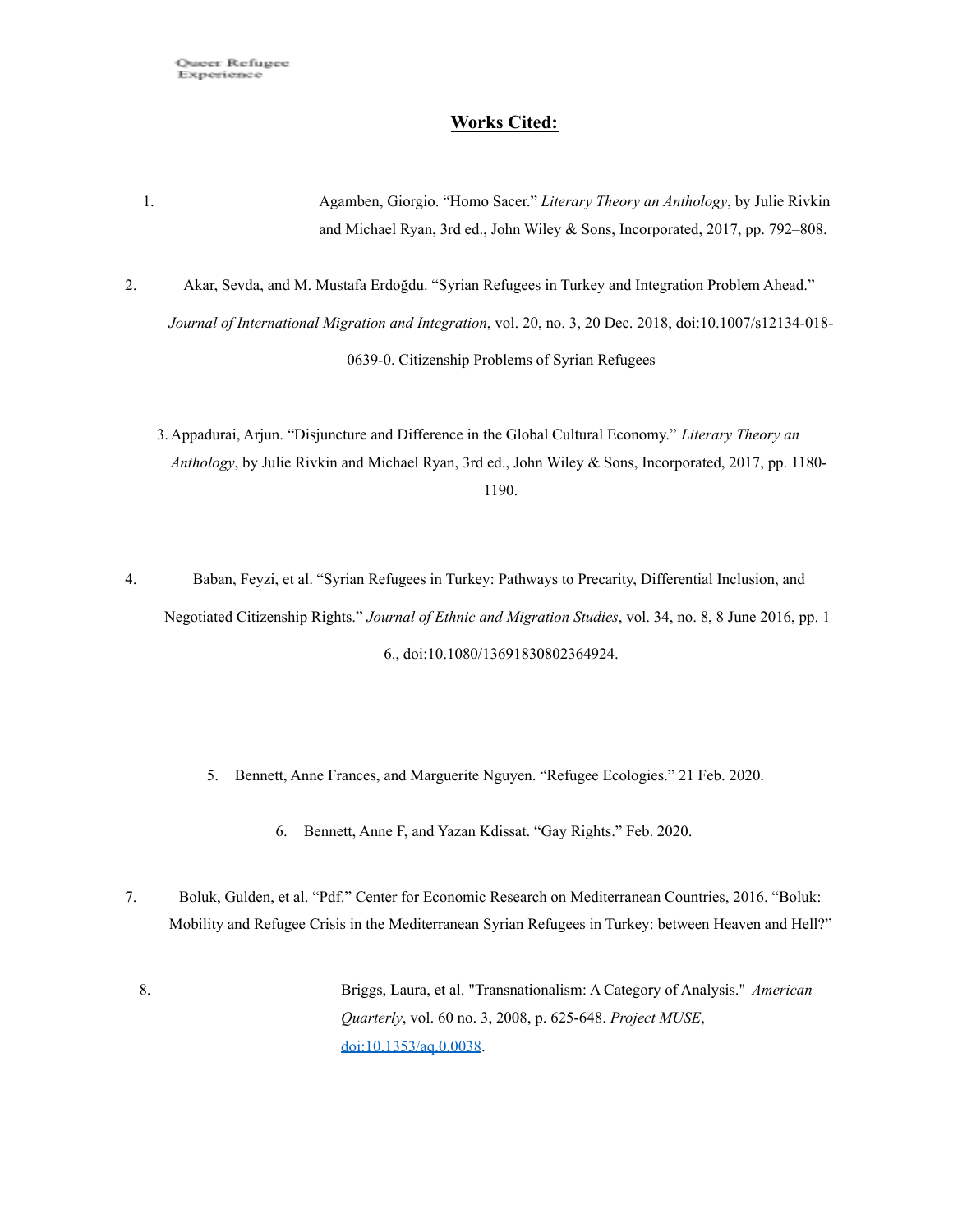9. Canefe, Nergis. "Management of Irregular Migration: Syrians in Turkey as Paradigm Shifters for Forced Migration Studies." *New Perspectives on Turkey*, vol. 54, May 2016, pp.  $9 - 22.$ 

doi:10.1017/s0896634600002971.

10. Ekmekci, Perihan Elif. "Syrian Refugees, Health and Migration Legislation in Turkey." J Immigrant Minority Health, 2016. Springer Science+Business Media

11. Engin, Ceylan. "LGBT in Turkey: Policies and Experiences." *Social Sciences*, Edited by Melanie D. Otis, 2015, pp. 1–21., doi:10.3390/socsci.

12. Goksel, Gulay Ugur. "Integration of Syrian Refugees in Turkey." *Integration of Immigrants and the Theory of Recognition, International Political Theory*, 2018, pp. 145-175., doi:10.1007/978-3-319-65843-8\_5.

13. Grewal, Inderpal, and Caren Kaplan. "Global Identities: Theorizing Transnational Studies of Sexuality." *Literary Theory an Anthology*, by Julie Rivkin and Michael Ryan, 3rd ed., John Wiley & Sons, Incorporated, 2017, pp. 963–975.

14. Grewal, Inderpal. "Exceptional Citizens?" *Saving the Security State: Exceptional Citizens in Twenty-First- Century America*, Duke University Press, 2017, pp. 1–31. Next Wave.

15. Gurr, Ted Robert. "Why Minorities Rebel: A Global Analysis of Communal Mobilization and Conflict since 1945." *International Political Science Review*, vol. 14, no. 2, 1993, pp. 161–201.,

doi:10.1177/019251219301400203.

16. Hammond, Robin. "The Only Difference Between the Factions Is Some Will Torture You Before They Kill You." *Sunday Times*, 13 Sept. 2015. *ProQuest*,

proxy.emerson.edu/login?url=https://search.proquest.com/docview/1711257615?accountid=10735.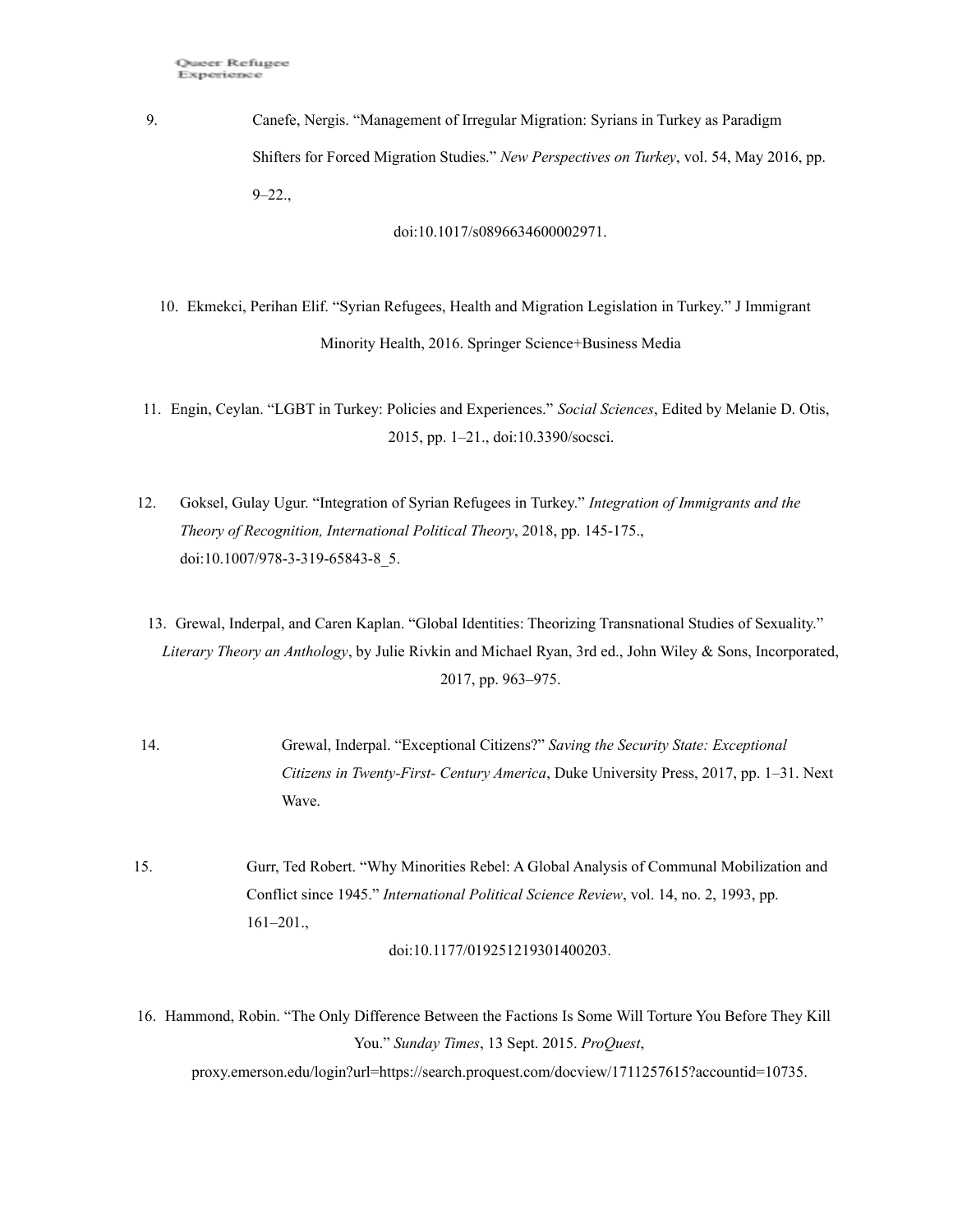17. Kandiyoti, Deniz. "Locating the Politics of Gender: Patriarchy, Neo-Liberal Governance and Violence in Turkey." *Research Turkey*, vol. 1, no. 2, July 2016, pp. 103–118. *EBSCOhost*, doi:10.1080/23760818.2016.1201242.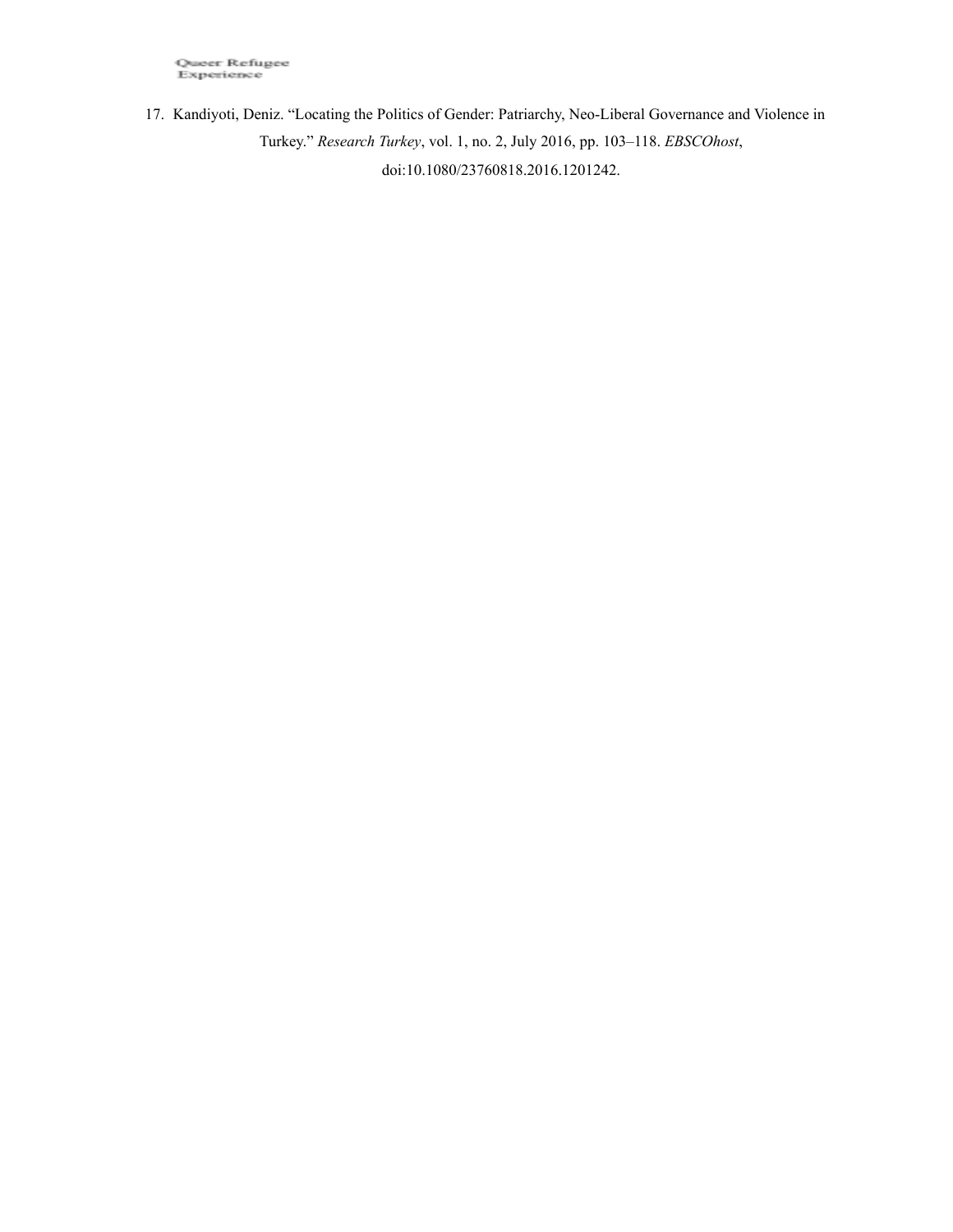18. Karimi, Nastaran. "Islamophobia and 'Othering': Narratives of International Hijabi Muslim Women in Higher Education." *Purdue University*, Department of Curriculum & Instruction, 2019. Page 20.

19. Kivilcim, Zeynep. "Lesbian, Gay, Bisexual, and Transsexual (LGBT) Syrian Refugees in Turkey." Gendered Approach to the Syrian Refugee Crisis, edited by Jane Freedman, by Nurcan Özgür Baklacioglu, Taylor and Francis, 2017, pp. 26–41. Routledge Studies in Development, Mobilities and Migration.

20. Koca, Burcu Togral. "Syrian Refugees in Turkey: from 'Guests' to 'Enemies." *New Perspectives on Turkey*, vol. 54, 3 Aug. 2016, pp. 63–69., doi:10.1017/s0896634600002971.

21. Littauer, Dan. "Turkey Censors Grindr Gay Dating App." *HuffPost U.K.*, 11 Nov. 2013, 5:12, [www.huffingtonpost.co.uk/dan-littauer/grindr-ban-turkey\\_b\\_3907231.html.](http://www.huffingtonpost.co.uk/dan-littauer/grindr-ban-turkey_b_3907231.html)

*22.* Mendos, Lucas Ramon. "State-Sponsored Homophobia." *The International Lesbian, Gay, Bisexual, Trans, and Intersex Association*, 2019.

23. Mihilidalis, Paul, and Anne Frances Bennett. "Engaged Scholarship & Persistent Pedagogy." Panel. Social Justice and Media Symposium, 28 Feb. 2020, Boston, Massachusetts, Emerson College Paramount Center: Jackie Liebergott Blackbox Theater.

24. Mirici, Ismail Hakki. "Syrian Refugee Women's Profile and Their Expectations in Their Host Country: A Case Study in Turkey." Qual Quant, 2018. Springer Science+Business Media B.V., part of Springer Nature

<https://doi.org/10.1007/s11135-018-0718-5>

- 25. Mohanty, Chandra Talpade. "Women Workers and Capitalist Scripts." *Literary Theory an Anthology*, by Julie Rivkin and Michael Ryan, 3rd ed., John Wiley & Sons, Incorporated, 2017, pp. 976–999.
- 26. Mourenza, Andrés and Ortega, Imanol "Syrians go Home": The Challenge of the Refugee Influx from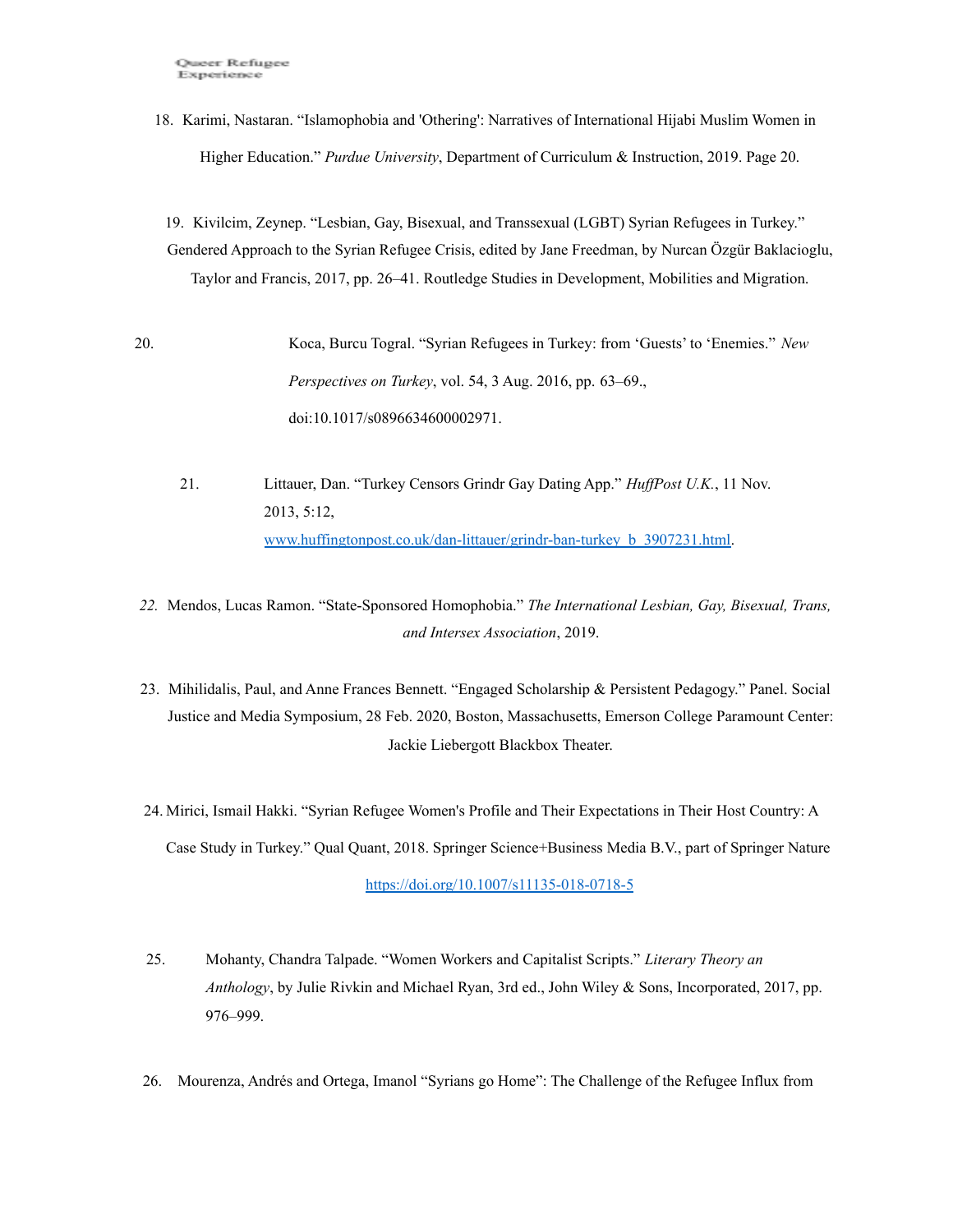the Syrian civil War in Turkey--Data and the problematic of Syrian refugees in Turkey, AKSAZ, Elif (ed.);

27. PÉROUSE, Jean-François (ed.). "Guests and Aliens": Re-Configuring New Mobilities in the Eastern Mediterranean After 2011 - with a special focus on Syrian refugees. New edition [online]. Istanbul: Institut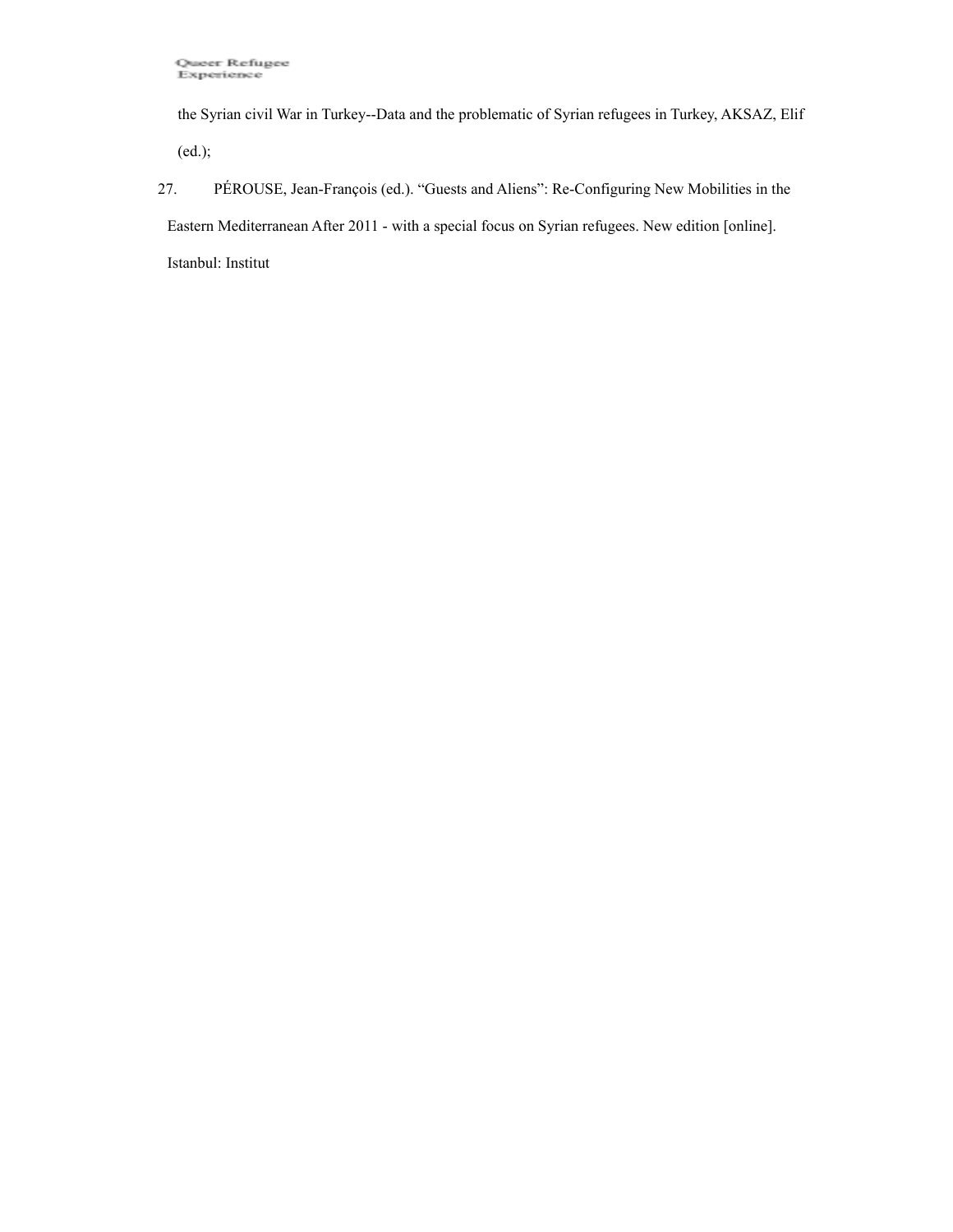français d'études anatoliennes, 2016 (generated 30 avril 2019). Available on the Internet: ISBN:

#### 9782362450624. DOI: 10.4000/ books.ifeagd.1829.

28. *Mr. Gay Syria*. Dir. Ayse Toprak. Perf. Hussein and Mahmoud Hassino. Taskovski Films LTD, 2017. Transcript. *Amazon Prime UK*. 2018. Web. 9 Feb. 2020.

<https:/[/www.amazon.co.uk/Mr-Gay-Syria-Husein/dp/B07LCMGN2V>](http://www.amazon.co.uk/Mr-Gay-Syria-Husein/dp/B07LCMGN2V).

29. Omar, Ammar Cheikh, and Yuliya Talmazan. "LGBTQ Syrian Refugees Forced to Choose Between Their Families and Identity." *NBCNews.com*, NBCUniversal News Group, 6 Oct. 2019, [www.nbcnews.com/news/world/lgbtq-syrian-refugees-forced-chose-between-their-families-identity](http://www.nbcnews.com/news/world/lgbtq-syrian-refugees-forced-chose-between-their-families-identity-n1062446)[n1062446.](http://www.nbcnews.com/news/world/lgbtq-syrian-refugees-forced-chose-between-their-families-identity-n1062446)

30. Owens, Patricia. "Reclaiming 'Bare Life'?: Against Agamben on Refugees." *International Relations*, vol. 23, no. 4, 2009, pp. 567–582., doi:10.1177/0047117809350545.

*31.* Özden, Senay. *Syrian Refugees in Turkey*. Migration Policy Centre, 2013, pp. 1–17, *Syrian Refugees in Turkey*.

32. *Politics in Dark Times: Encounters with Hannah Arendt*, edited by Seyla Benhabib, Cambridge University Press, 2010. ProQuest Ebook Central,

[http://ebookcentral.proquest.com/lib/emerson/detail.action?docID=564440.](http://ebookcentral.proquest.com/lib/emerson/detail.action?docID=564440)

Created from Emerson on 2020-03-23 14:54:09.

33. Purdy, Elizabeth Rholetter, PhD. "Syrian Civil War." *Salem Press Encyclopedia*, 2018. *EBSCOhost*,

proxy.emerson.edu/login?url=https://search.ebscohost.com/login.aspx?direct=true&db=ers&AN=11393122 2&site=eds-live.

34. Schwab, George, translator. "Definition of Sovereignty." *Political Theology: Four Chapters on the Concept of Sovereignty*, edited by Thomas McCarthy, by Carl Schmitt, 5th ed., Univ. of Chicago Press, 2008, pp. 5–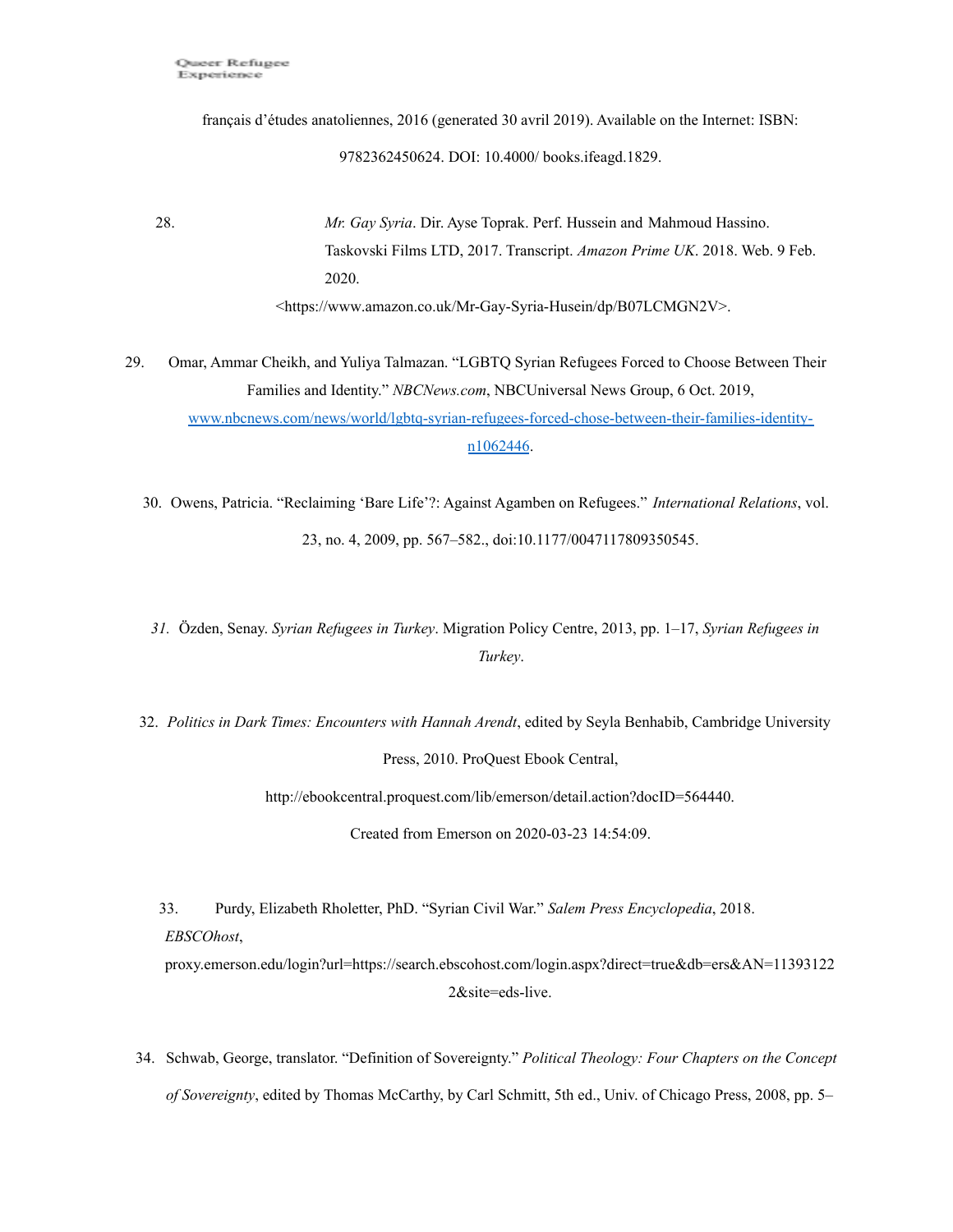Queer Refugee<br>Experience

15, b-ok.cc/book/2068652/6de098.